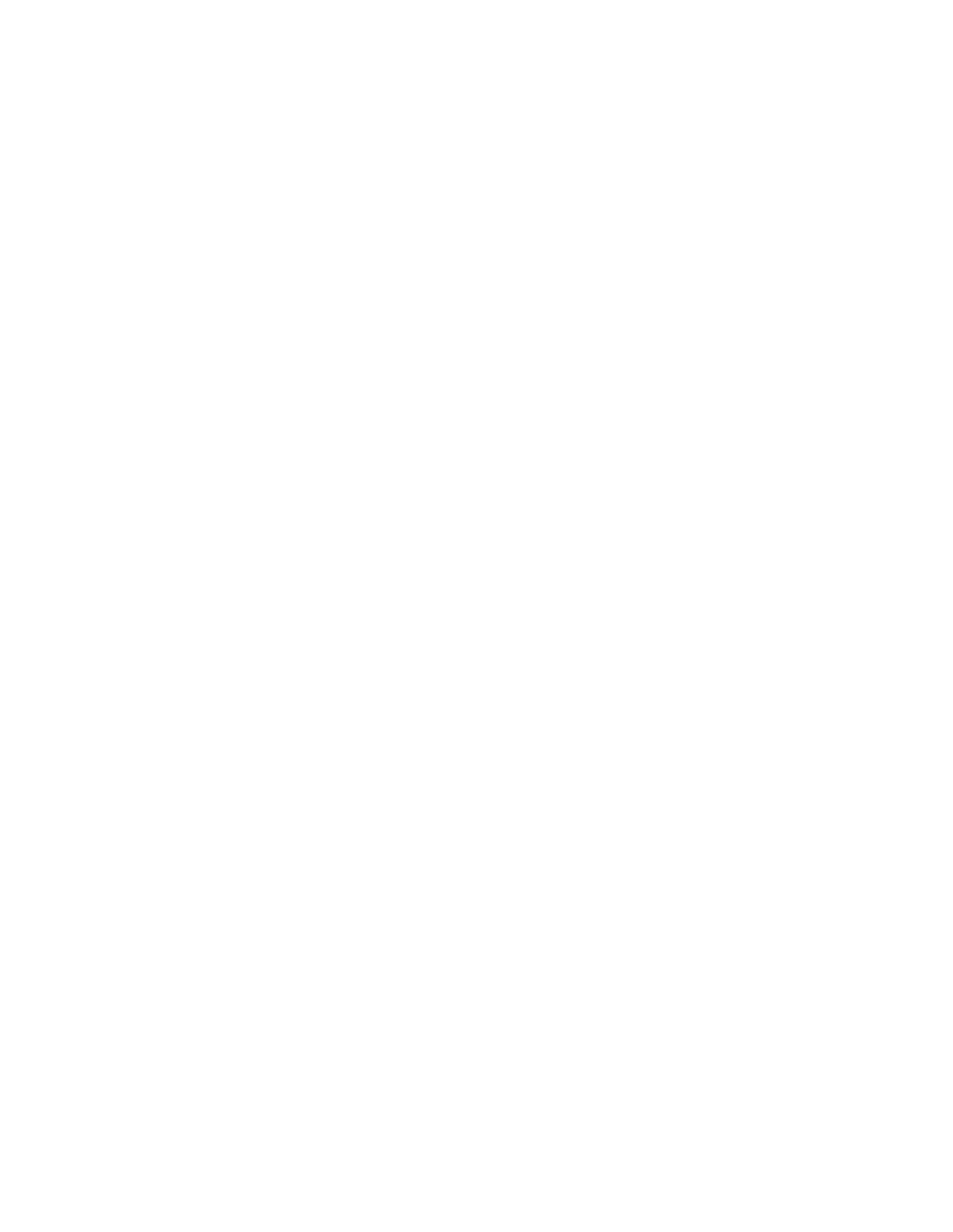

**COMMON TRAINING**

**PROFICIENCY LEVEL ONE**

**INSTRUCTIONAL GUIDE**



#### **SECTION 1**

# **EO M108.01 – ADOPT THE POSITIONS OF ATTENTION, STAND AT EASE AND STAND EASY**

Total Time: 30 min

## **PREPARATION**

#### **PRE-LESSON INSTRUCTIONS**

Resources needed for the delivery of this lesson are listed in the lesson specification located in A-CR-CCP-801/ PG-001, *Proficiency Level One Qualification Standard and Plan*, Chapter 4. Specific uses for said resources are identified throughout the instructional guide within the TP for which they are required.

Review the lesson content and become familiar with the material prior to delivering the lesson.

#### **PRE-LESSON ASSIGNMENT**

Nil.

#### **APPROACH**

A demonstration and performance was chosen for this lesson as it allows the instructor to explain and demonstrate the skill the cadets are expected to acquire while providing an opportunity for the cadets to practice the skill under supervision.

## **INTRODUCTION**

#### **REVIEW**

Nil.

#### **OBJECTIVES**

By the end of this lesson the cadet shall have adopted the positions of attention, stand at ease and stand easy.

#### **IMPORTANCE**

It is important for cadets to be able to perform drill movements at a competent level, developing sharpness, esprit-de-corps, physical coordination and alertness. These movements should be executed with ease ensuring that the cadets move together as one, which promotes discipline, alertness, precision, pride, steadiness and cohesion, and helps develop teamwork.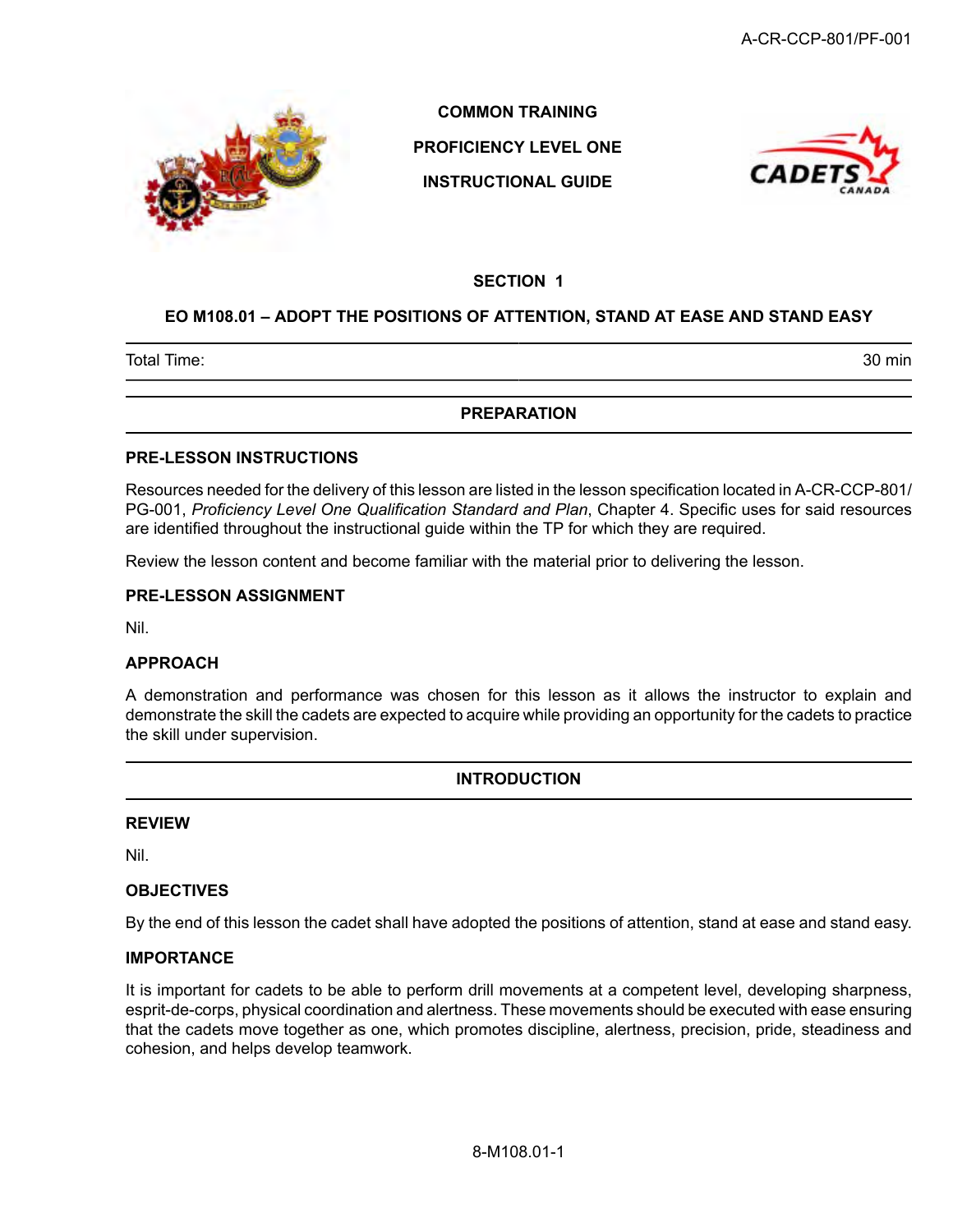

Develop and use a vocabulary of short, concise words to impress on the cadets that the movements must be performed smartly. For example, the words "crack", "drive", "seize" and "grasp" suggest the degree of smartness required. Profanity or personal sarcasm shall never be used.

Proper drill movements shall be combined with a professional demeanour throughout this lesson.



This lesson is broken down into movements. Explain demonstrate, and allow time for the cadets to practice, in a variety of positions.



Capitalization indicates the words of command for each movement.

Cadence is to be maintained when completing movements.



The term squad is a generic name for a group of cadets, used to teach drill movements. This term can be interchanged with platoon, flight, division or any other applicable elemental or regimental term.



Assistant instructors may be required for this lesson.

**Teaching Point 1 Explain, demonstrate and have the cadets adopt the position of attention.**

Time: 5 min Method: Demonstration and Performance

# **ADOPT THE POSITION OF ATTENTION**

The cadet shall adopt the position of attention, by ensuring:

- 1. heels are together and in line;
- 2. feet are turned out to form an angle of 30 degrees;
- 3. body is balanced and weight distributed evenly on both feet,
- 4. shoulders are level, square to the front,
- 5. arms are hanging as straight as the natural bend will allow, with elbows and wrists touching the body,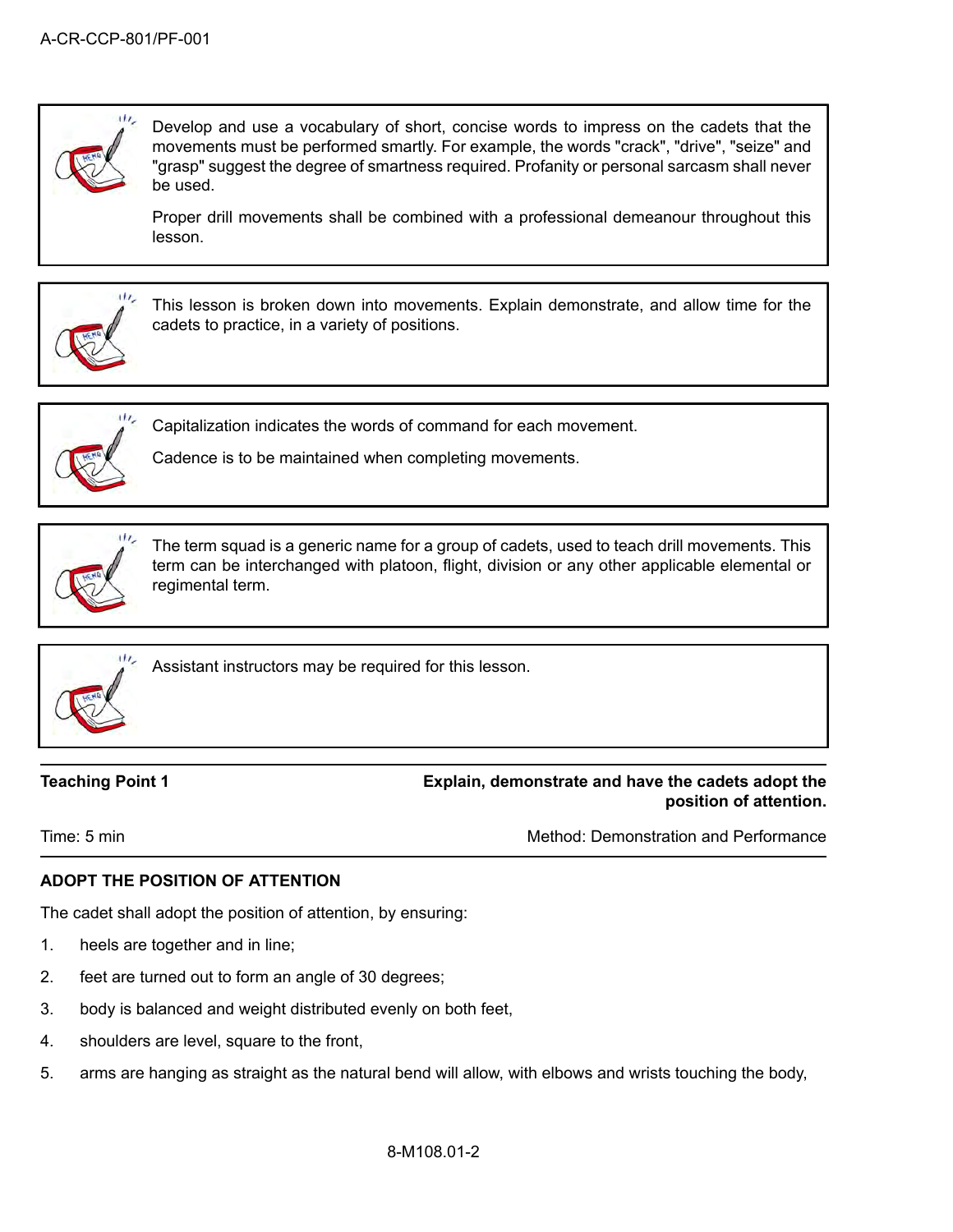- 6. wrists are straight, the back of the hands outwards, fingers aligned, touching the palm of the hand, thumbs placed on the side of the forefinger at the middle joint with the thumbs and back of the fingers touching the thighs lightly and the thumbs in line with the seam of the trousers,
- 7. head is held erect, neck touching the back of the collar, eyes steady, looking their height and straight to the front, and
- 8. no part of the body is strained.



*Note. From The Canadian Forces Manual of Drill and Ceremonial (p. 2-3), by Director of History and Heritage 3-2, 2006, Ottawa, ON: Department of National Defence.*

Figure 1 Position of Attention



*Note. From The Canadian Forces Manual of Drill and Ceremonial (p. 2-3), by Director of History and Heritage 3-2, 2006, Ottawa, ON: Department of National Defence.*

Figure 2 Fists at Position of Attention



Practice the movements with:

- the **instructor** calling the time;
- the **squad** calling the time; and
- the squad **judging** the time.

Emphasize any movements with which the cadets had difficulty during the TP.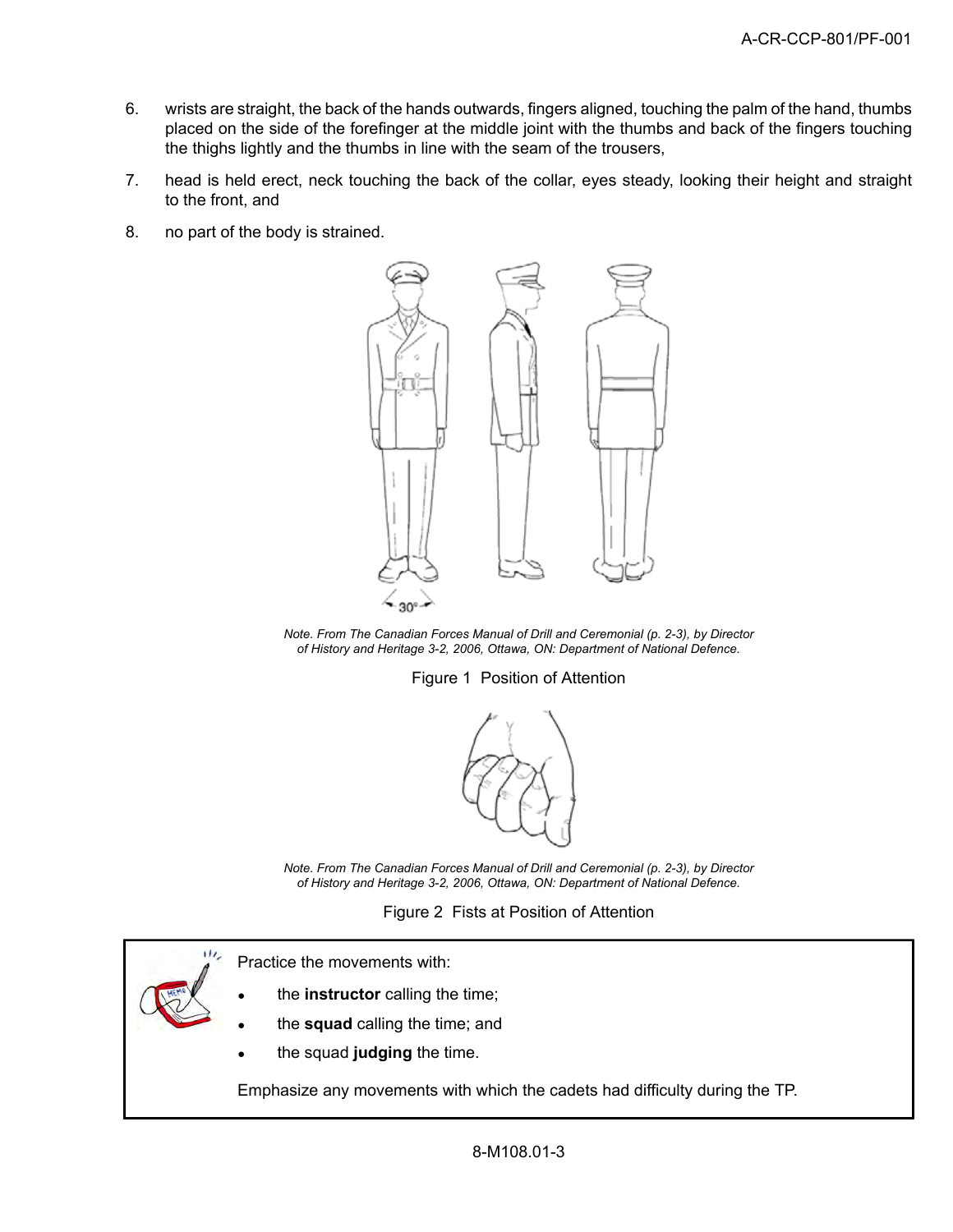

Constant checking and correcting of all faults is essential. Faults shall be corrected immediately after they occur.

Common faults include:

- back arched or hips too far forward,
- shoulders and body tense,
- leaning to the front or rear,
- thumbs not along the seams of the trousers, and,
- feet placed at an improper angle.

## **CONFIRMATION OF TEACHING POINT 1**

The cadets' adopting the position of attention will serve as the confirmation of this TP.

## **Teaching Point 2 Explain, demonstrate and have the cadets adopt the position of stand at ease.**

Time: 5 min Method: Demonstration and Performance

# **ADOPT THE POSITION OF STAND AT EASE**

The position of standing at ease is an intermediate position between attention and standing easy. It allows no relaxation, but can be maintained without strain for a longer time than the position of attention.

On the command STAND AT EASE BY NUMBERS, SQUAD—ONE, the cadet shall bend the left knee.



*Note. From The Canadian Forces Manual of Drill and Ceremonial (p. 2-4), by Director of History and Heritage 3-2, 2005, Ottawa, ON: Department of National Defence.*

Figure 3 First Part of the Movement – Stand at Ease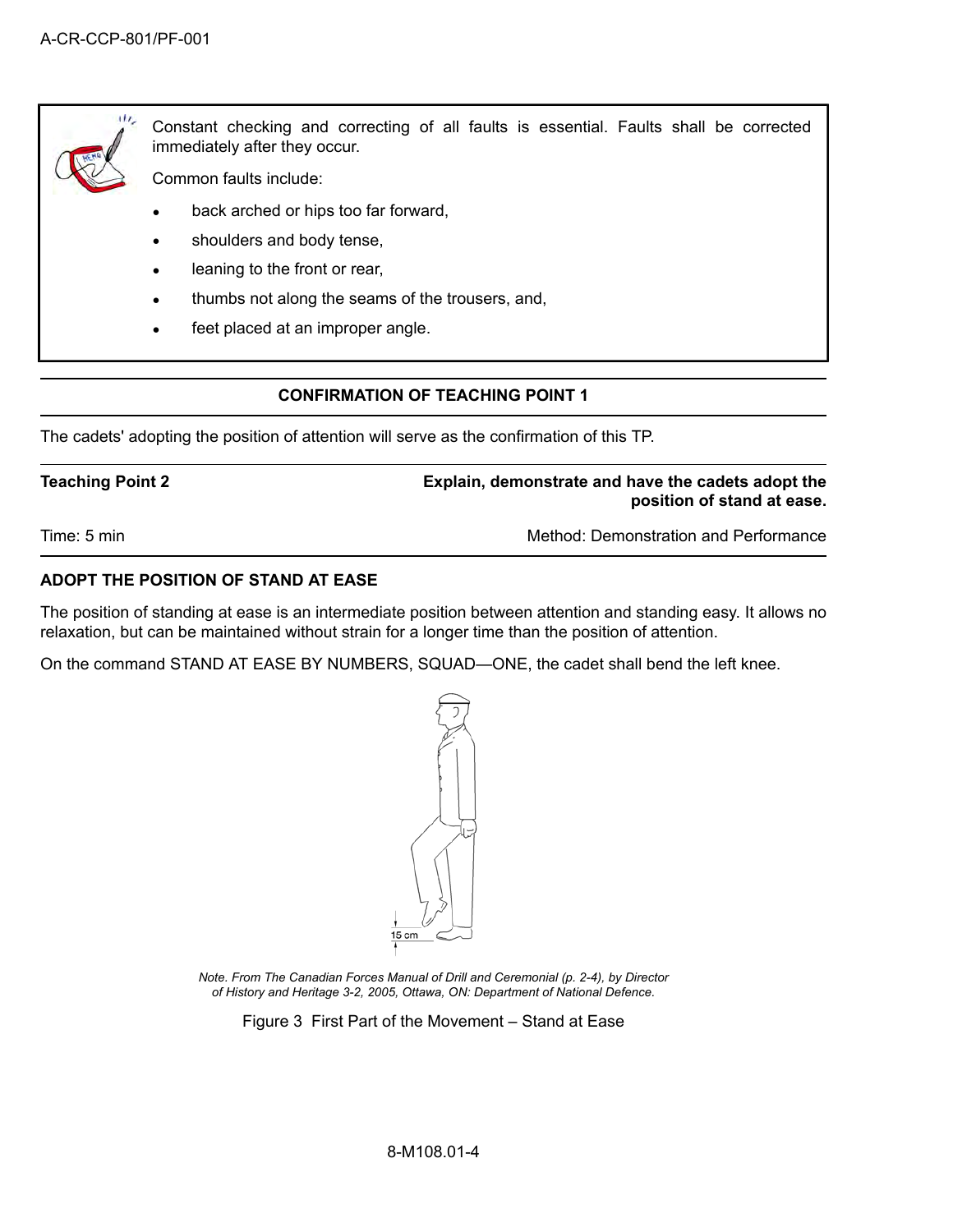

Constant checking and correcting of all faults is essential. Faults shall be corrected immediately after they occur.

Common faults include:

- arms not held straight and firmly to the sides,
- moving wrong foot,
- lifting the foot instead of bending the knee, and
- lower leg and foot hanging at an unnatural angle.

On the command SQUAD—TWO, the cadet shall:

- 1. ensure heels are together and in line;
- 2. carry the left foot to the left, straightening it in double time, and place it smartly flat on the ground with the inside of the heels 25 cm apart;
- 3. simultaneously, with a quick motion, bring the arms behind the back, stretched to their full extent, and place the back of the right hand in the palm of the left, with thumbs crossed right over left, the fingers together and extended; and
- 4. balance the body with the weight evenly distributed on both feet.



*Note. From The Canadian Forces Manual of Drill and Ceremonial (p. 2-4), by Director of History and Heritage 3-2, 2006, Ottawa, ON: Department of National Defence.*

Figure 4 Position of Stand at Ease

uz. Practice the movements with:

- the **instructor** calling the time;
- the **squad** calling the time; and
- the squad **judging** the time.

Emphasize any movements with which the cadets had difficulty during the TP.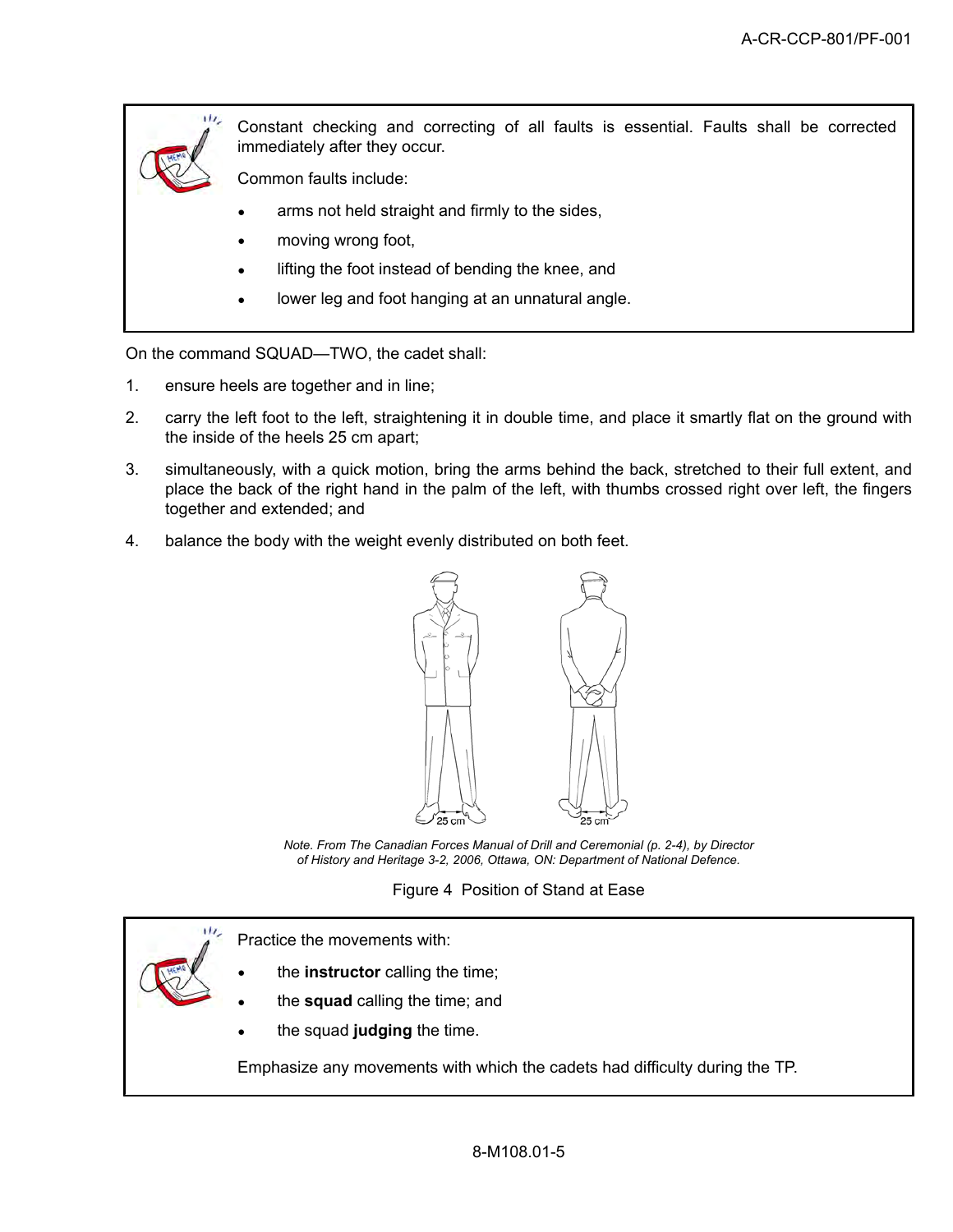

Constant checking and correcting of all faults is essential. Faults shall be corrected immediately after they occur.

Common faults include:

- foot carried over an improper distance,
- right hand not placed fully into palm of the left hand,
- thumbs hooked together, and
- straining the arms in an attempt to lock the elbows

## **CONFIRMATION OF TEACHING POINT 2**

The cadets' adopting the position of stand at ease will serve as the confirmation of this TP.

**Teaching Point 3 Explain, demonstrate and have the cadets adopt the position of attention from stand at ease.**

Time: 5 min Method: Demonstration and Performance

## **ADOPT THE POSITION OF STAND AT EASE**

On the command ATTENTION BY NUMBERS, SQUAD—ONE, bend the left knee and shift the balance to the right foot.

On the command SQUAD—TWO, the cadet shall:

- 1. straighten the left leg in double time, place the foot on the ground, toe touching first, followed by the heel, and with heels aligned; and
- 2. simultaneously, with a quick motion, bring the arms and hands to the position of attention.

On the command ATTEN—TION, combine the two movements. The timing is "ONE."



Constant checking and correcting of all faults is essential. Faults shall be corrected immediately after they occur.

Common faults are the same as standing at attention and stand at ease.

# **CONFIRMATION OF TEACHING POINT 3**

The cadets' adopting the position of attention from stand at ease will serve as the confirmation of this TP.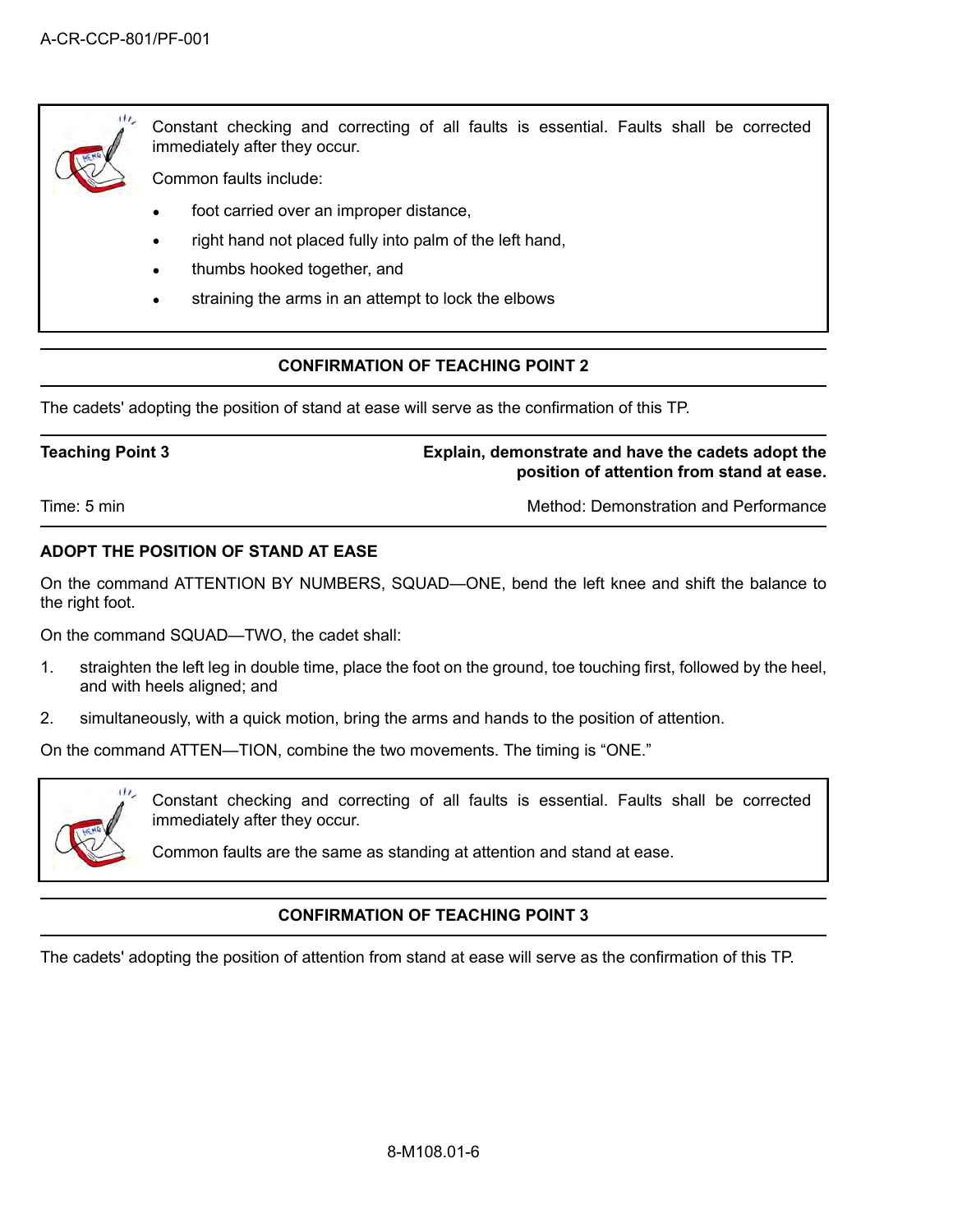# **Teaching Point 4 Explain, demonstrate and have the cadets adopt the position of stand easy.**

Time: 5 min Method: Demonstration and Performance

# **ADOPT THE POSITION OF STAND EASY**

The position of stand easy is ordered when the squad may relax. This command is only given when the squad is in the position of stand at ease.

On the command STAND—EASY, the cadet shall close the hands and bring the arms to the position of attention and relax.



*Note. From The Canadian Forces Manual of Drill and Ceremonial (p. 2-5), by Director of History and Heritage 3-2, 2006, Ottawa, ON: Department of National Defence.*

Figure 5 Position of Stand Easy



When standing easy, with permission, cadets may adjust clothing and equipment, but shall not move feet or talk.



Constant checking and correcting of all faults is essential. Faults shall be corrected immediately after they occur.

Common faults include moving or fidgeting and talking without permission.

# **CONFIRMATION OF TEACHING POINT 4**

The cadets' adopting the position of stand easy will serve as the confirmation of this TP.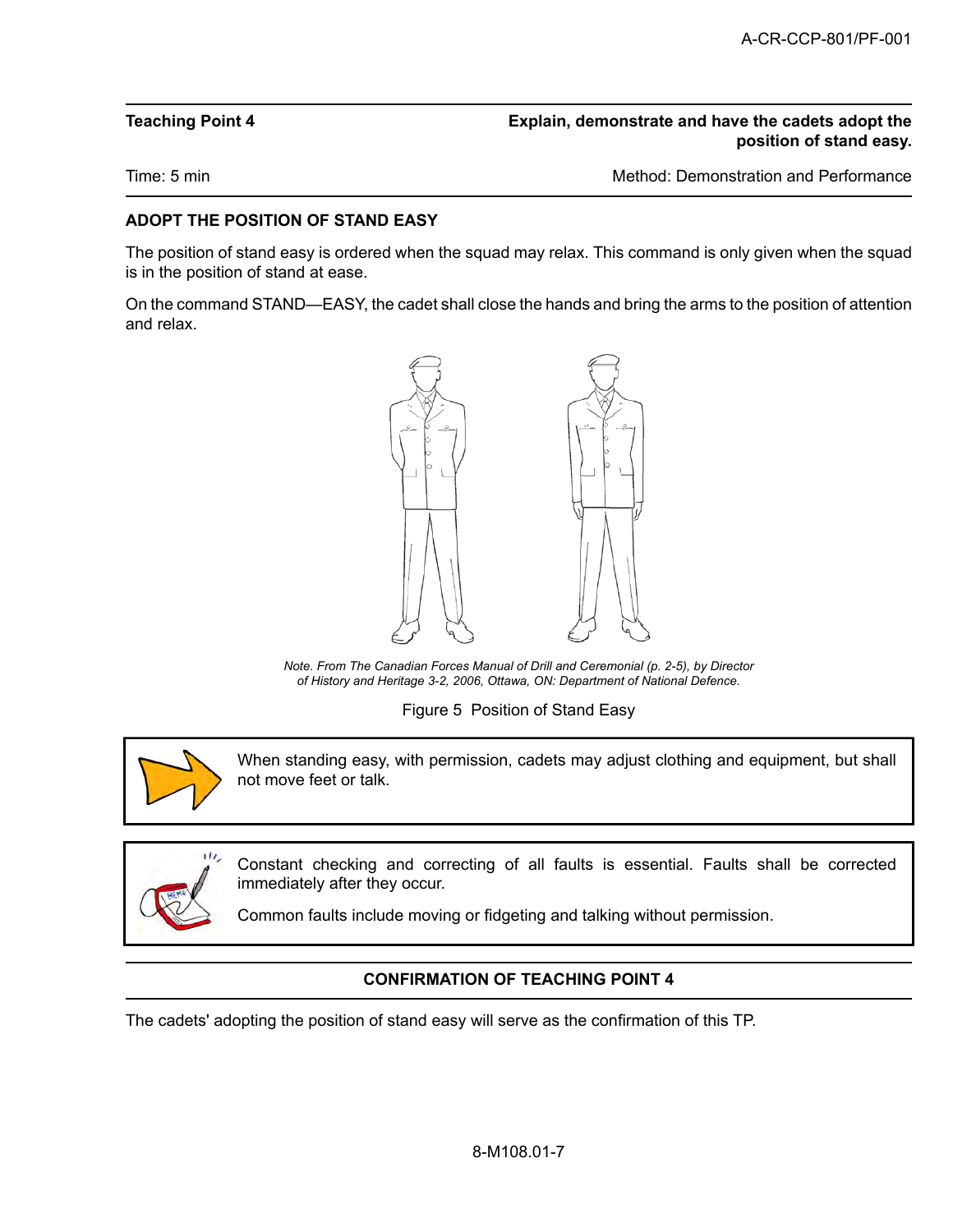## **Teaching Point 5 Explain, demonstrate and have the cadets adopt the position of stand at ease from stand easy.**

Time: 5 min Method: Demonstration and Performance

## **ADOPT THE POSITION OF STAND AT EASE FROM STAND EASY**

On the cautionary command SQUAD, the cadet shall assume the position of stand at ease.



This TP is best taught as a group practice to ensure adherence to timings and togetherness of the squad.



Constant checking and correcting of all faults is essential. Faults shall be corrected immediately after they occur.

Common faults include not paying attention.

# **CONFIRMATION OF TEACHING POINT 5**

The cadets' adopting the position of stand at ease from stand easy will serve as the confirmation of this TP.

#### **END OF LESSON CONFIRMATION**

The cadets' adopting the positions of attention, stand at ease and stand easy will serve as the confirmation of this lesson.

#### **CONCLUSION**

## **HOMEWORK / READING / PRACTICE**

Nil.

## **METHOD OF EVALUATION**

Nil.

## **CLOSING STATEMENT**

Drill develops and reinforces in cadets many qualities such as patience and determination through selfdiscipline and practice. Drill requires that cadets move together as one, which promotes discipline, alertness, precision, pride, steadiness and cohesion, and helps develop teamwork.

## **INSTRUCTOR NOTES / REMARKS**

It is recommended that ongoing feedback be provided to the cadets during drill practices, parade nights and ceremonial parades. All corrections shall be made immediately so that bad habits do not persist.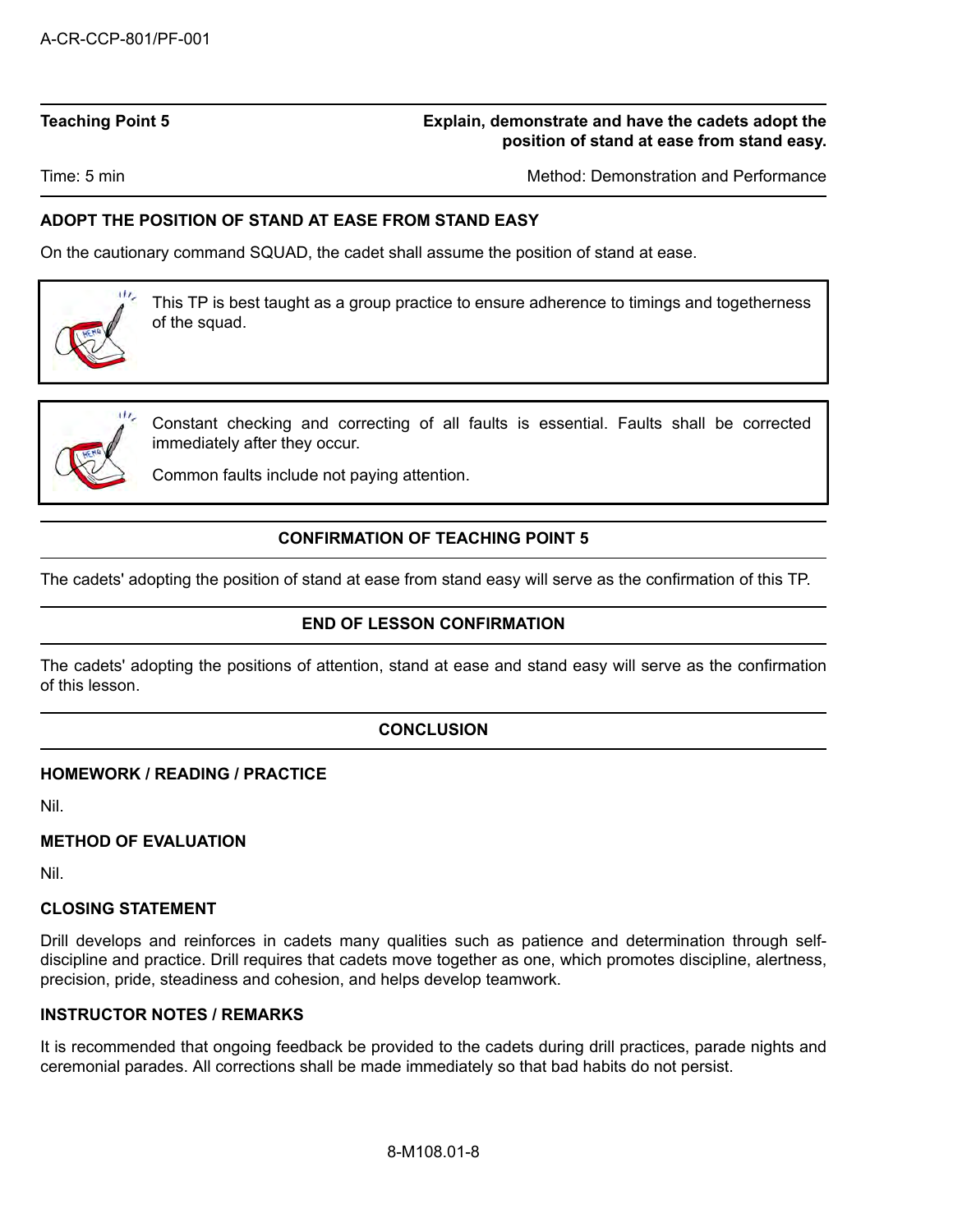## **REFERENCES**

A0-002 A-DH-201-000/PT-001 Director History and Heritage 3-2. (2006). *The Canadian Forces manual of drill and ceremonial*. Ottawa, ON: Department of National Defence.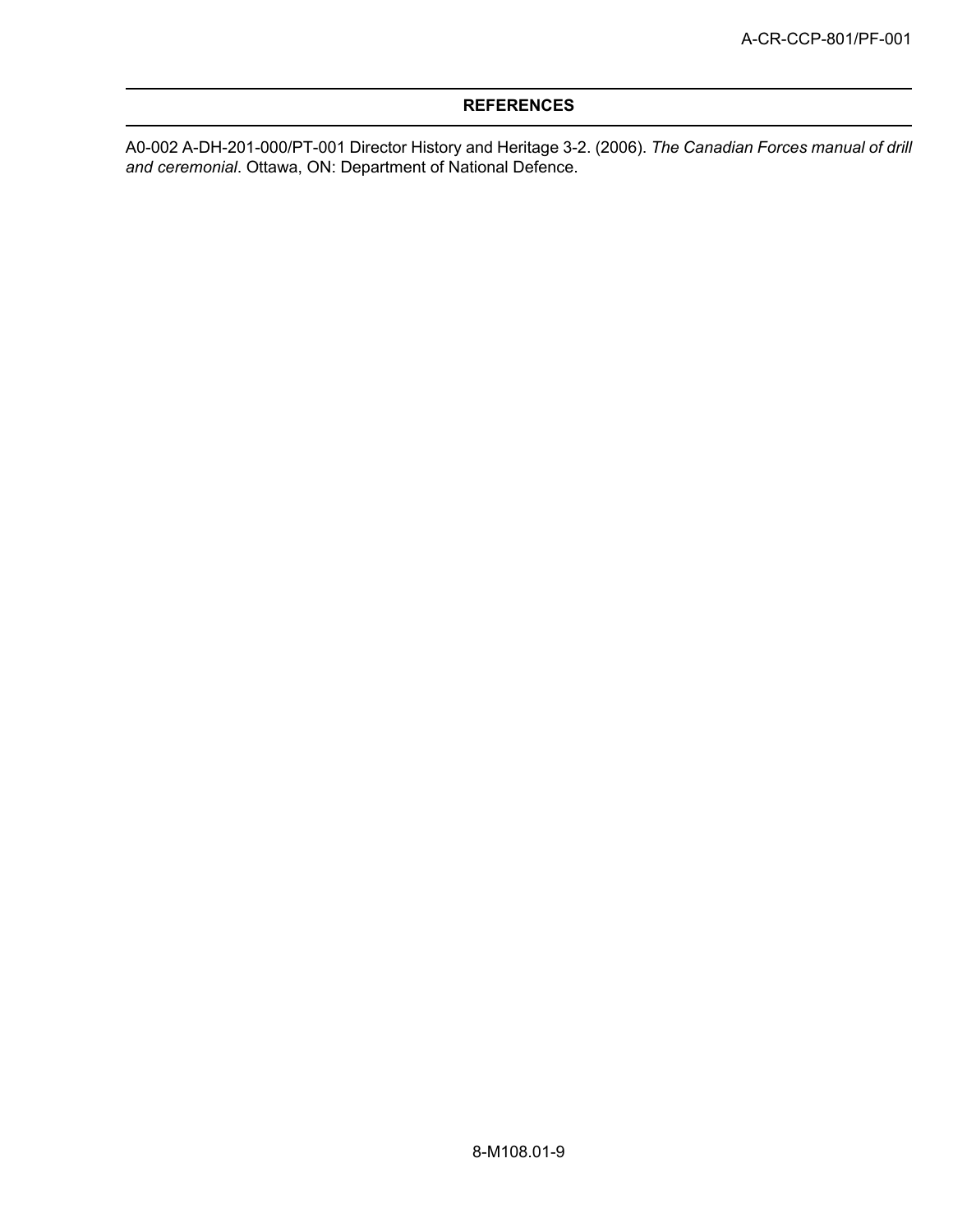THIS PAGE INTENTIONALLY LEFT BLANK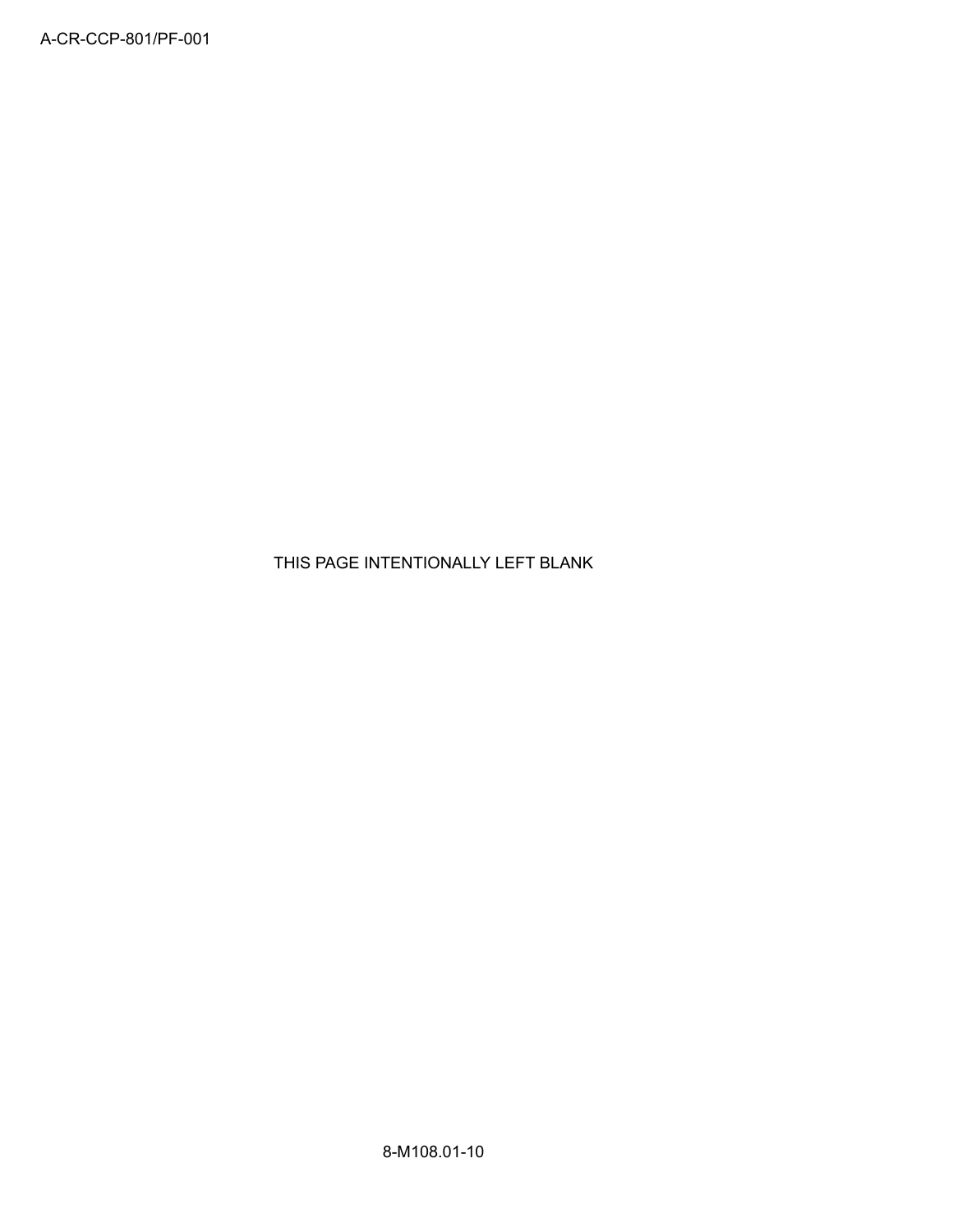

**COMMON TRAINING**

**PROFICIENCY LEVEL ONE**

**INSTRUCTIONAL GUIDE**



## **SECTION 2**

## **EO M108.02 – EXECUTE A SALUTE AT THE HALT WITHOUT ARMS**

Total Time: 30 min

## **PREPARATION**

#### **PRE-LESSON INSTRUCTIONS**

Resources needed for the delivery of this lesson are listed in the lesson specification located in A-CR-CCP-801/ PG-001, *Proficiency Level One Qualification Standard and Plan*, Chapter 4. Specific uses for said resources are identified throughout the instructional guide within the TP for which they are required.

Review the lesson content and become familiar with the material prior to delivering the lesson.

#### **PRE-LESSON ASSIGNMENT**

Nil.

#### **APPROACH**

A demonstration and performance was chosen for this lesson as it allows the instructor to explain and demonstrate the skill the cadets are expected to acquire while providing an opportunity for the cadets to practice the skill under supervision.

## **INTRODUCTION**

#### **REVIEW**

Review the drill movements from EO M108.01 (Adopt the Positions of Attention, Stand at Ease and Stand Easy).

## **OBJECTIVES**

By the end of this lesson the cadet shall have executed a salute at the halt without arms.

#### **IMPORTANCE**

It is important for cadets to be able to perform drill movements at a competent level, developing sharpness, esprit-de-corps, physical coordination and alertness. These movements should be executed with ease ensuring that the cadets move together as one, which promotes discipline, alertness, precision, pride, steadiness and cohesion, and helps develop teamwork.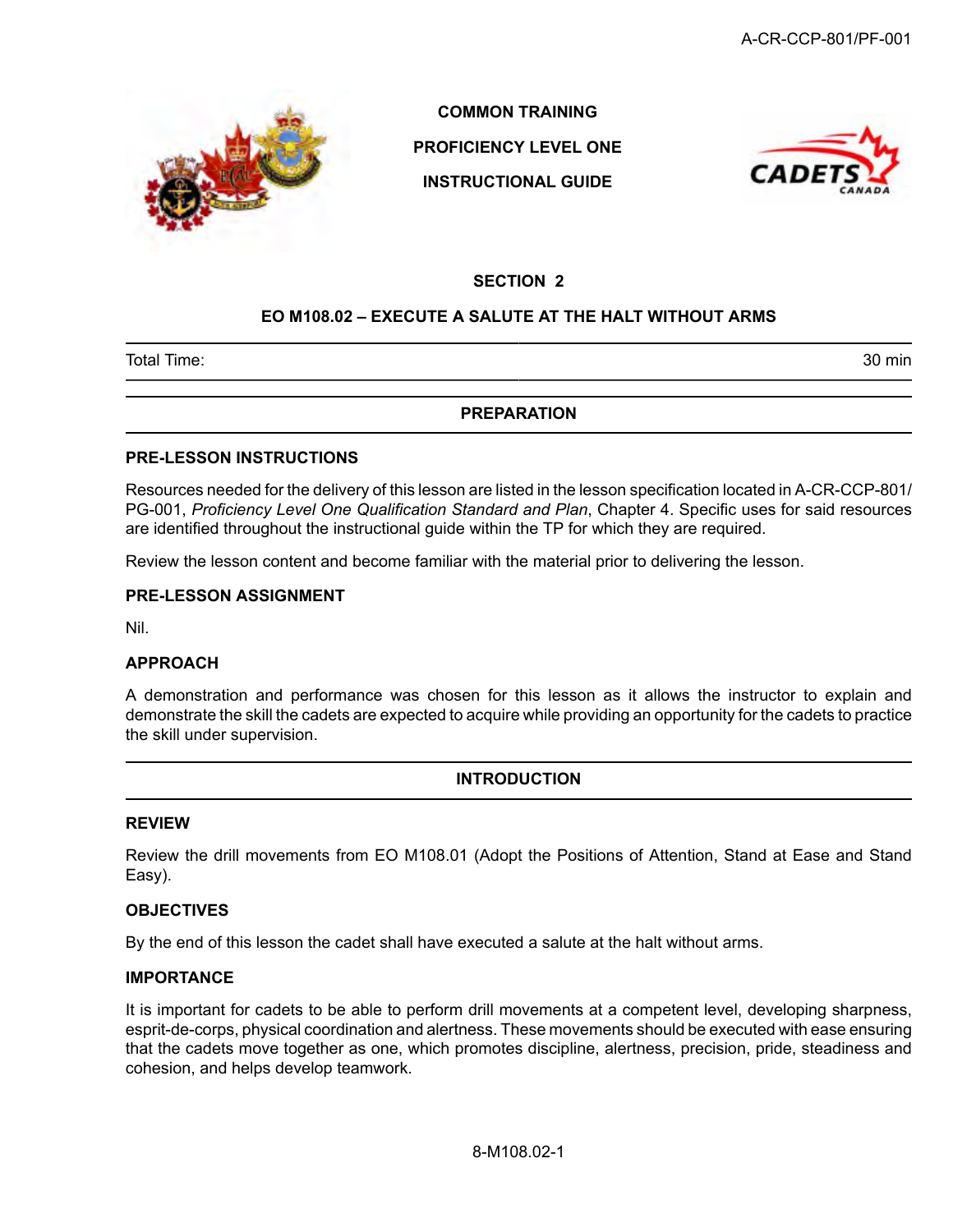

Develop and use a vocabulary of short, concise words to impress on the cadets that the movements must be performed smartly. For example, the words "crack", "drive", "seize" and "grasp" suggest the degree of smartness required. Profanity or personal sarcasm shall never be used.

Proper drill movements shall be combined with a professional demeanour throughout this lesson.



This lesson is broken down into movements. Explain, demonstrate and allow time for the cadets to practice, in a variety of positions.



Capitalization indicates the words of command for each movement.

Cadence is to be maintained when completing movements.



The term squad is a generic name for a group of cadets, used to teach drill movements. This term can be interchanged with platoon, flight, division or any other applicable elemental or regimental term.



Assistant instructors may be required for this lesson.

**Teaching Point 1 Explain, demonstrate and have the cadets execute a salute to the front.**

Time: 15 min Method: Demonstration and Performance

# **EXECUTE A SALUTE TO THE FRONT**



The salute is given with the right hand. When physical incapacity or carrying of articles makes a salute with the right hand impracticable, compliments will be paid by turning the head and eyes to the left or right or standing to attention.

On the command TO THE FRONT SALUTE BY NUMBERS, SQUAD—ONE, the cadet shall:

1. bend the right elbow and open the palm of the right hand as it passes the shoulder; and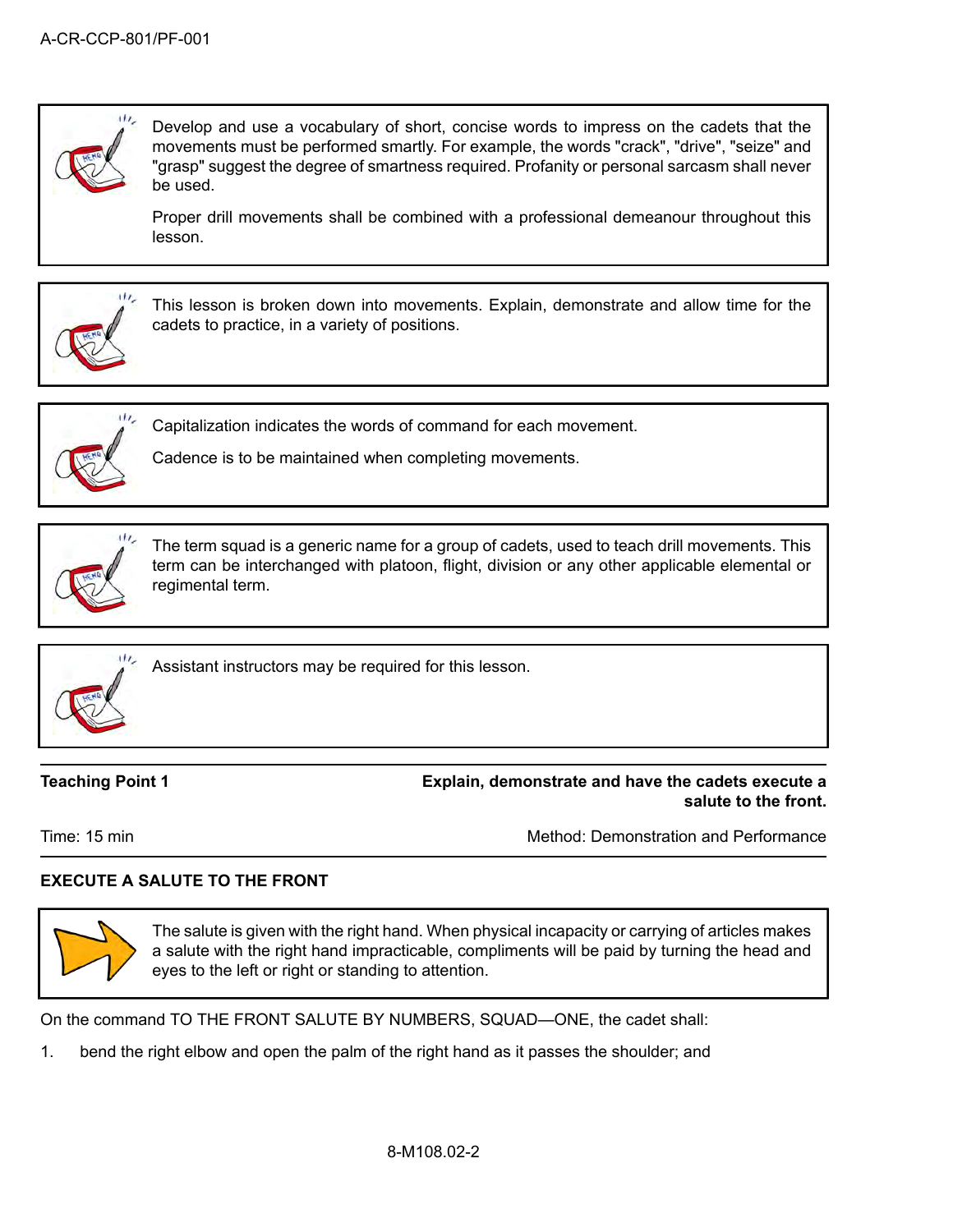- 2. force the right hand by its shortest route to the front of the headdress ensuring:
	- (a) the palm of the hand is facing down,
	- (b) the thumb and fingers are fully extended and close together,
	- (c) the tip of the second finger is 2 cm above and in line with the outside of the right eyebrow and touching the lower edge of the headdress,
	- (d) the hand, wrist and forearm are in a straight line and at a 45 degree angle to the upper arm,
	- (e) the elbow is in line with the shoulders, and
	- (f) the upper arm is parallel to the ground.



*Note. From The Canadian Forces Manual of Drill and Ceremonial (p. 2-3), by Director of History and Heritage 3-2, 2006, Ottawa, ON: Department of National Defence.*

Figure 1 Saluting to the Front Without Arms



Practice the movements with:

- the **instructor** calling the time;
- the **squad** calling the time; and
- the squad **judging** the time.



Constant checking and correcting of all faults is essential. Faults shall be corrected immediately after they occur.

Common faults include:

- second finger not touching the headdress,
- wrist and fingers not straight,
- thumb not in line with the fingers,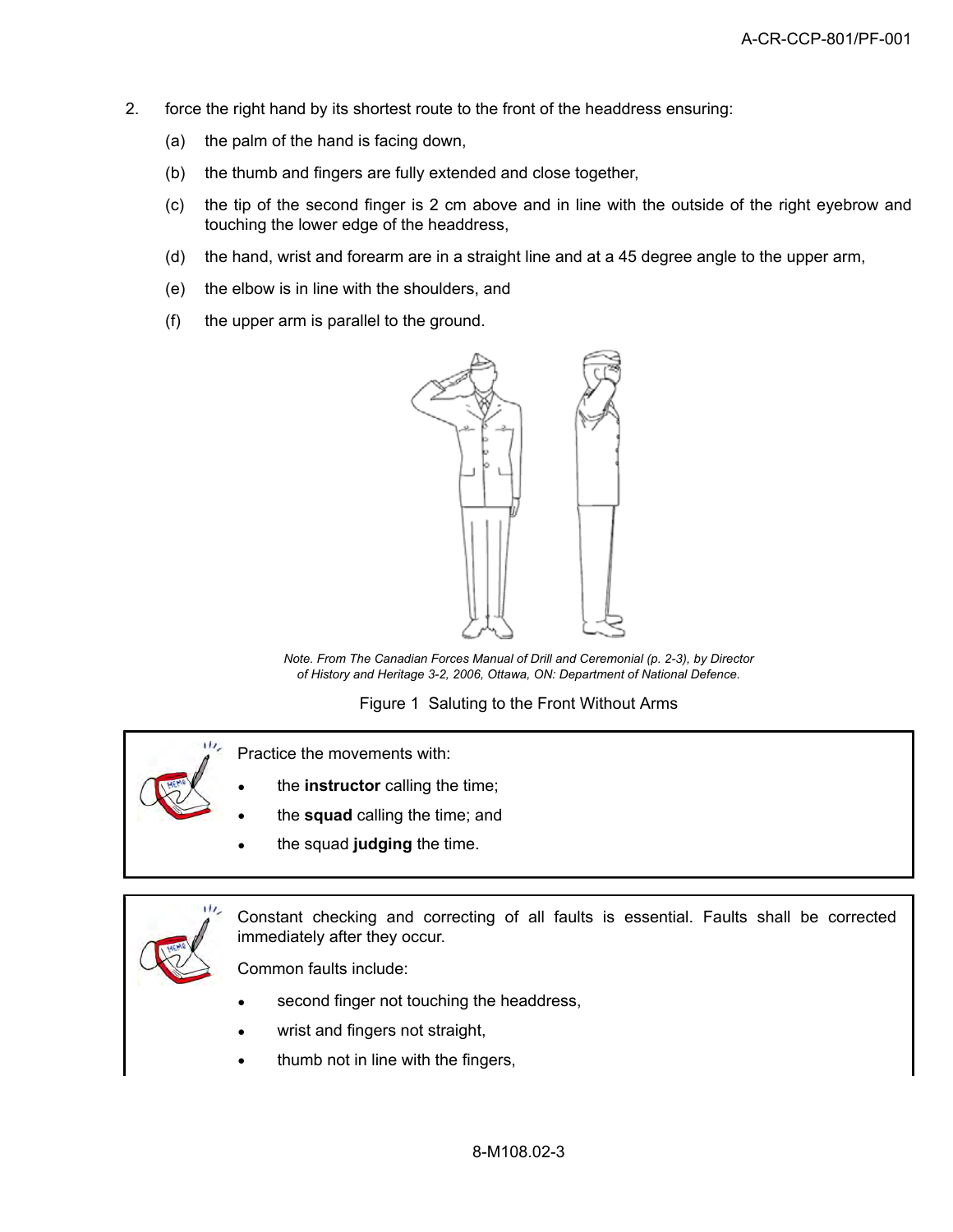- palm turned to face forward or to the rear, and
- second finger touching the arm of glasses, if worn.

On the command SQUAD—TWO, the hand is brought sharply to the position of attention, and simultaneously the head and eyes are turned to the front.

Practice the movements with:

- the **instructor** calling the time;
- the **squad** calling the time; and
- the squad **judging** the time.

On the command TO THE FRONT—SALUTE, the two movements are combined. The standard pause shall be observed between movements.





- Practice the movements with:
	- the **instructor** calling the time;
- the **squad** calling the time; and
- the squad **judging** the time.

Emphasize any movements with which the cadets had difficulty during the TP.

# **CONFIRMATION OF TEACHING POINT 1**

The cadets' executing a salute to the front will serve as the confirmation of this TP.

**Teaching Point 2 Explain, demonstrate and have the cadets execute a salute to the right and to the left.**

Time: 10 min Method: Demonstration and Performance

# **EXECUTE A SALUTE TO THE RIGHT AND TO THE LEFT**

On the command TO THE RIGHT (LEFT) SALUTE BY NUMBERS, SQUAD—ONE, saluting shall be executed as detailed in TP1, except that the head and eyes shall be turned smartly to the right (left) as far as possible without straining, ensuring that:

- 1. when saluting to the left, the right hand, wrist and arm are brought further over to the left to the correct position 2 cm above and in line with the outside edge of the right eyebrow and touching the headdress; and
- 2. when saluting to the right, the arm is moved to the rear, with the tip of the second finger remaining 2 cm above and in line with the outside edge of the right eyebrow and touching the headdress.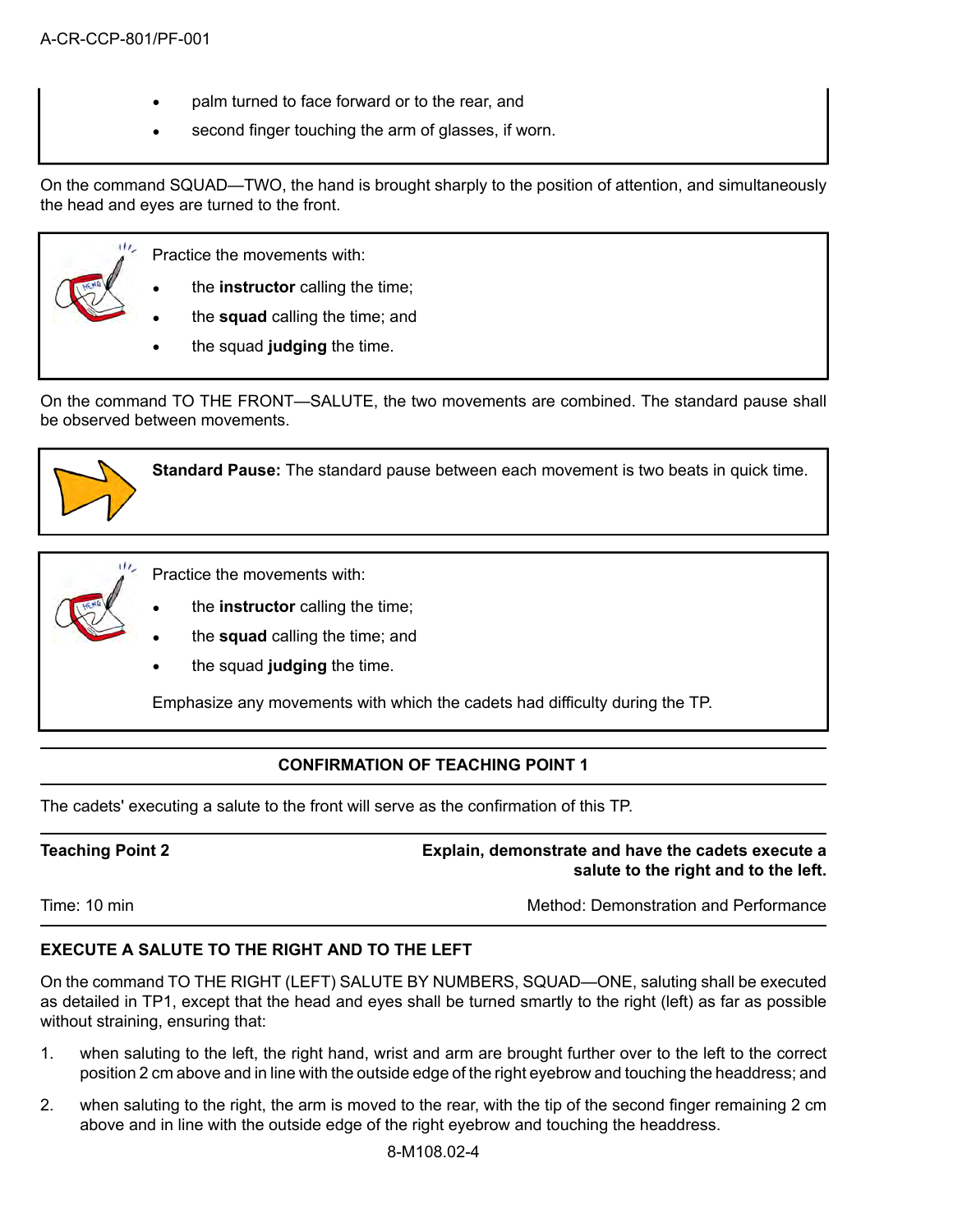

*Note. From The Canadian Forces Manual of Drill and Ceremonial (p. 2-11), by Director of History and Heritage 3-2, 2006, Ottawa, ON: Department of National Defence.*

Figure 2 Saluting to the Right and Left



Constant checking and correcting of all faults is essential. Faults shall be corrected immediately after they occur.

Common faults are the same as saluting to the front.

On the command SQUAD—TWO, the hand is brought sharply to the position of attention, and simultaneously the head and eyes are turned smartly to the front

> Hz. Practice the movements with:

> > •

 $117.$ 

- the **instructor** calling the time;
- the **squad** calling the time; and
- the squad **judging** the time.

Emphasize any movements with which the cadets had difficulty during the TP.

On the command TO THE RIGHT (LEFT)—SALUTE, the two movements are combined. The standard pause shall be observed between movements.

Practice the movements with:

- the **instructor** calling the time;
- the **squad** calling the time; and
- the squad **judging** the time.

Emphasize any movements with which the cadets had difficulty during the lesson.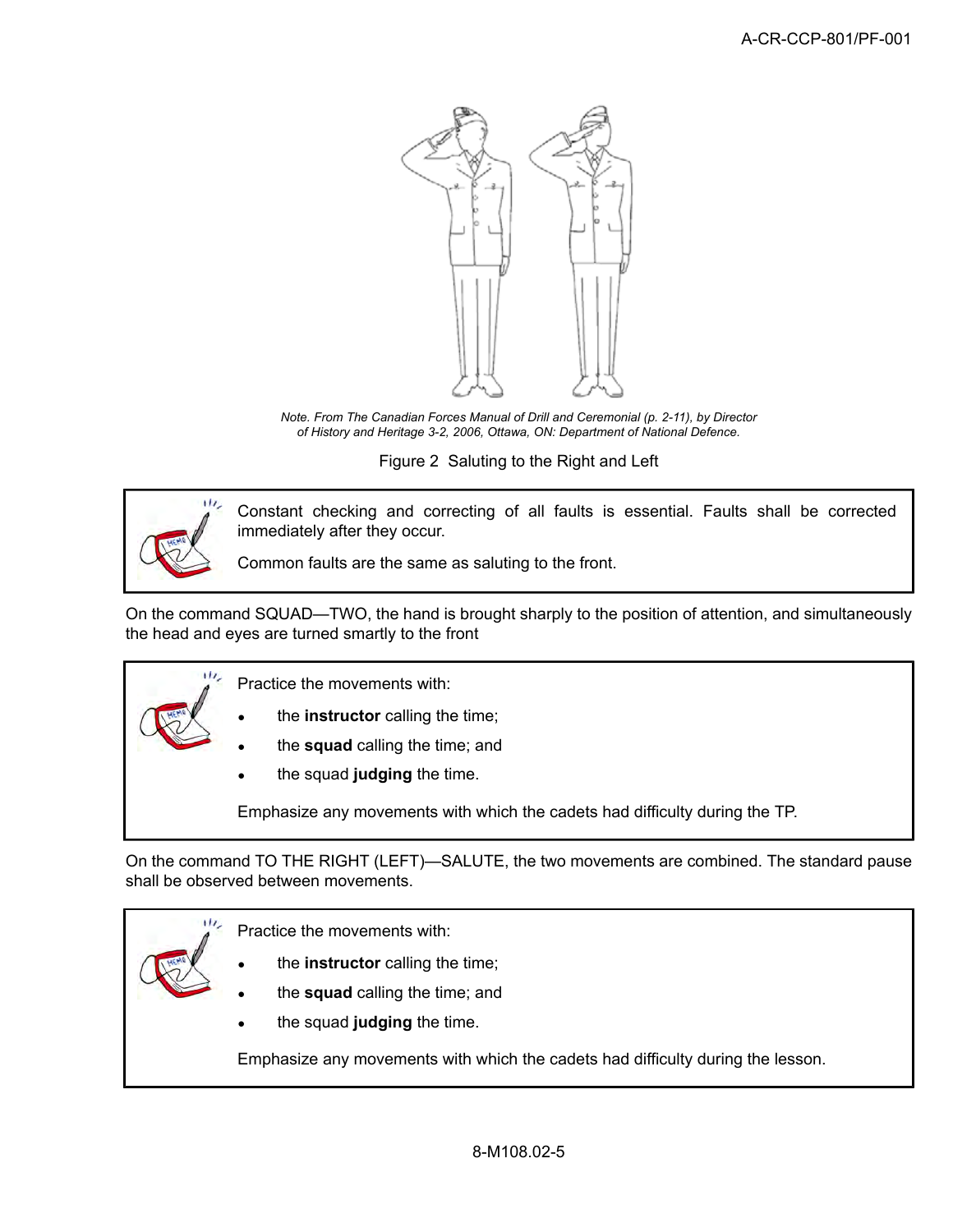# **CONFIRMATION OF TEACHING POINT 2**

The cadets' executing a salute to the right and to the left will serve as the confirmation of this TP.

## **END OF LESSON CONFIRMATION**

The cadets' executing a salute at the halt without arms will serve as the confirmation of this lesson.

## **CONCLUSION**

#### **HOMEWORK / READING / PRACTICE**

Nil.

## **METHOD OF EVALUATION**

Nil.

#### **CLOSING STATEMENT**

Drill develops and reinforces in cadets many qualities such as patience and determination through selfdiscipline and practice. Drill requires that cadets move together as one, which promotes discipline, alertness, precision, pride, steadiness and cohesion, and helps develop teamwork.

#### **INSTRUCTOR NOTES / REMARKS**

It is recommended that ongoing feedback be provided to the cadets during drill practices, parade nights and ceremonial parades. All corrections shall be made immediately so that bad habits do not persist.

# **REFERENCES**

A0-002 A-DH-201-000/PT-001 Director History and Heritage 3-2. (2006). *The Canadian Forces manual of drill and ceremonial*. Ottawa, ON: Department of National Defence.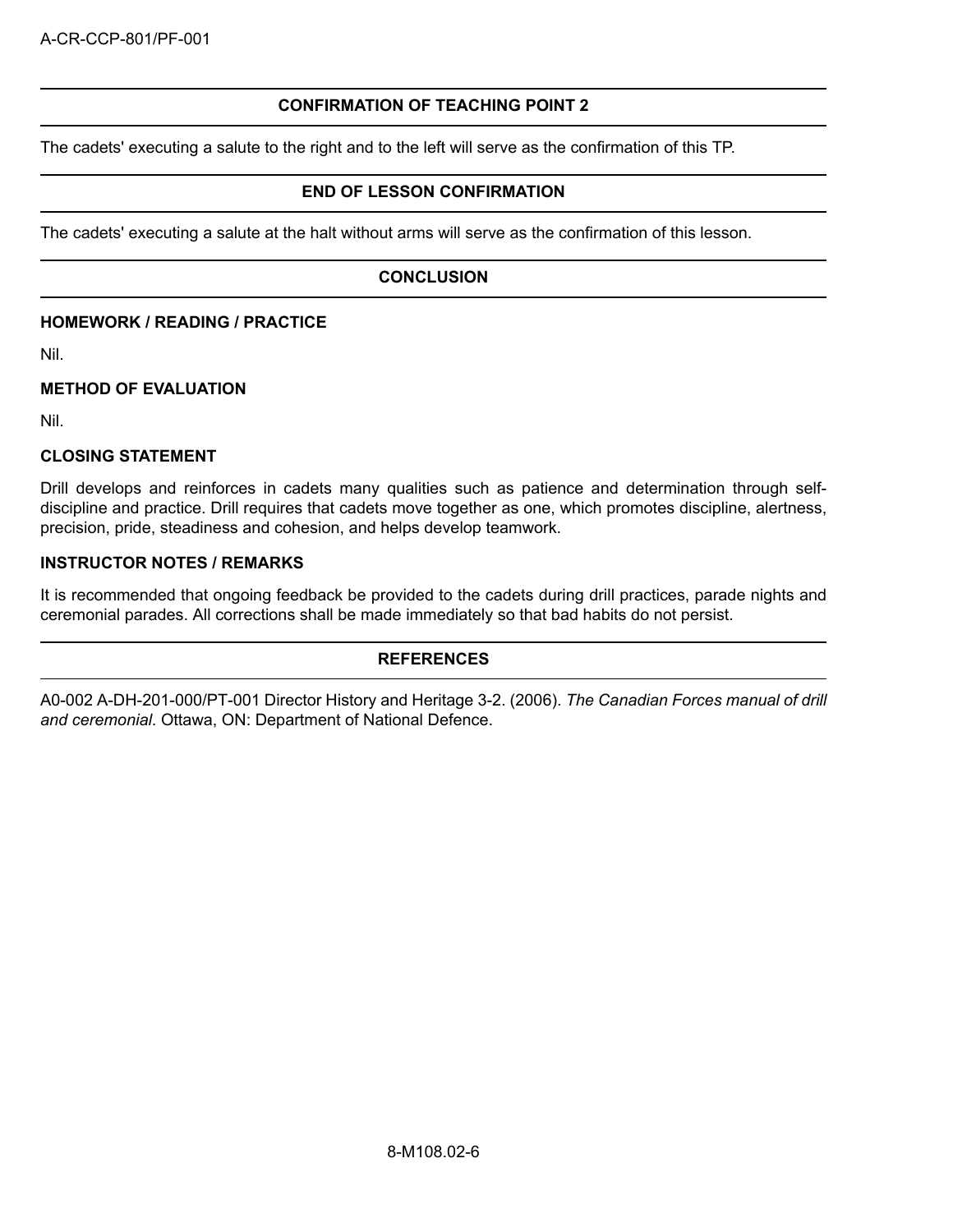

**COMMON TRAINING**

**PROFICIENCY LEVEL ONE**

**INSTRUCTIONAL GUIDE**



## **SECTION 3**

## **EO M108.03 – EXECUTE TURNS AT THE HALT**

Total Time: 30 min

## **PREPARATION**

## **PRE-LESSON INSTRUCTIONS**

Resources needed for the delivery of this lesson are listed in the lesson specification located in A-CR-CCP-801/ PG-001, *Proficiency Level One Qualification Standard and Plan*, Chapter 4. Specific uses for said resources are identified throughout the instructional guide within the TP for which they are required.

Review the lesson content and become familiar with the material prior to delivering the lesson.

#### **PRE-LESSON ASSIGNMENT**

Nil.

## **APPROACH**

A demonstration and performance was chosen for this lesson as it allows the instructor to explain and demonstrate the skill the cadets are expected to acquire while providing an opportunity for the cadets to practice the skill under supervision.

# **INTRODUCTION**

#### **REVIEW**

Review the drill movements from EO M108.02 (Execute a Salute at the Halt Without Arms).

## **OBJECTIVES**

By the end of this lesson the cadet shall have executed turns at the halt.

#### **IMPORTANCE**

It is important for cadets to be able to perform drill movements at a competent level, developing sharpness, esprit-de-corps, physical coordination and alertness. These movements should be executed with ease ensuring that the cadets move together as one, which promotes discipline, alertness, precision, pride, steadiness and cohesion, and helps develop teamwork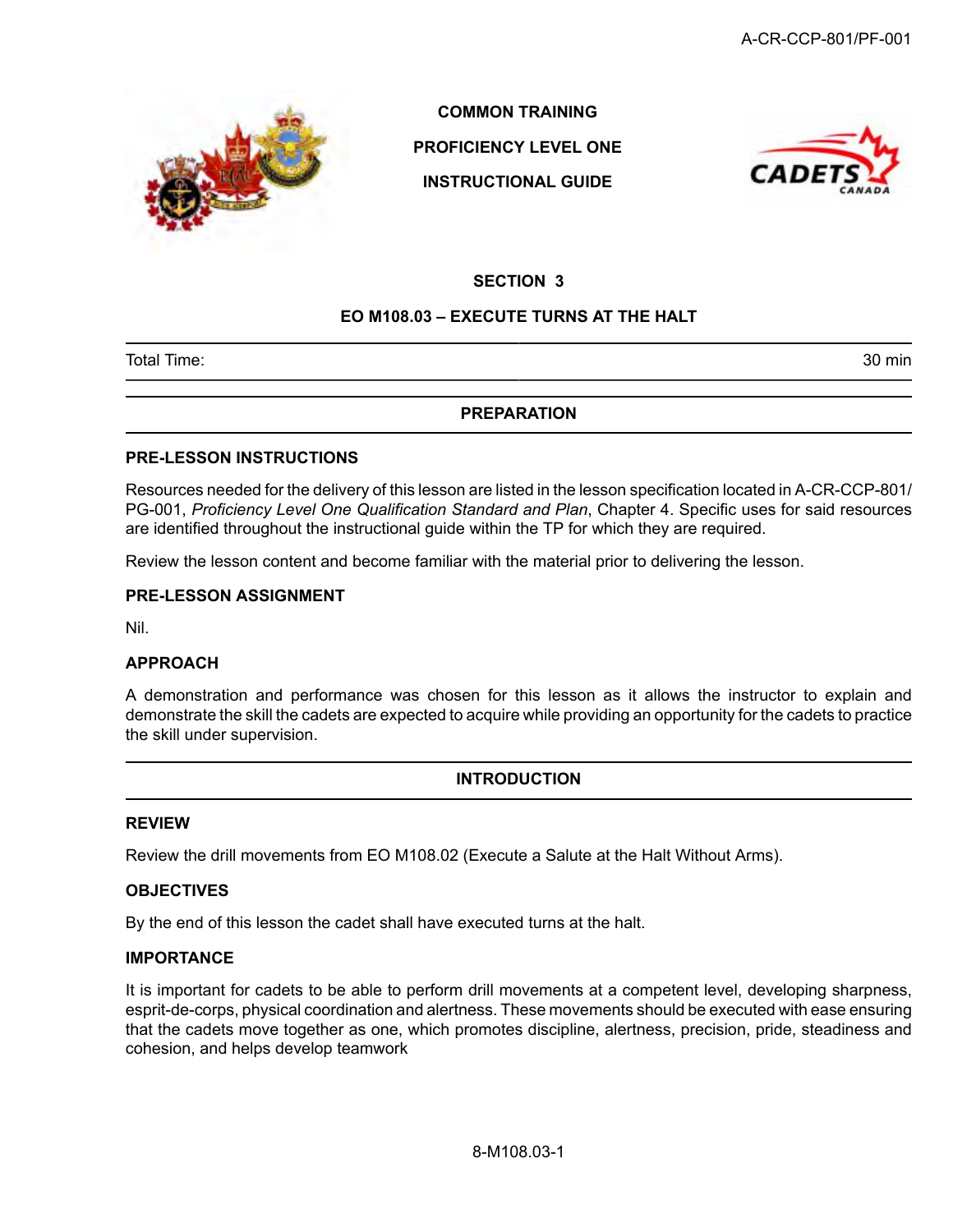

Develop and use a vocabulary of short, concise words to impress on the cadets that the movements must be performed smartly. For example, the words "crack", "drive", "seize" and "grasp" suggest the degree of smartness required. Profanity or personal sarcasm shall never be used.

Proper drill movements shall be combined with a professional demeanour throughout this lesson.



This lesson is broken down into movements. Explain, demonstrate and allow time for the cadets to practice, in a variety of positions.



Capitalization indicates the words of command for each movement.

Cadence is to be maintained when completing movements.



The term squad is a generic name for a group of cadets, used to teach drill movements. This term can be interchanged with platoon, flight, division or any other applicable elemental or regimental term.



Assistant instructors may be required for this lesson.

**Teaching Point 1 Explain, demonstrate and have the cadets execute a right turn.**

Time: 10 min Method: Demonstration and Performance

# **EXECUTE A RIGHT TURN**



Turns are made to change direction. Right or left turns change direction by 90 degrees, and about turns by 180 degrees.

On the command RIGHT TURN BY NUMBERS, SQUAD—ONE, the cadets shall turn 90 degrees to the right by pivoting on the right heel and left toe and raising the left heel and right toe simultaneously. Both knees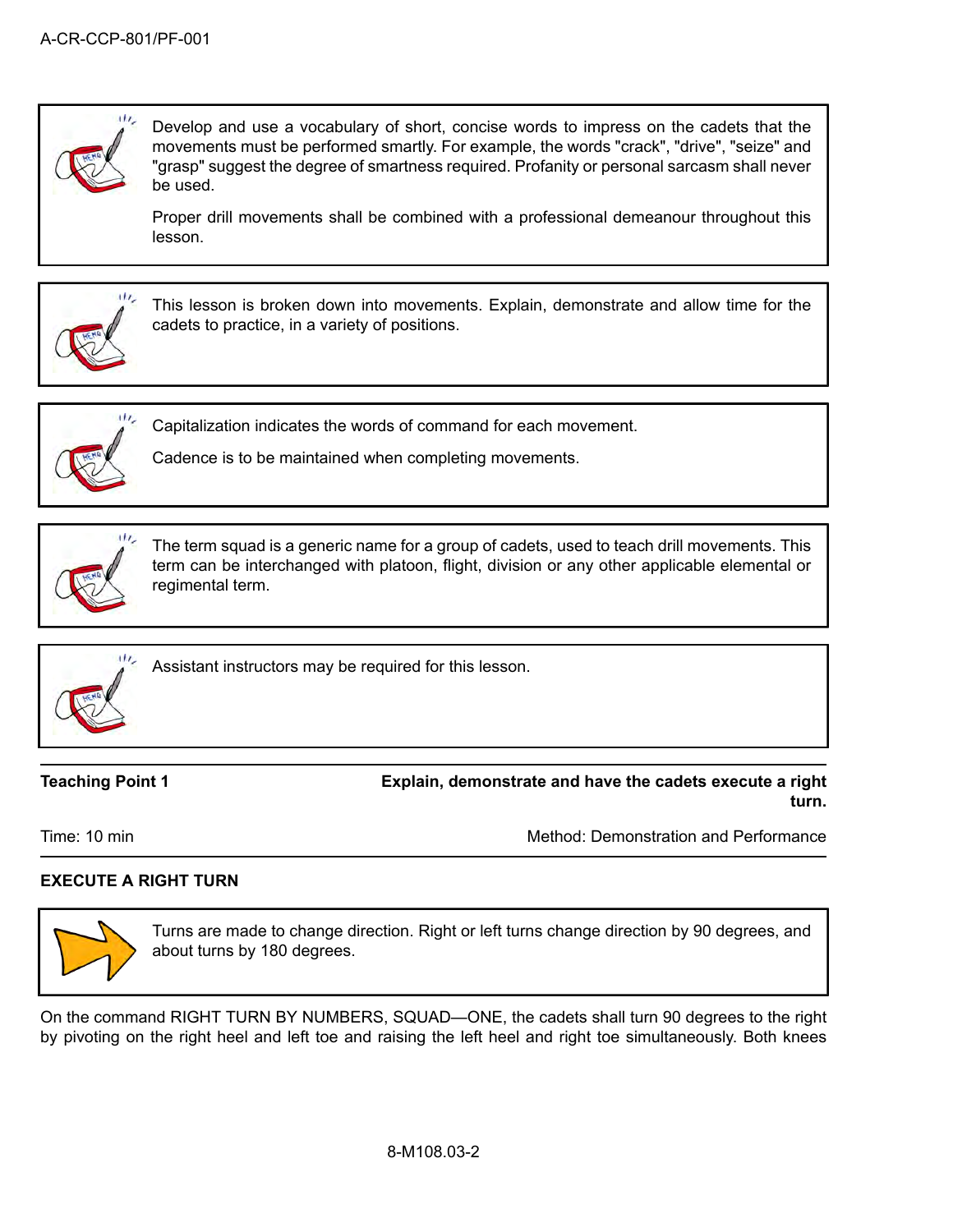should be kept braced during the turn, arms at the sides and body erect. On the completion of the movement, the weight of the body is placed on the right foot and the left leg is braced with the heel off the ground.



*Note. From The Canadian Forces Manual of Drill and Ceremonial (p. 2-13), by Director of History and Heritage 3-2, 2006, Ottawa, ON: Department of National Defence.*

Figure 1 First Part of the Movement – Right Turn at the Halt

Practice the movements with:

•

 $\mathbf{u}_i$ 

- the **instructor** calling the time;
- the **squad** calling the time; and
- the squad **judging** the time.



Common faults include:

- weight transferred to the left foot,
- right leg bent instead of straight, and
- arms not held firmly to the side.

On the command SQUAD—TWO, the cadets shall bend the left knee, straightening it in double time and placing the left foot beside the right to assume the position of attention.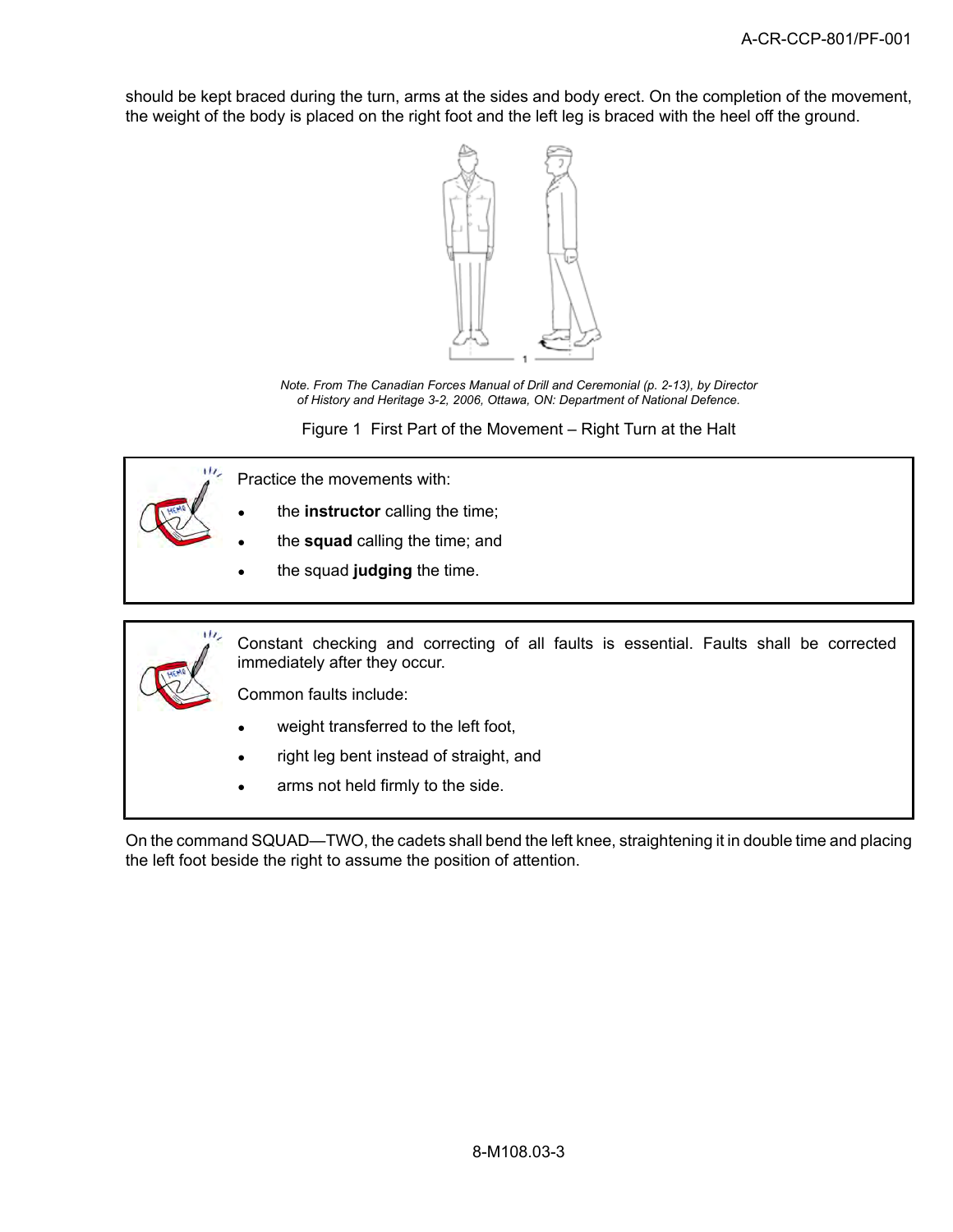

*Note. From The Canadian Forces Manual of Drill and Ceremonial (p. 2-13), by Director of History and Heritage 3-2, 2006, Ottawa, ON: Department of National Defence.*

Figure 2 Second Part of the Movement – Right Turn at the Halt



Practice the movements with:

- the **instructor** calling the time;
- the **squad** calling the time; and
- the squad **judging** the time.



Constant checking and correcting of all faults is essential. Faults shall be corrected immediately after they occur.

Common faults include:

- arms not held straight and firmly to the sides,
- moving wrong foot,
- lifting the foot rather than lifting the knee, and
- lower leg and foot not allowed to hang at a natural angle.

On the command RIGHT—TURN, combine the two movements. The standard pause shall be observed between the movements.



**Standard Pause:** The standard pause between each movement is two beats in quick time.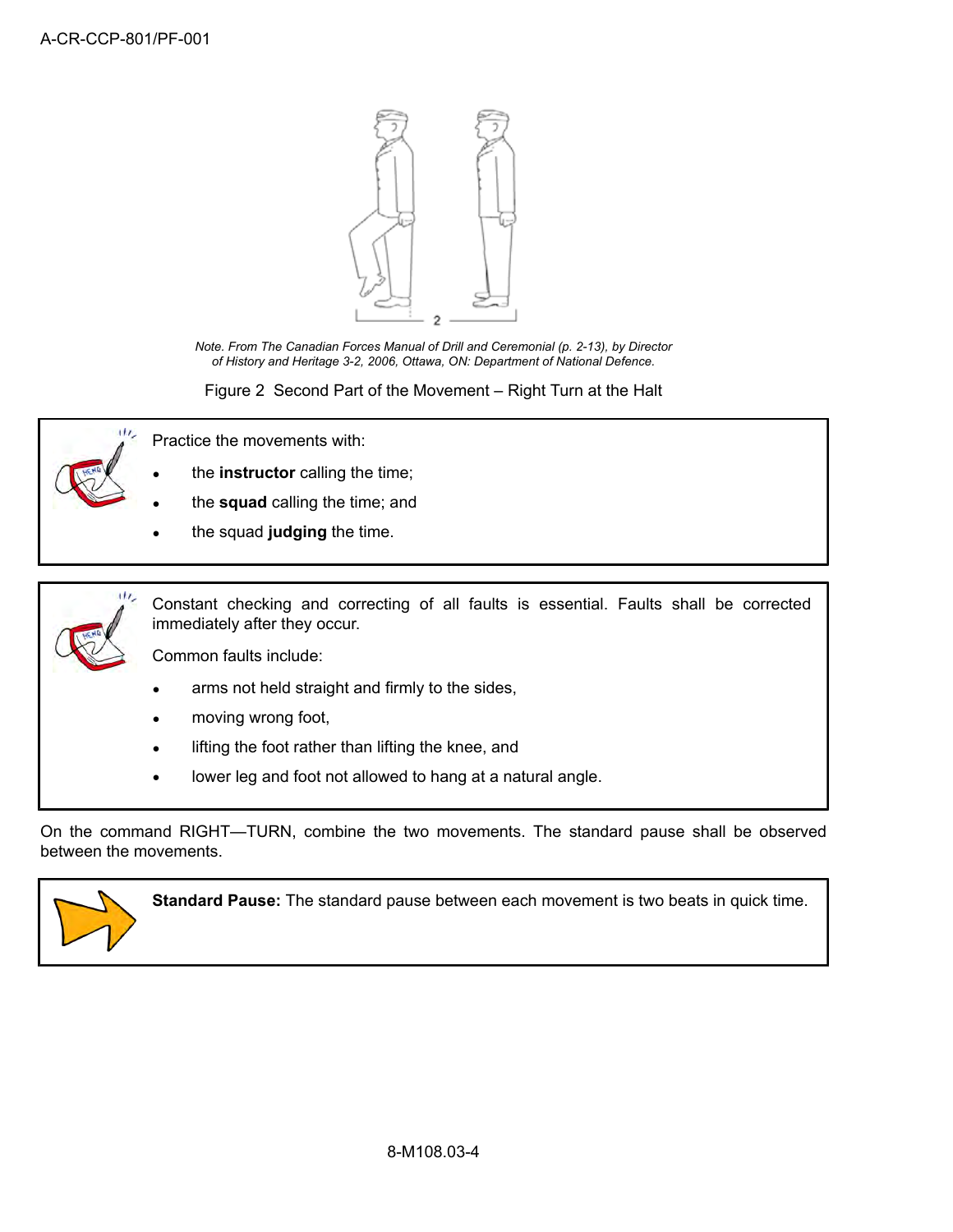Hz. Practice the movement with:

- the **instructor** calling the time;
- the **squad** calling the time; and
- the squad **judging** the time.

Emphasize any movements with which the cadets had difficulty during the TP.

# **CONFIRMATION OF TEACHING POINT 1**

The cadets' executing a right turn will serve as the confirmation of this TP.

**Teaching Point 2 Explain, demonstrate and have the cadets execute a left turn.**

Time: 5 min Method: Demonstration and Performance

# **EXECUTE A LEFT TURN**

On the command LEFT TURN BY NUMBERS, SQUAD–ONE, have the cadets turn 90 degrees to the left by pivoting on the left heel and right toe and raising the right heel and left toe simultaneously. Both knees should be kept braced during the turn, arms at the sides and body erect. On the completion of the movement, the weight of the body is placed on the left foot and the right leg is braced with the heel off the ground.



Constant checking and correcting of all faults is essential. Faults shall be corrected immediately after they occur.

Common faults are the same as turning to the right except that references to left and right are to be reversed.

On the command SQUAD–TWO, the hand is brought sharply to the position of attention, and simultaneously the head and eyes are turned smartly to the front



•

Practice the movements with:

- the **instructor** calling the time;
- the **squad** calling the time; and
- the squad **judging** the time.

On the command LEFT – TURN, combine the two movements. The standard pause shall be observed between the movements.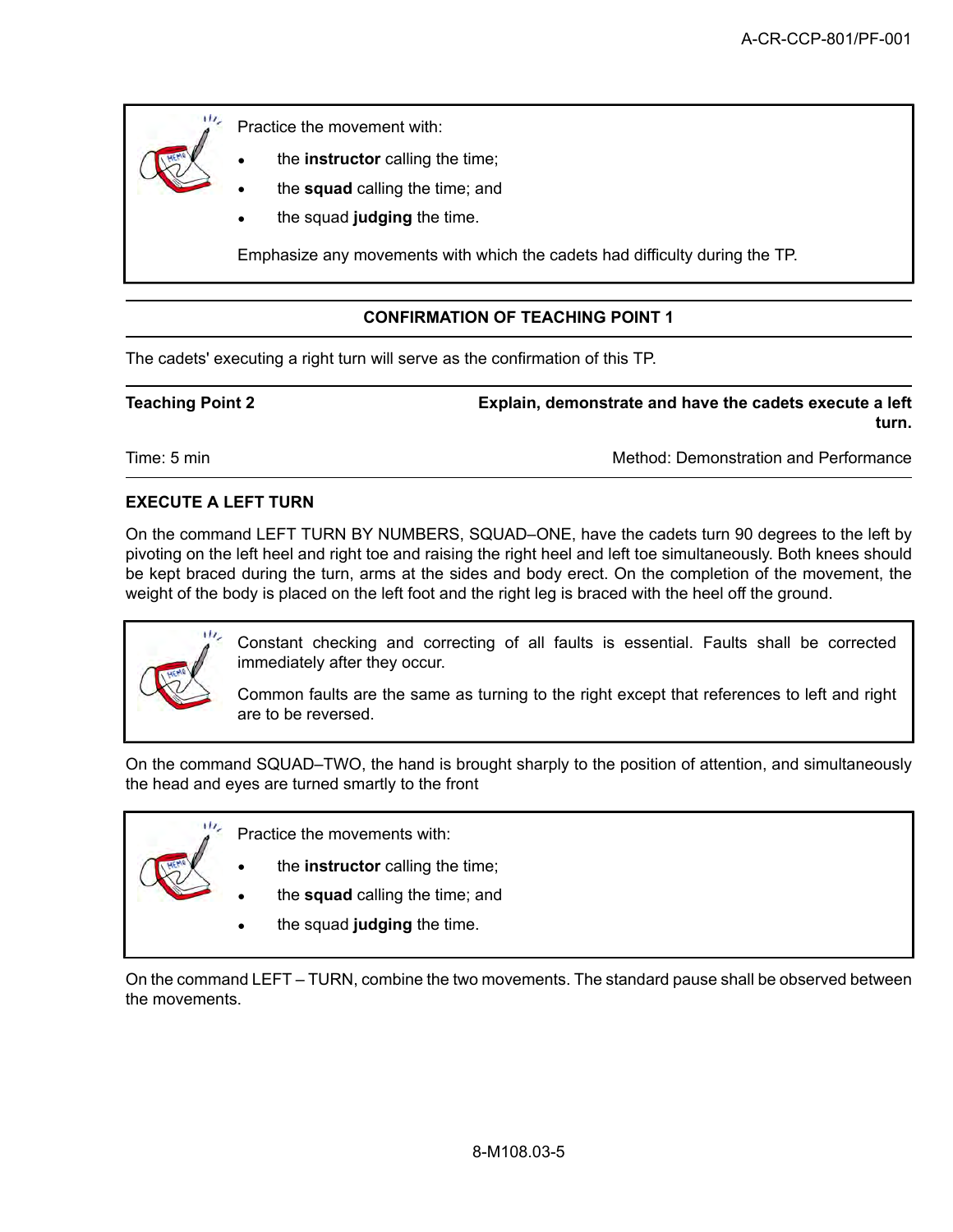•

 $112,$ 

Practice the movements with:

- the **instructor** calling the time;
- the **squad** calling the time; and
- the squad **judging** the time.

Emphasize any movements with which the cadets had difficulty during the TP.

# **CONFIRMATION OF TEACHING POINT 2**

The cadets' executing a left turn will serve as the confirmation of this TP.

**Teaching Point 3 Explain, demonstrate and have the cadets execute an about turn.**

Time: 10 min Method: Demonstration and Performance

## **EXECUTE AN ABOUT TURN**

On the command ABOUT TURN BY NUMBERS, SQUAD—ONE, the cadets shall turn 180 degrees to the right by pivoting on the right heel and left toe and raising the left heel and right toe simultaneously. Both knees should be kept braced during the turn, arms at the sides and body erect. On the completion of the movement, the weight of the body is placed on the right foot and the left leg is braced with the heel off the ground.



*Note. From The Canadian Forces Manual of Drill and Ceremonial (p. 2-14), by Director of History and Heritage 3-2, 2006, Ottawa, ON: Department of National Defence.*

Figure 3 First Part of the Movement – About Turn at the Halt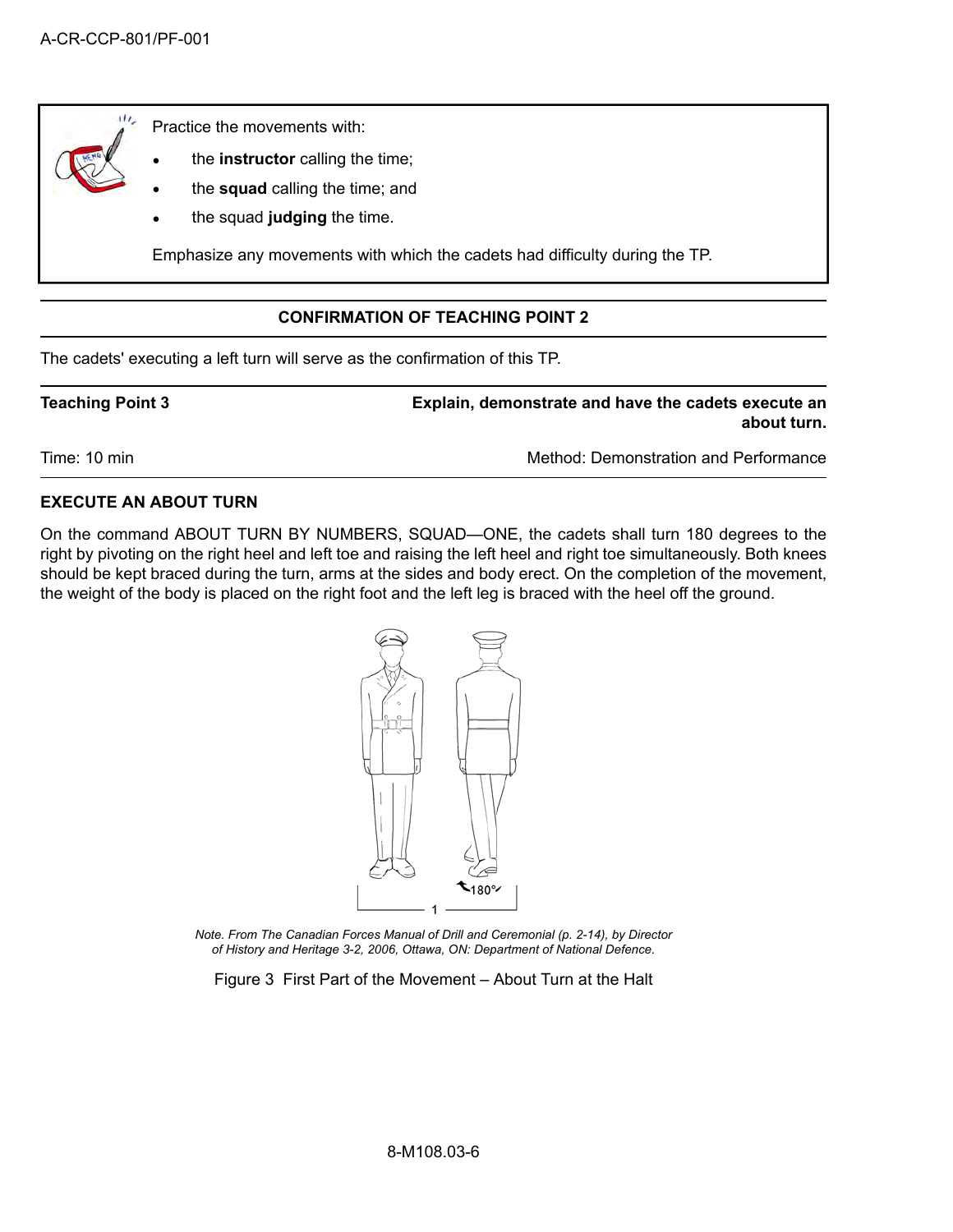u, Practice the movements with:

- the **instructor** calling the time;
- the **squad** calling the time; and
- the squad **judging** the time.



Constant checking and correcting of all faults is essential. Faults shall be corrected immediately after they occur.

Common faults include the ones listed for the right turn and also include:

- turning to the left instead of the right,
- turning less than or more than 180 degrees, and
- losing balance.

On the command SQUAD—TWO, the cadet shall bend the left knee, straightening it in double time and placing the left foot beside the right to assume the position of attention.



*Note. From The Canadian Forces Manual of Drill and Ceremonial (p. 2-14), by Director of History and Heritage 3-2, 2006, Ottawa, ON: Department of National Defence.*

Figure 4 Second Part of the Movement – About Turn at the Halt

On the command ABOUT—TURN, combine the two movements. The standard pause shall be observed between the movements.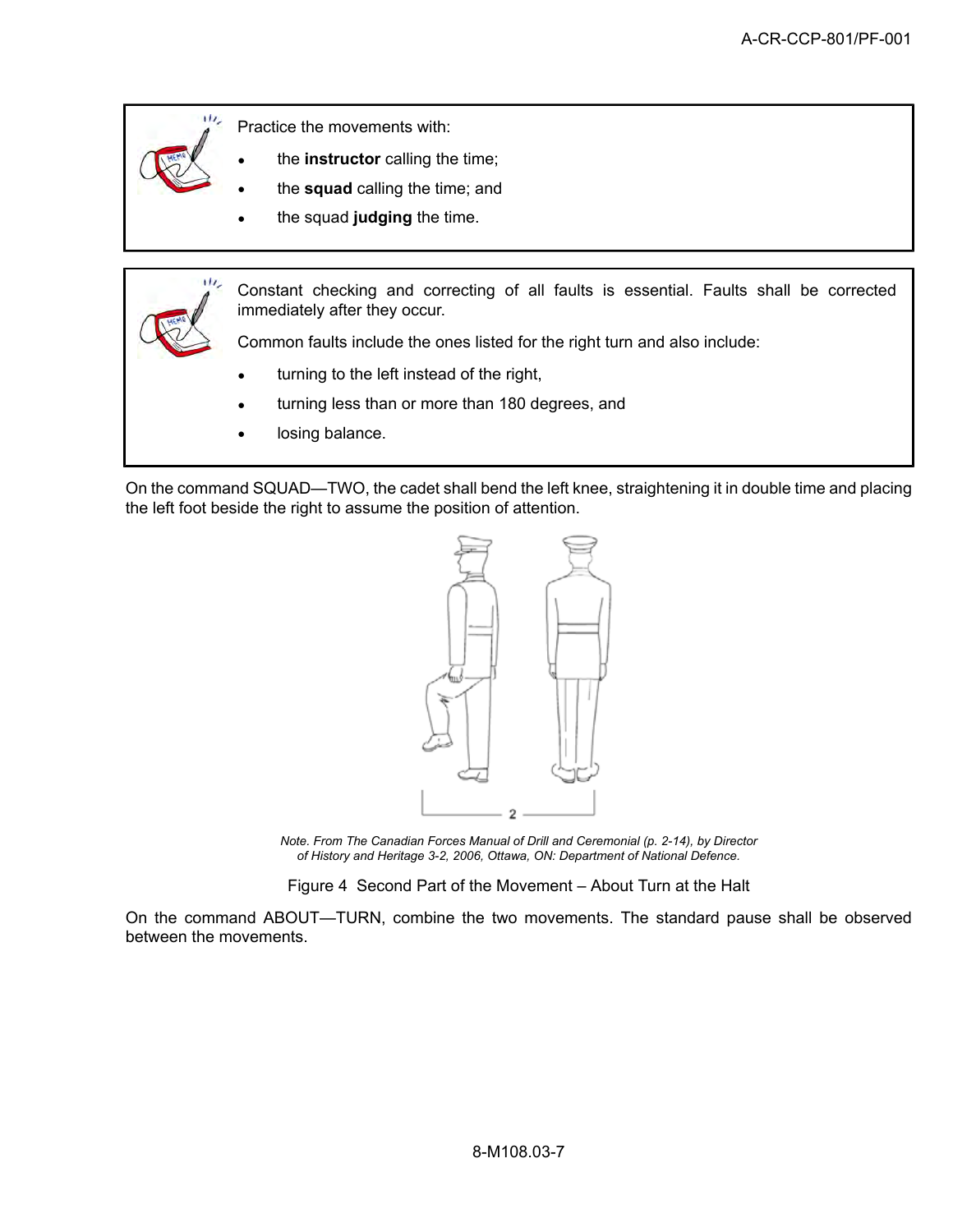$117.$ 

Practice the movements with:

- the **instructor** calling the time;
- the **squad** calling the time; and
- the squad **judging** the time.

Emphasize any movements with which the cadets had difficulty during the lesson.



Constant checking and correcting of all faults is essential. Faults shall be corrected immediately after they occur.

Common faults are the same as executing a right turn.

# **CONFIRMATION OF TEACHING POINT 3**

The cadets' executing an about turn will serve as the confirmation of this TP.

# **END OF LESSON CONFIRMATION**

The cadets' executing turns at the halt will serve as the confirmation of this lesson.

# **CONCLUSION**

## **HOMEWORK / READING / PRACTICE**

Nil.

## **METHOD OF EVALUATION**

Nil.

## **CLOSING STATEMENT**

Drill develops and reinforces in cadets many qualities such as patience and determination through selfdiscipline and practice. Drill requires that cadets move together as one, which promotes discipline, alertness, precision, pride, steadiness and cohesion, and helps develop teamwork.

## **INSTRUCTOR NOTES / REMARKS**

It is recommended that ongoing feedback be provided to the cadets during drill practices, parade nights and ceremonial parades. All corrections shall be made immediately so that bad habits do not persist.

# **REFERENCES**

A0-002 A-DH-201-000/PT-001 Director History and Heritage 3-2. (2006). *The Canadian Forces manual of drill and ceremonial*. Ottawa, ON: Department of National Defence.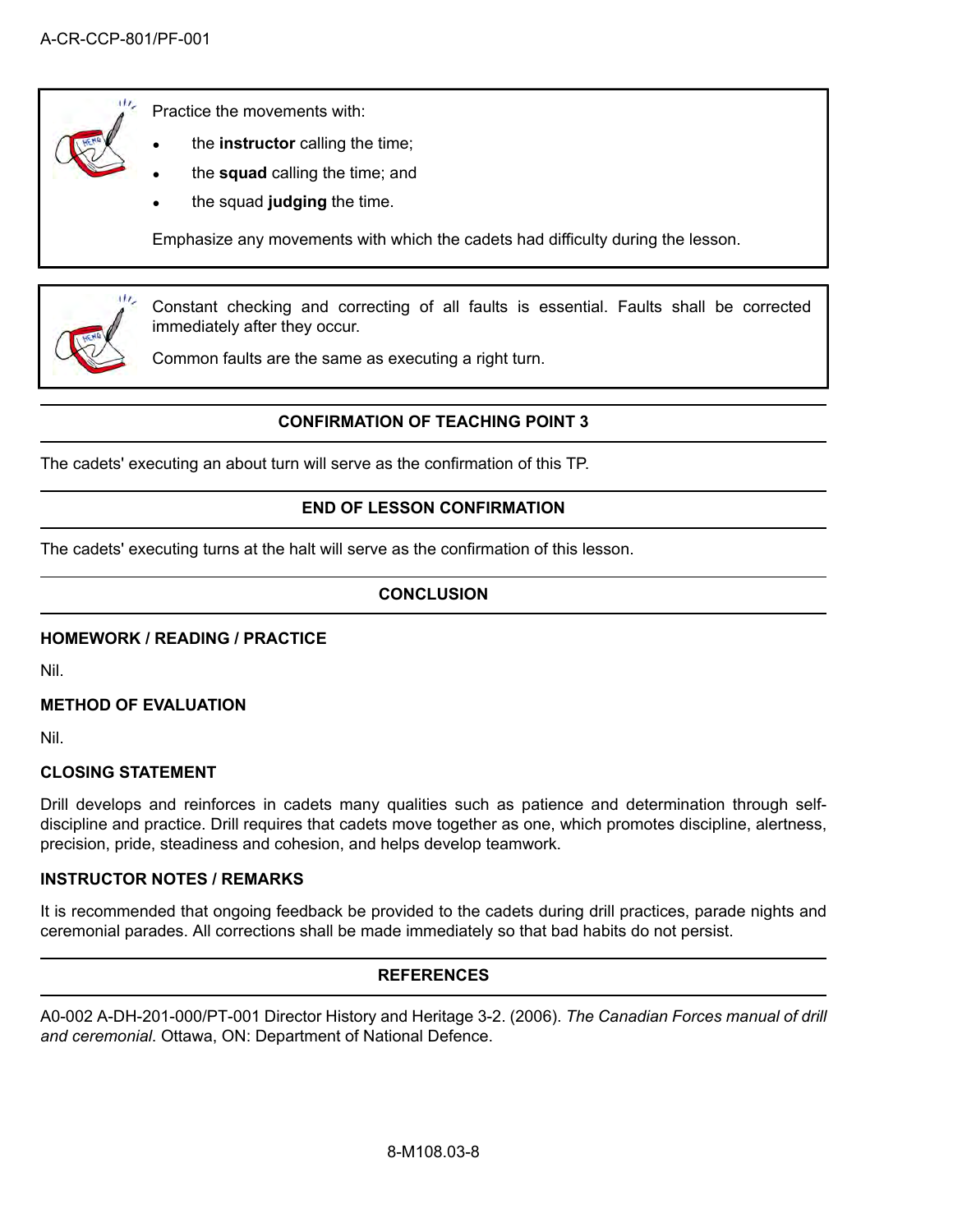

**COMMON TRAINING**

**PROFICIENCY LEVEL ONE**

**INSTRUCTIONAL GUIDE**



#### **SECTION 4**

## **EO M108.04 – CLOSE TO THE RIGHT AND LEFT**

Total Time: 30 min

## **PREPARATION**

#### **PRE-LESSON INSTRUCTIONS**

Resources needed for the delivery of this lesson are listed in the lesson specification located in A-CR-CCP-801/ PG-001, *Proficiency Level One Qualification Standard and Plan*, Chapter 4. Specific uses for said resources are identified throughout the instructional guide within the TP for which they are required.

Review the lesson content and become familiar with the material prior to delivering the lesson.

#### **PRE-LESSON ASSIGNMENT**

Nil.

#### **APPROACH**

A demonstration and performance was chosen for this lesson as it allows the instructor to explain and demonstrate the skill the cadets are expected to acquire while providing an opportunity for the cadets to practice the skill under supervision.

## **INTRODUCTION**

#### **REVIEW**

Review the drill movements from EO M108.03 (Execute Turns at the Halt).

#### **OBJECTIVES**

By the end of this lesson the cadet shall have closed to the right and left.

#### **IMPORTANCE**

It is important for cadets to be able to perform drill movements at a competent level, developing sharpness, esprit-de-corps, physical coordination and alertness. These movements should be executed with ease ensuring that the cadets move together as one, which promotes discipline, alertness, precision, pride, steadiness and cohesion, and helps develop teamwork.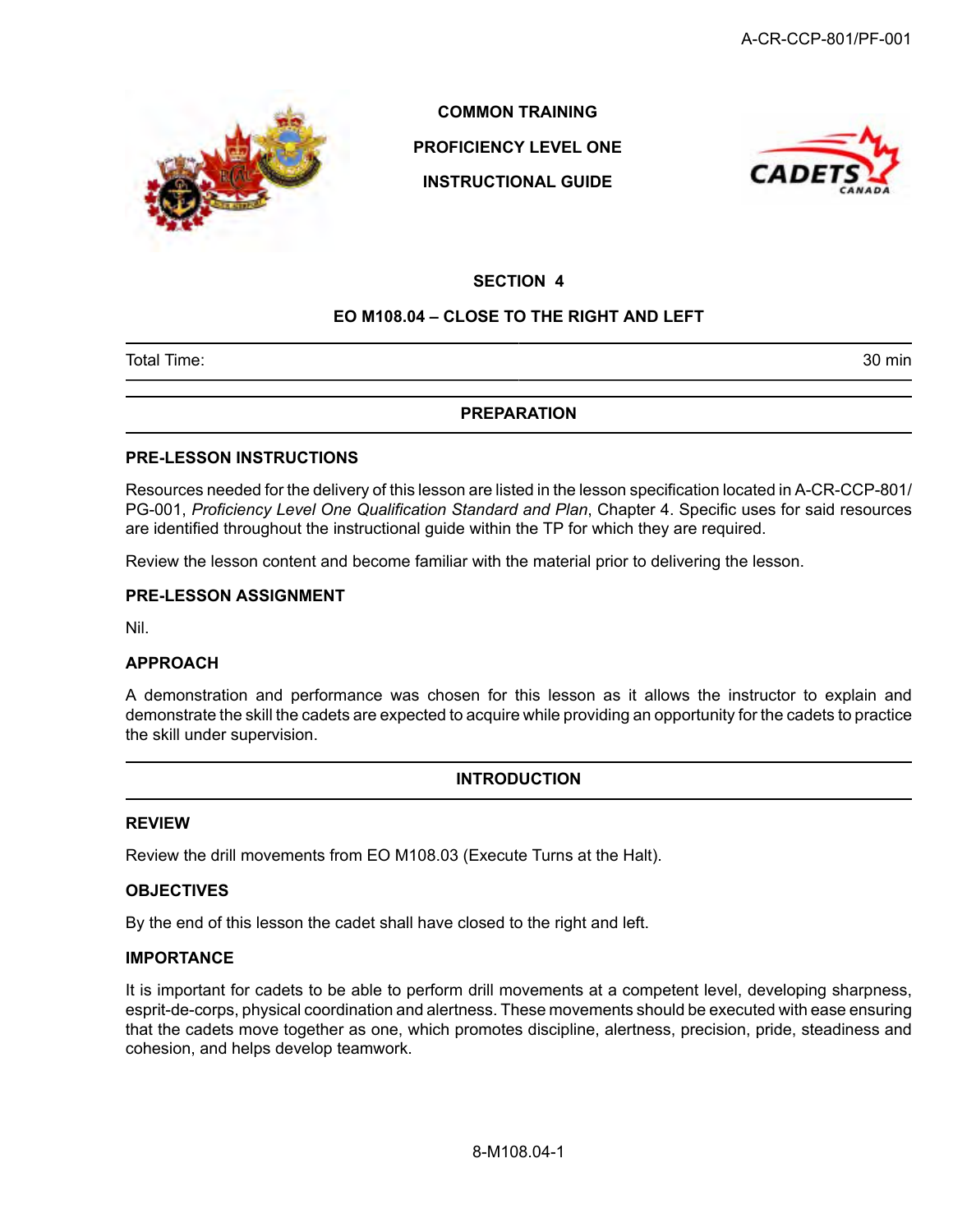

Develop and use a vocabulary of short, concise words to impress on the cadets that the movements must be performed smartly. For example, the words "crack", "drive", "seize" and "grasp" suggest the degree of smartness required. Profanity or personal sarcasm shall never be used.

Proper drill movements shall be combined with a professional demeanour throughout this lesson.



This lesson is broken down into movements. Explain, demonstrate and allow time for the cadets to practice, in a variety of positions.



Capitalization indicates the words of command for each movement.

Cadence is to be maintained when completing movements.



The term squad is a generic name for a group of cadets, used to teach drill movements. This term can be interchanged with platoon, flight, division or any other applicable elemental or regimental term.



Assistant instructors may be required for this lesson.

**Teaching Point 1 Explain, demonstrate and have the cadets close to the right.**

Time: 15 min Method: Demonstration and Performance

# **CLOSE TO THE RIGHT**



Closing to the right is executed to adjust position right. Close march paces to the right shall not be ordered when the distance required to move exceeds eight paces. When the distance is greater, the squad shall be turned and marched the required distance.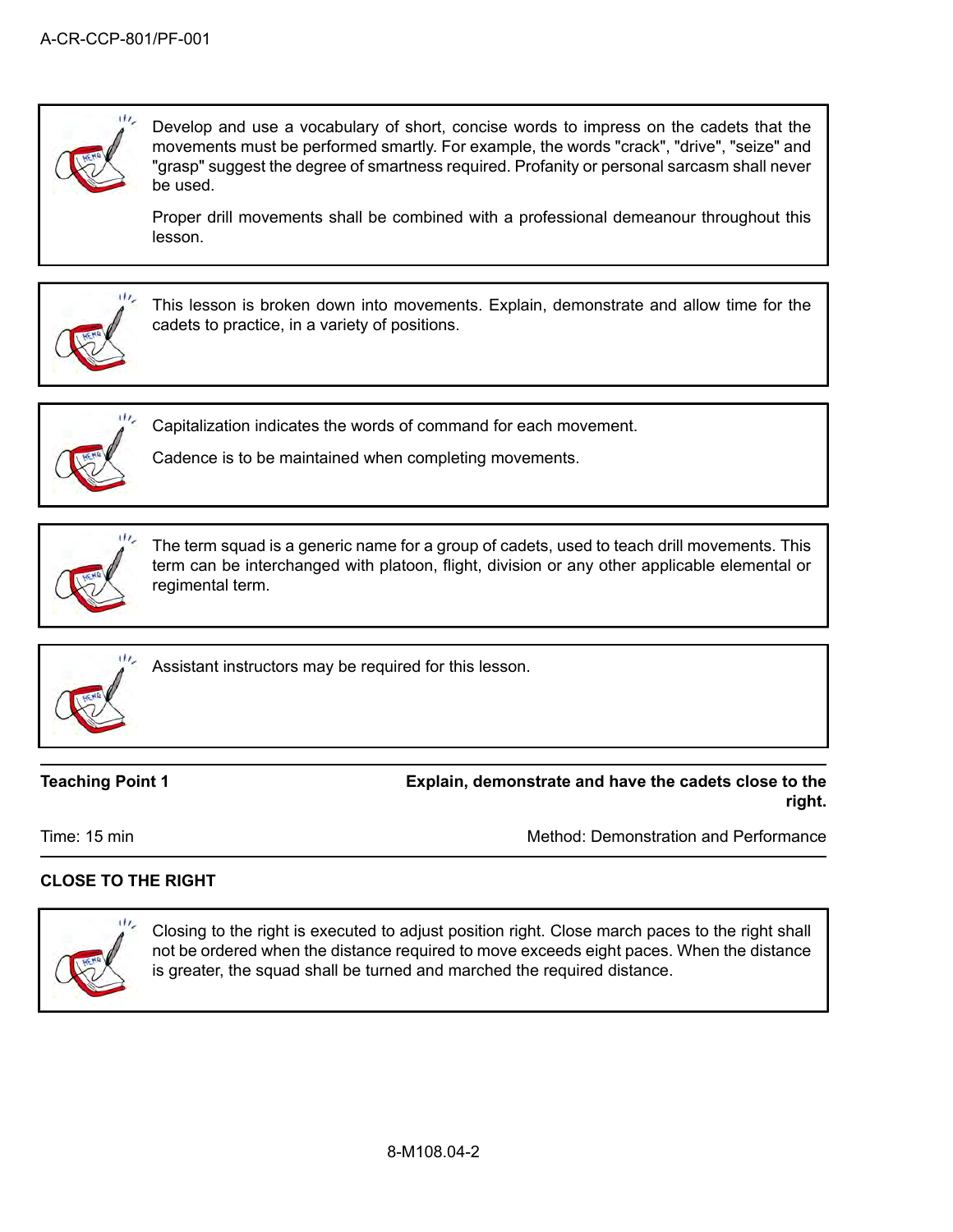On the command ONE PACE RIGHT CLOSE MARCH BY NUMBERS, SQUAD–ONE, the cadet shall:

- 1. bend the right knee, carrying the foot to the right and placing it on the ground with the inside of the heels one side pace 25 cm apart;
- 2. balance the weight of the body evenly on both feet; and
- 3. keep the arms at the sides.

•

- u, Practice the movements with:
	- the **instructor** calling the time;
	- the **squad** calling the time; and
	- the squad **judging** the time.



Common faults include:

- arms not held straight and firmly to the sides,
- wrong foot moved,
- foot is lifted instead of bending the knee, and
- lower leg and foot hanging at an unnatural angle.

On the command SQUAD—TWO, the cadet shall shift the weight of the body to the right foot; and bend the left knee, placing the left foot by the right to assume the position of attention.

۱IJ, Practice the movements with:

- the **instructor** calling the time;
- the **squad** calling the time; and
- the squad **judging** the time.



Constant checking and correcting of all faults is essential. Faults shall be corrected immediately after they occur.

Common faults are the same as the first movement.

On the command ONE PACE RIGHT CLOSE—MARCH, combine the two movements, observing the following timing:

- 1. one pace, one-one,
- 2. two paces, one-one, pause, one-two: and
- 3. three paces, one-one, pause, one-two, pause, one-three.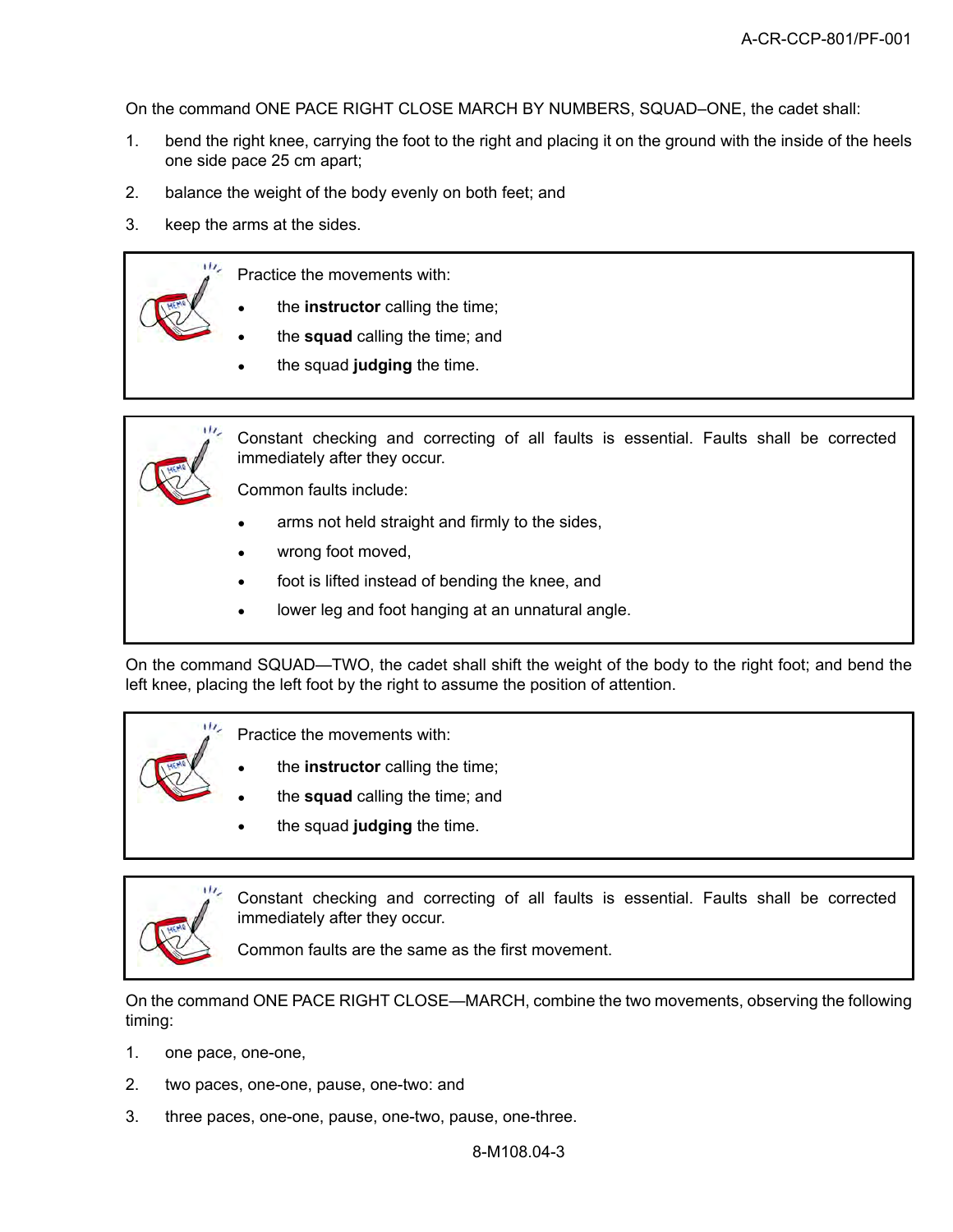

**Standard Pause:** The standard pause between each movement is two beats in quick time.

Practice the movement with:

- the **instructor** calling the time;
- the **squad** calling the time; and
- the squad **judging** the time.

Emphasize any movements with which the cadets had difficulty with during the TP.

#### **CONFIRMATION OF TEACHING POINT 1**

The cadets' closing to the right will serve as the confirmation of this TP.

**Teaching Point 2 Explain, demonstrate and have the cadets close to the left.**

Time: 10 min Method: Demonstration and Performance

# **CLOSE TO THE LEFT**

On the command ONE PACE LEFT CLOSE MARCH BY NUMBERS, SQUAD—ONE, the cadet shall:

- 1. bend the left knee, carrying the foot to the left and placing it on the ground with the inside of the heels one side pace 25 cm apart;
- 2. balance the weight of the body evenly on both feet; and
- 3. keep the arms still at the sides.



Practice the movements with:

- the **instructor** calling the time;
- the **squad** calling the time; and
- the squad **judging** the time.



Constant checking and correcting of all faults is essential. Faults shall be corrected immediately after they occur.

Common faults are the same as closing to the right except with the left foot.

On the command SQUAD—TWO, the cadet shall shift the weight of the body to the left foot; and bend the right knee, placing the right foot by the left to assume the position of attention.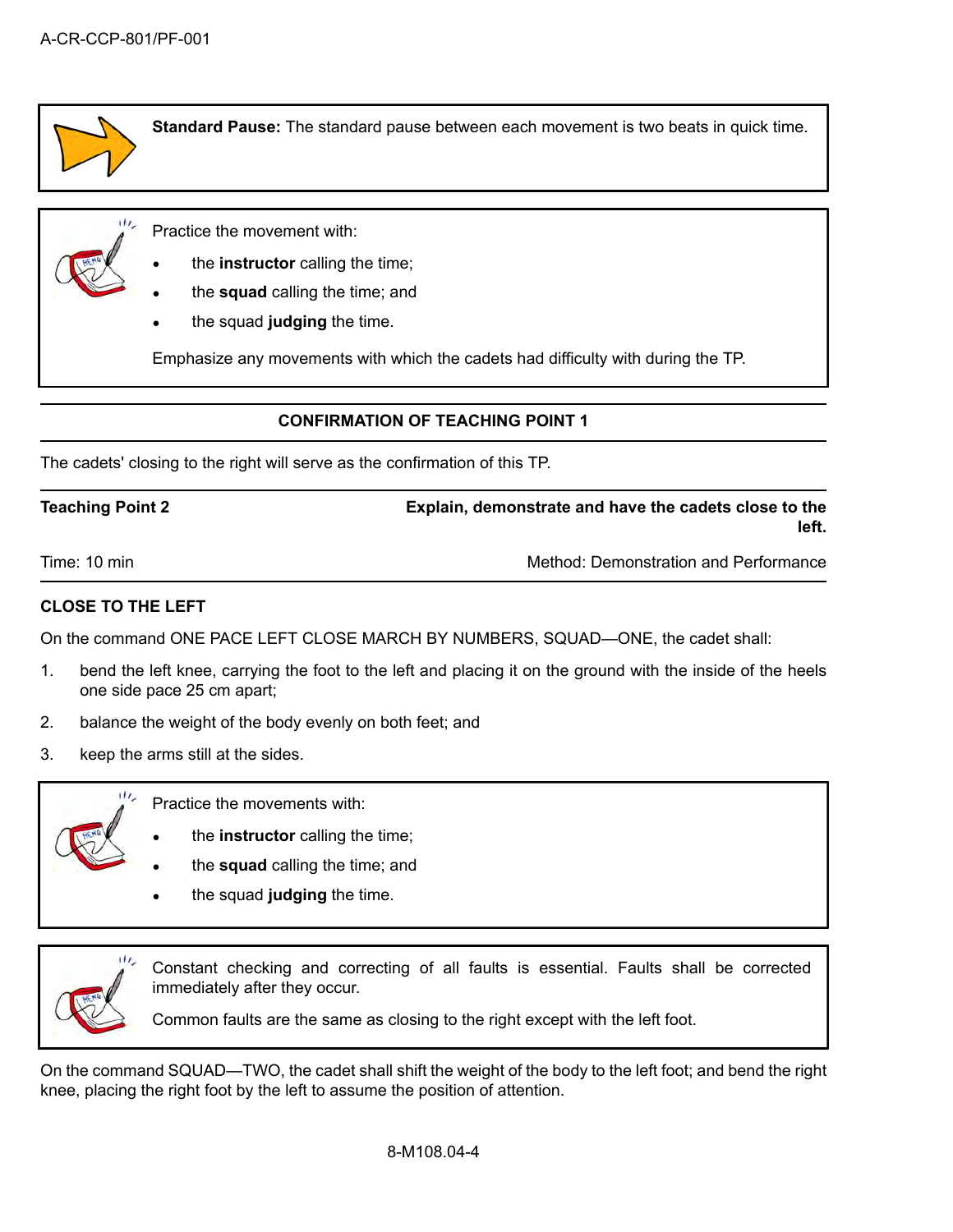Practice the movements with:

- the **instructor** calling the time;
- the **squad** calling the time; and
- the squad **judging** the time.



Constant checking and correcting of all faults is essential. Faults shall be corrected immediately after they occur.

Common faults are the same as the first movement.

On the command ONE PACE LEFT CLOSE—MARCH, combine the two movements, observing the following timing:

1. one pace, one-one;

u,

- 2. two paces, one-one, pause, one-two; and
- 3. three paces, one-one, pause, one-two, pause, one-three.



# **CONFIRMATION OF TEACHING POINT 2**

The cadets' closing to the left will serve as the confirmation of this TP.

# **END OF LESSON CONFIRMATION**

The cadets' closing to the right and left will serve as the confirmation of this lesson.

# **CONCLUSION**

## **HOMEWORK / READING / PRACTICE**

Nil.

## **METHOD OF EVALUATION**

Nil.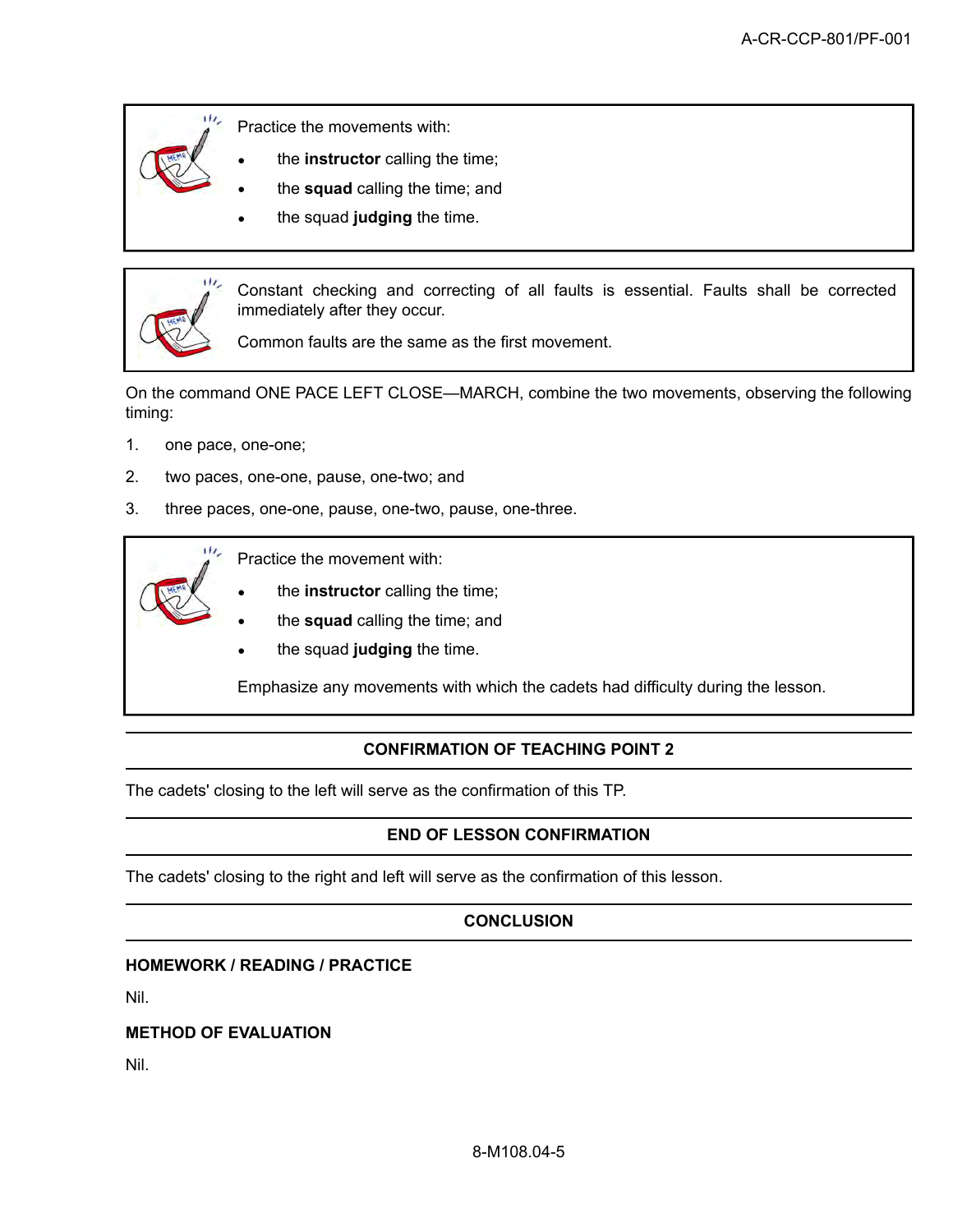#### **CLOSING STATEMENT**

Drill develops and reinforces in cadets many qualities such as patience and determination through selfdiscipline and practice. Drill requires that cadets move together as one, which promotes discipline, alertness, precision, pride, steadiness and cohesion, and helps develop teamwork.

#### **INSTRUCTOR NOTES / REMARKS**

It is recommended that ongoing feedback be provided to the cadets during drill practices, parade nights and ceremonial parades. All corrections shall be made immediately so that bad habits do not persist.

## **REFERENCES**

A0-002 A-DH-201-000/PT-001 Director History and Heritage 3-2. (2006). *The Canadian Forces manual of drill and ceremonial*. Ottawa, ON: Department of National Defence.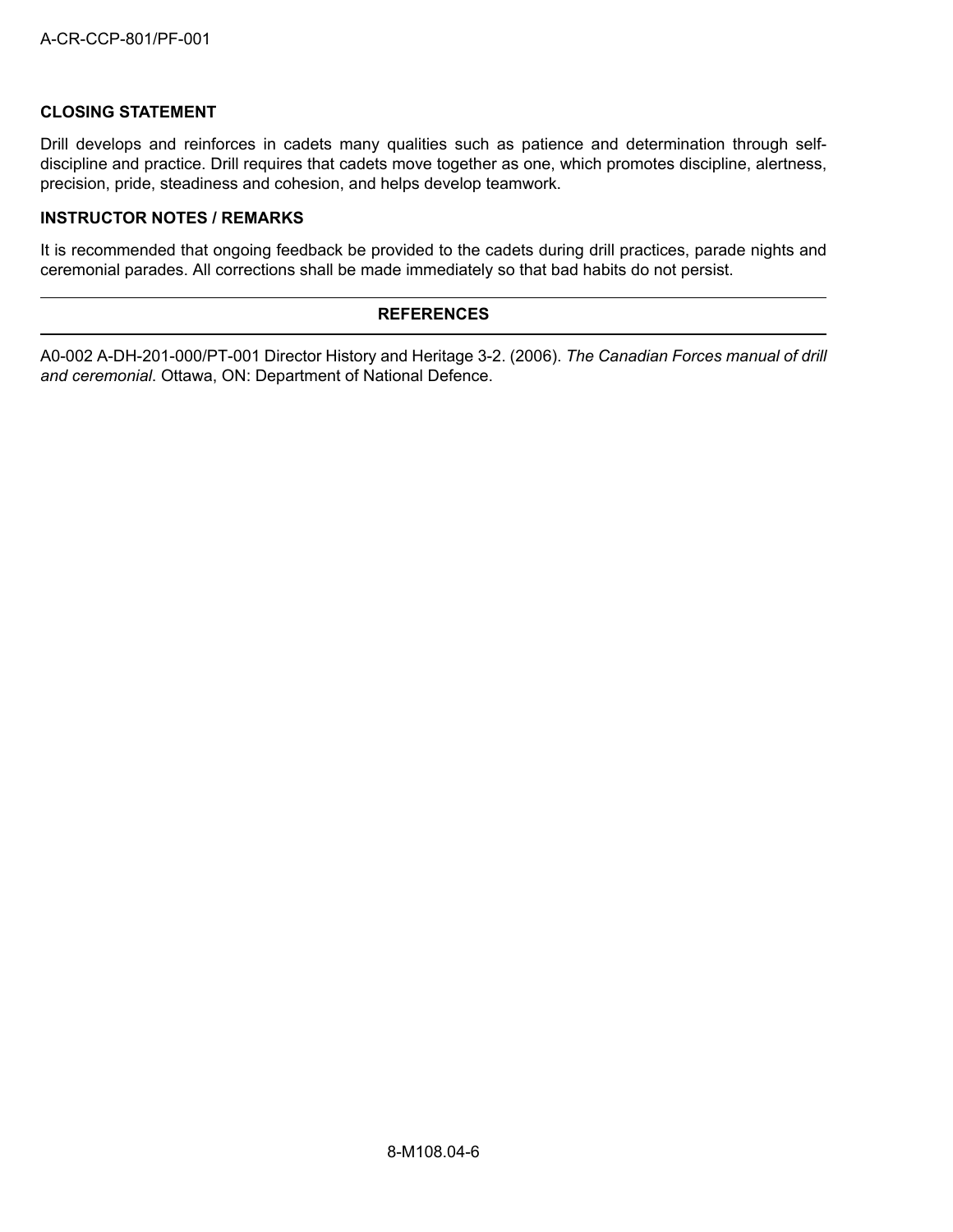

**COMMON TRAINING**

**PROFICIENCY LEVEL ONE**

**INSTRUCTIONAL GUIDE**



#### **SECTION 5**

## **EO M108.05 – EXECUTE PACES FORWARD AND TO THE REAR**

Total Time: 30 min

## **PREPARATION**

#### **PRE-LESSON INSTRUCTIONS**

Resources needed for the delivery of this lesson are listed in the lesson specification located in A-CR-CCP-801/ PG-001, *Proficiency Level One Qualification Standard and Plan*, Chapter 4. Specific uses for said resources are identified throughout the instructional guide within the TP for which they are required.

Review the lesson content and become familiar with the material prior to delivering the lesson.

#### **PRE-LESSON ASSIGNMENT**

Nil.

#### **APPROACH**

A demonstration and performance was chosen for this lesson as it allows the instructor to explain and demonstrate the skill the cadets are expected to acquire while providing an opportunity for the cadets to practice the skill under supervision.

## **INTRODUCTION**

#### **REVIEW**

Review the drill movements from EO M108.04 (Execute to the Right and Left).

#### **OBJECTIVES**

By the end of this lesson the cadet shall have executed paces forward and to the rear.

#### **IMPORTANCE**

It is important for cadets to be able to perform drill movements at a competent level, developing sharpness, esprit-de-corps, physical coordination and alertness. These movements should be executed with ease ensuring that the cadets move together as one, which promotes discipline, alertness, precision, pride, steadiness and cohesion, and helps develop teamwork.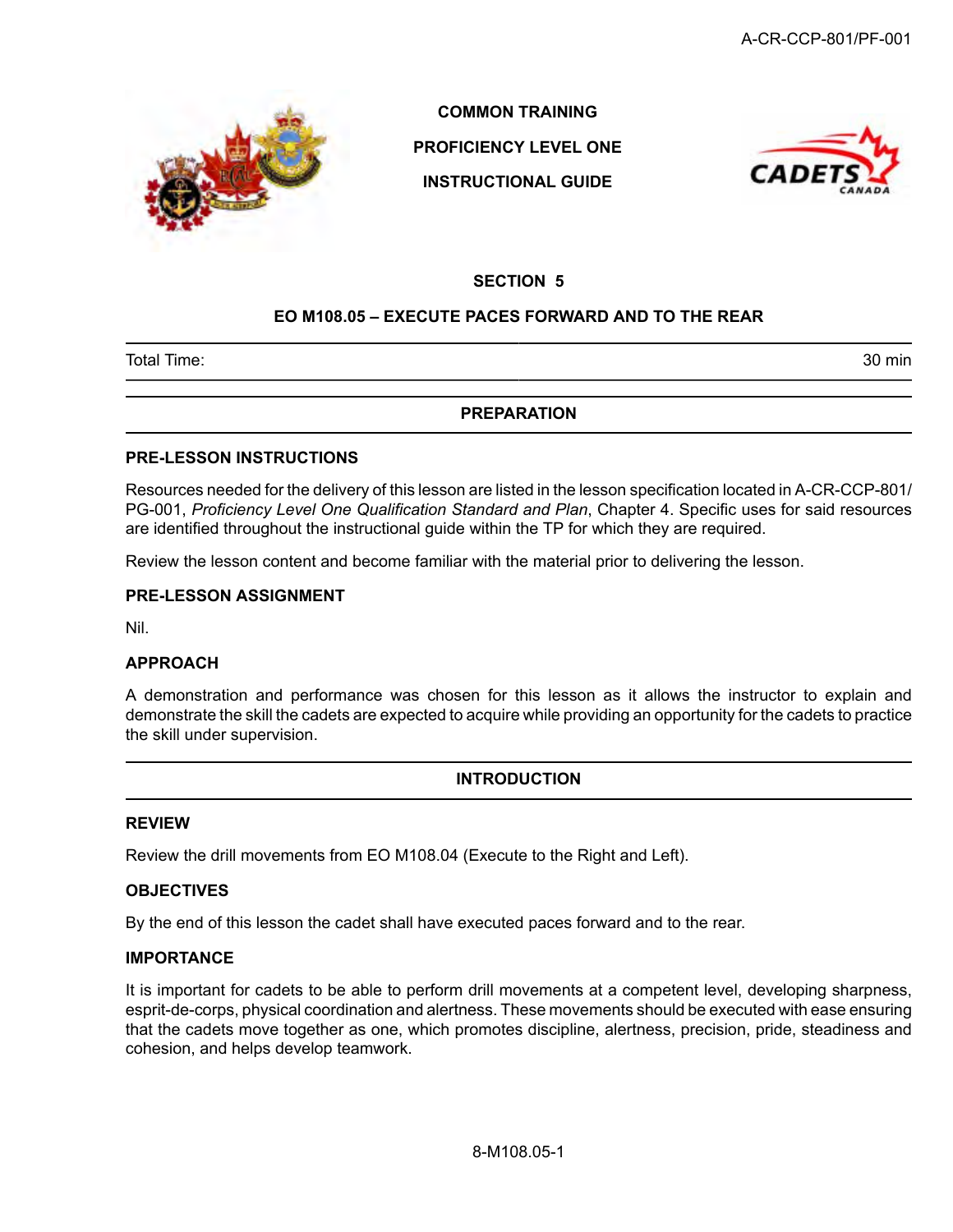

Develop and use a vocabulary of short, concise words to impress on the cadets that the movements must be performed smartly. For example, the words "crack", "drive", "seize" and "grasp" suggest the degree of smartness required. Profanity or personal sarcasm shall never be used.

Proper drill movements shall be combined with a professional demeanour throughout this lesson.



This lesson is broken down into movements. Explain, demonstrate and allow time for the cadets to practice, in a variety of positions.



Capitalization indicates the words of command for each movement.

Cadence is to be maintained when completing movements.



The term squad is a generic name for a group of cadets, used to teach drill movements. This term can be interchanged with platoon, flight, division or any other applicable elemental or regimental term.



Assistant instructors may be required for this lesson.

**Teaching Point 1 Explain, demonstrate and have the cadets execute paces forward.**

Time: 15 min Method: Demonstration and Performance

# **PACES FORWARD**



Paces forward are executed to adjust position forward and should not exceed three paces. When the distance is greater, the squad shall be marched the required distance.

On the command ONE PACE FORWARD MARCH BY NUMBERS, SQUAD—ONE, the cadet shall shoot the left foot forward one half pace, force the weight forward on the left foot, with the right heel raised; and keep the arms still at the sides.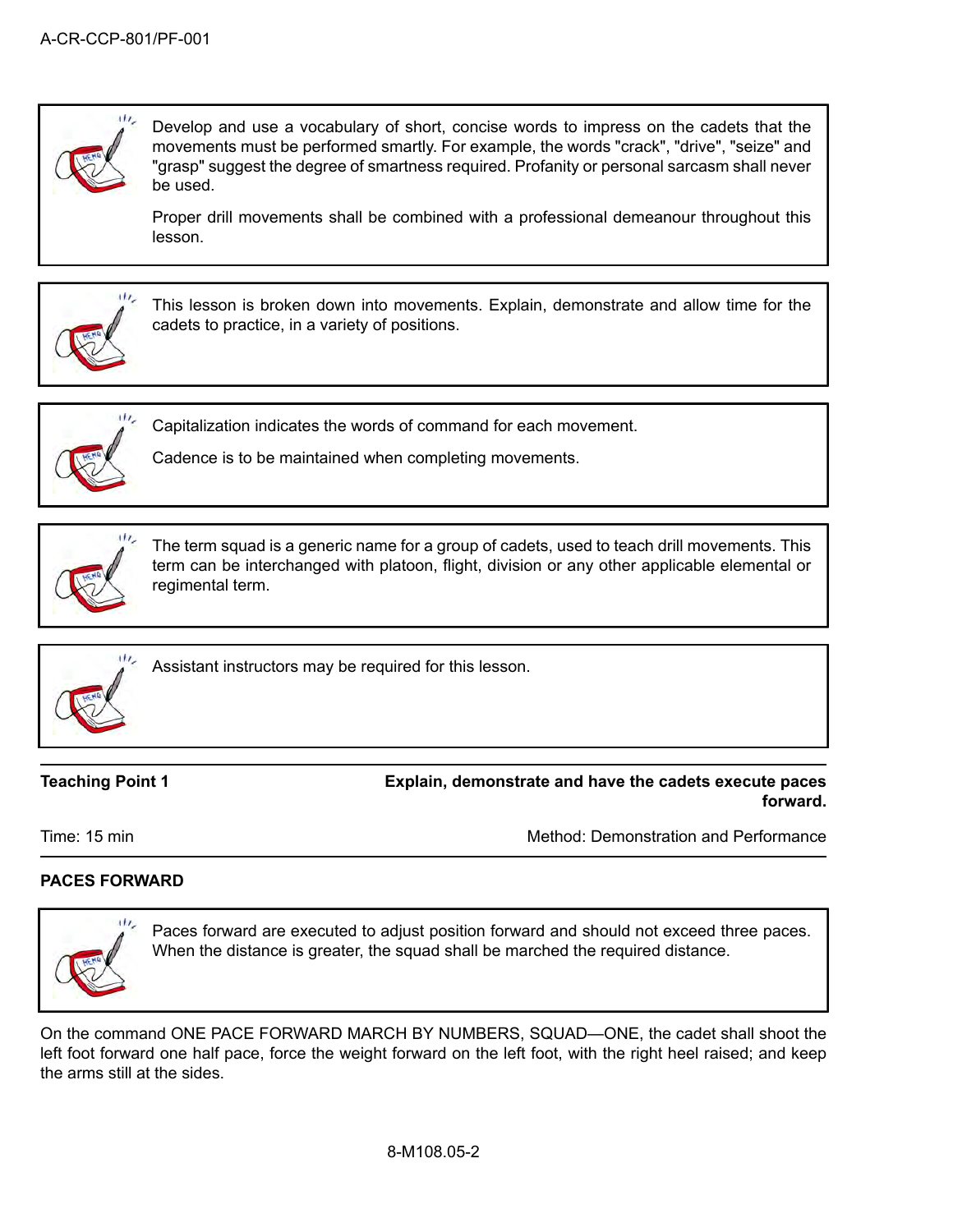Practice the movements with:

- the **instructor** calling the time;
- the **squad** calling the time; and
- the squad **judging** the time.



uz.

Constant checking and correcting of all faults is essential. Faults shall be corrected immediately after they occur.

Common faults include:

- incorrect pace size,
- step off with incorrect foot, and
- arms not held firmly at the sides.

On the command SQUAD—TWO, the cadet shall bend the right knee, straighten it in double time, place the right foot on the ground beside the left; and assume the position of attention.



•

- Practice the movements with:
	- the **instructor** calling the time;
	- the **squad** calling the time; and
	- the squad **judging** the time.



Constant checking and correcting of all faults is essential. Faults shall be corrected immediately after they occur.

Common faults include:

- arms not held straight and firmly to the sides,
- wrong foot moved,
- foot is lifted instead of bending the knee, and
- lower leg and foot hanging at an unnatural angle

On the command ONE PACE FORWARD—MARCH, combine the two movements, observing the following timing:

- 1. one pace, one-two;
- 2. two paces, one, one-two; and
- 3. three paces, one, one, one-two.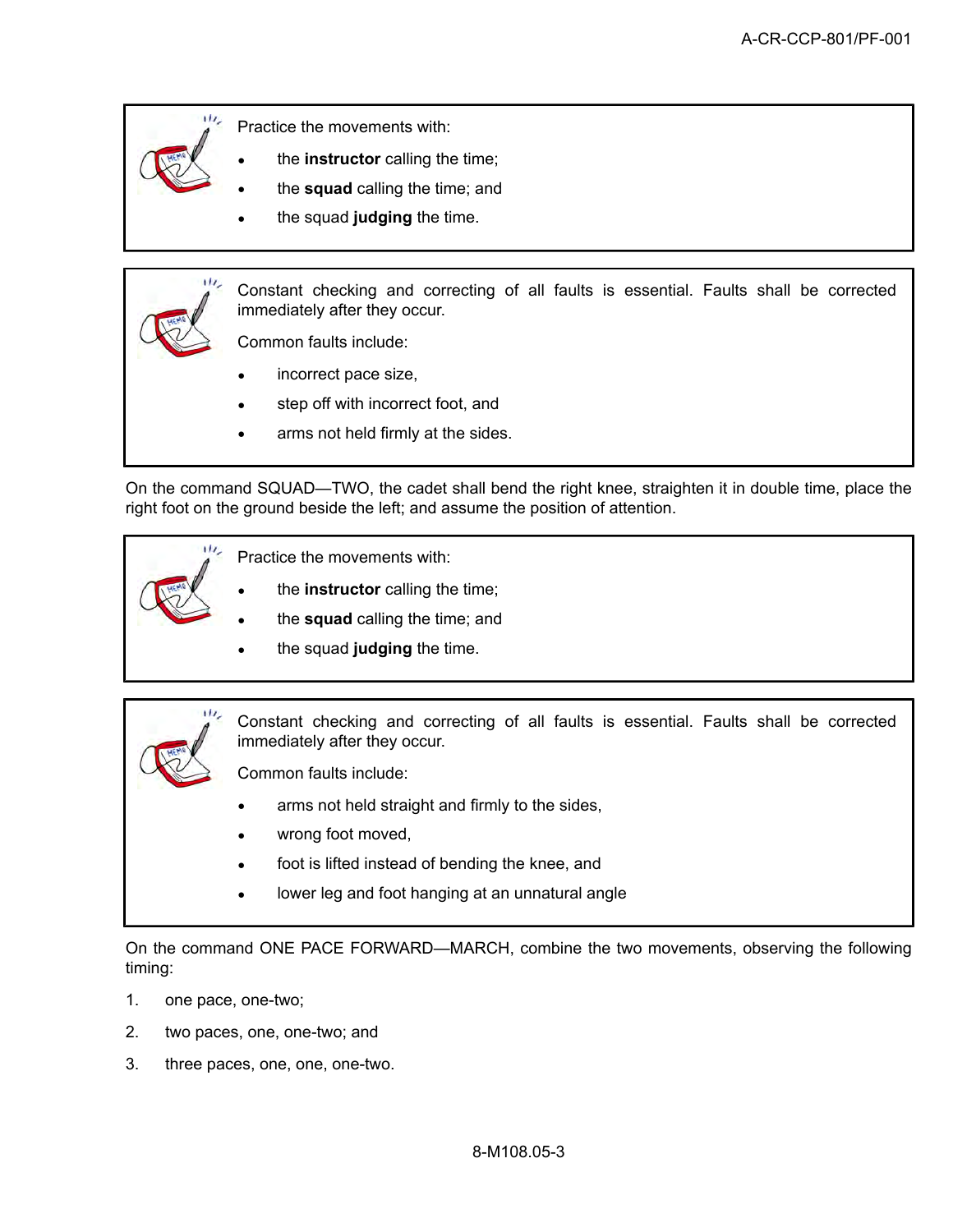$117.$ 

When taking paces forward:

- 1. The cadence shall be in quick time.
- 2. The length of each step shall be one half pace (35 cm).
- 3. The arms shall be kept still at the sides.
- 4. When two paces forward are taken, the left foot is brought into the right to assume the position of attention.

Practice the movement with:

- the **instructor** calling the time;
- the **squad** calling the time; and
- the squad **judging** the time.

Emphasize any movements with which the cadets had difficulty during the TP.

# **CONFIRMATION OF TEACHING POINT 1**

The cadets' executing paces forward will serve as the confirmation of this TP.

**Teaching Point 2 Explain, demonstrate and have the cadets execute paces to the rear.**

Time: 10 min Method: Demonstration and Performance

# **PACES TO THE REAR**



Paces to the rear are executed to adjust position back and should not exceed three paces. When the distance is greater, the squad shall be marched the required distance.

On the command ONE PACE STEP BACK MARCH BY NUMBERS, SQUAD—ONE, the cadet shall shoot the left foot to the rear one half pace with the weight forward on the right foot and the left heel raised; and keep their arms still at the sides.

ŵ,

Practice the movements with:

- the **instructor** calling the time;
- the **squad** calling the time; and
- the squad **judging** the time.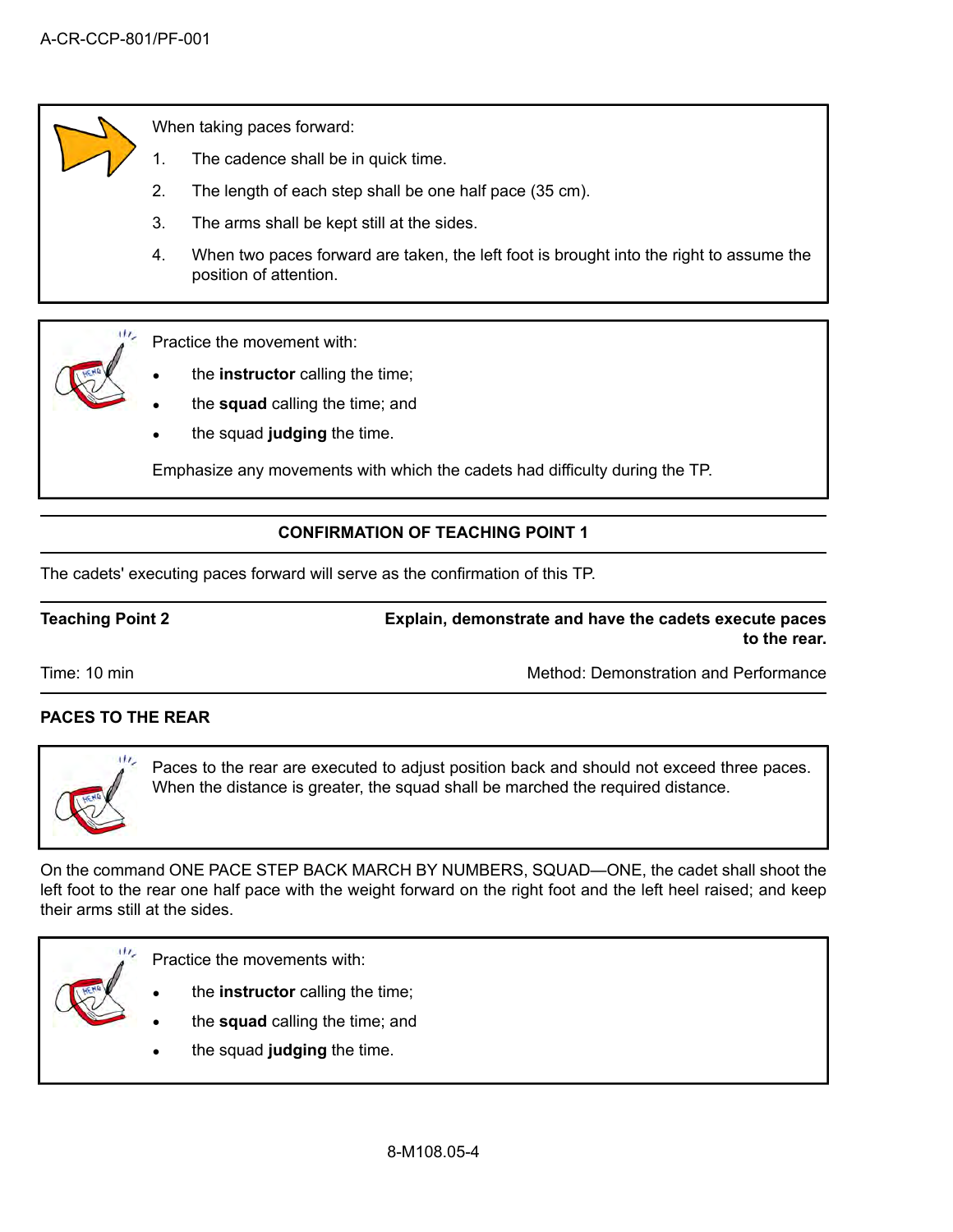

Constant checking and correcting of all faults is essential. Faults shall be corrected immediately after they occur.

Common faults are the same as executing paces forward.

On the command SQUAD—TWO, the cadet shall bend the right knee, straighten it in double time, place the right foot on the ground beside the left; and assume the position of attention.

Practice the movements with:

- the **instructor** calling the time;
- the **squad** calling the time; and
- the squad **judging** the time.



Constant checking and correcting of all faults is essential. Faults shall be corrected immediately after they occur.

Common faults are the same as executing paces forward.

On the command ONE PACE(S) STEP BACK—MARCH, combine the two movements, observing the following timing:

- 1. one pace, one-two;
- 2. two paces, one, one-two; and

•

w,

3. three paces, one, one, one-two.

Practice the movement with:

- the **instructor** calling the time;
- the **squad** calling the time; and
- the squad **judging** the time.

Emphasize any movements with which the cadets had difficulty during the lesson.

# **CONFIRMATION OF TEACHING POINT 2**

The cadets' executing paces to the rear will serve as the confirmation of this TP.

# **END OF LESSON CONFIRMATION**

The cadets' executing paces forward and to the rear will serve as the confirmation of this lesson.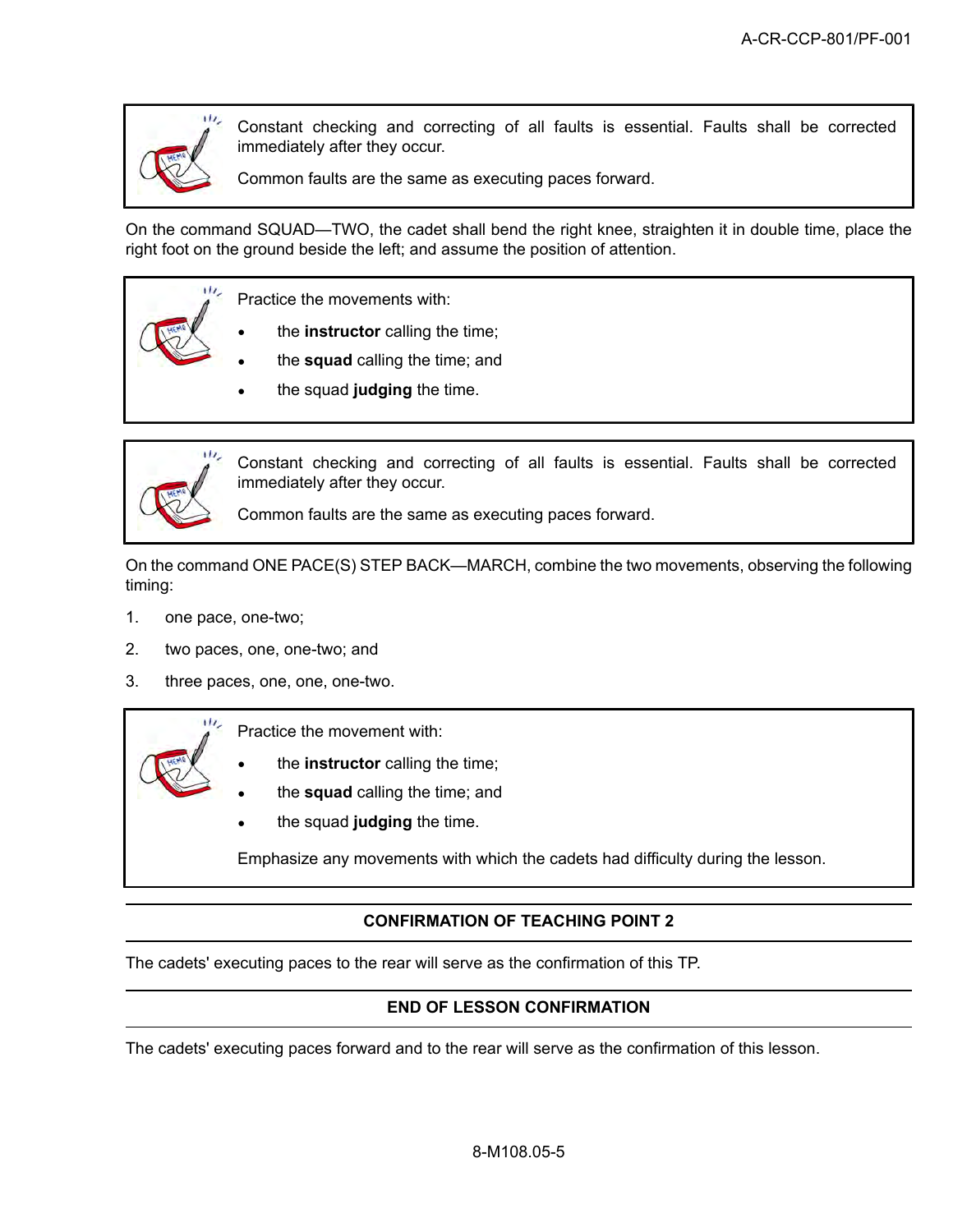# **CONCLUSION**

# **HOMEWORK / READING / PRACTICE**

Nil.

# **METHOD OF EVALUATION**

Nil.

# **CLOSING STATEMENT**

Drill develops and reinforces in cadets many qualities such as patience and determination through selfdiscipline and practice. Drill requires that cadets move together as one, which promotes discipline, alertness, precision, pride, steadiness and cohesion, and helps develop teamwork.

#### **INSTRUCTOR NOTES / REMARKS**

It is recommended that ongoing feedback be provided to the cadets during drill practices, parade nights and ceremonial parades. All corrections shall be made immediately so that bad habits do not persist.

# **REFERENCES**

A0-002 A-DH-201-000/PT-001 Director History and Heritage 3-2. (2006). *The Canadian Forces manual of drill and ceremonial*. Ottawa, ON: Department of National Defence.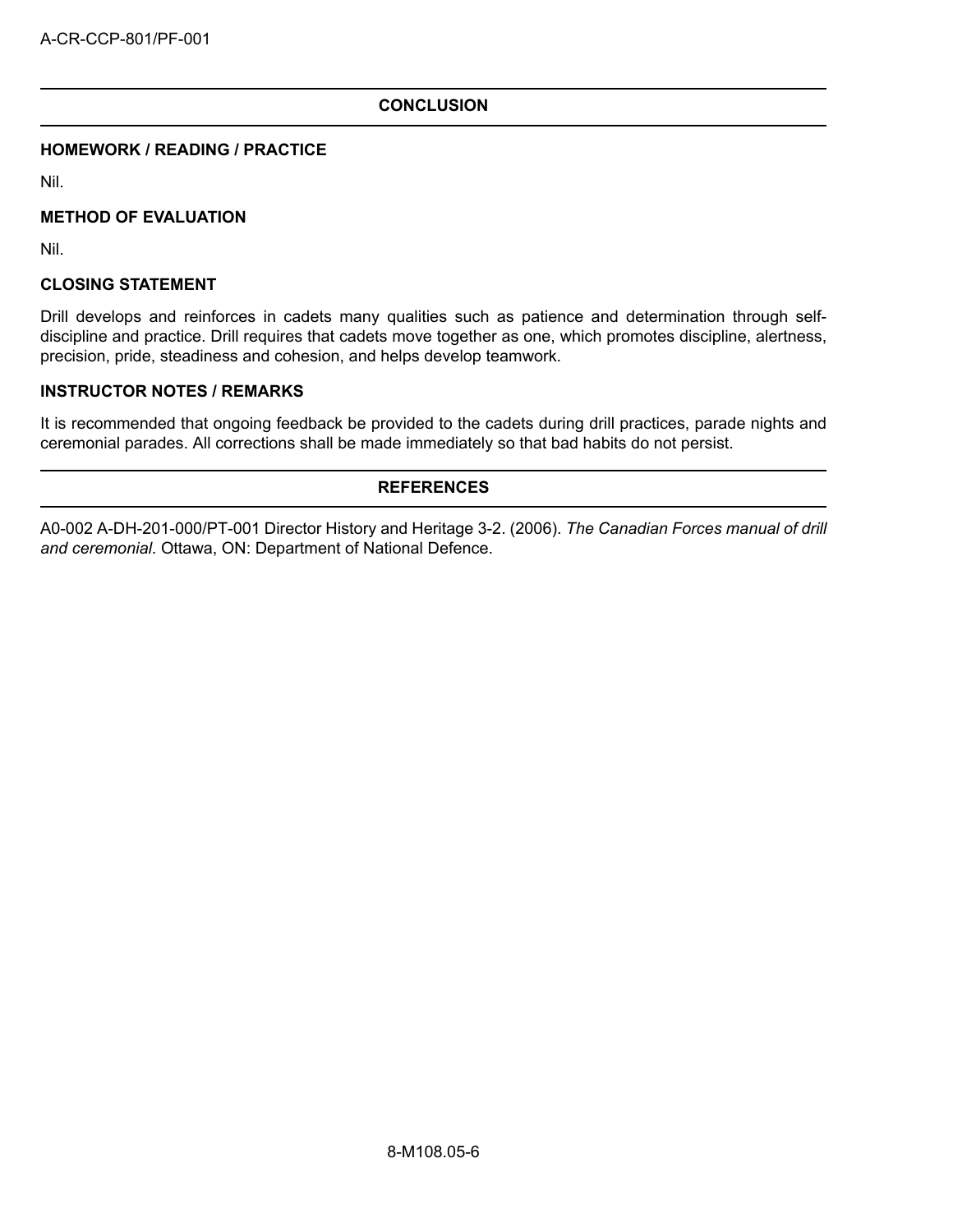

**COMMON TRAINING**

**PROFICIENCY LEVEL ONE**

**INSTRUCTIONAL GUIDE**



#### **SECTION 6**

# **EO M108.06 – EXECUTE THE MOVEMENTS REQUIRED FOR A RIGHT DRESS**

Total Time: 30 min

# **PREPARATION**

#### **PRE-LESSON INSTRUCTIONS**

Resources needed for the delivery of this lesson are listed in the lesson specification located in A-CR-CCP-801/ PG-001, *Proficiency Level One Qualification Standard and Plan*, Chapter 4. Specific uses for said resources are identified throughout the instructional guide within the TP for which they are required.

Review the lesson content and become familiar with the material prior to delivering the lesson.

#### **PRE-LESSON ASSIGNMENT**

Nil.

#### **APPROACH**

A demonstration and performance was chosen for this lesson as it allows the instructor to explain and demonstrate the skill the cadets are expected to acquire while providing an opportunity for the cadets to practice the skill under supervision.

# **INTRODUCTION**

#### **REVIEW**

Review the drill movements from EO M108.05 (Execute Paces Forward and to the Rear).

#### **OBJECTIVES**

By the end of this lesson the cadet shall have executed the movements required for a right dress.

#### **IMPORTANCE**

It is important for cadets to be able to perform drill movements at a competent level, developing sharpness, esprit-de-corps, physical coordination and alertness. These movements should be executed with ease ensuring that the cadets move together as one, which promotes discipline, alertness, precision, pride, steadiness and cohesion, and helps develop teamwork.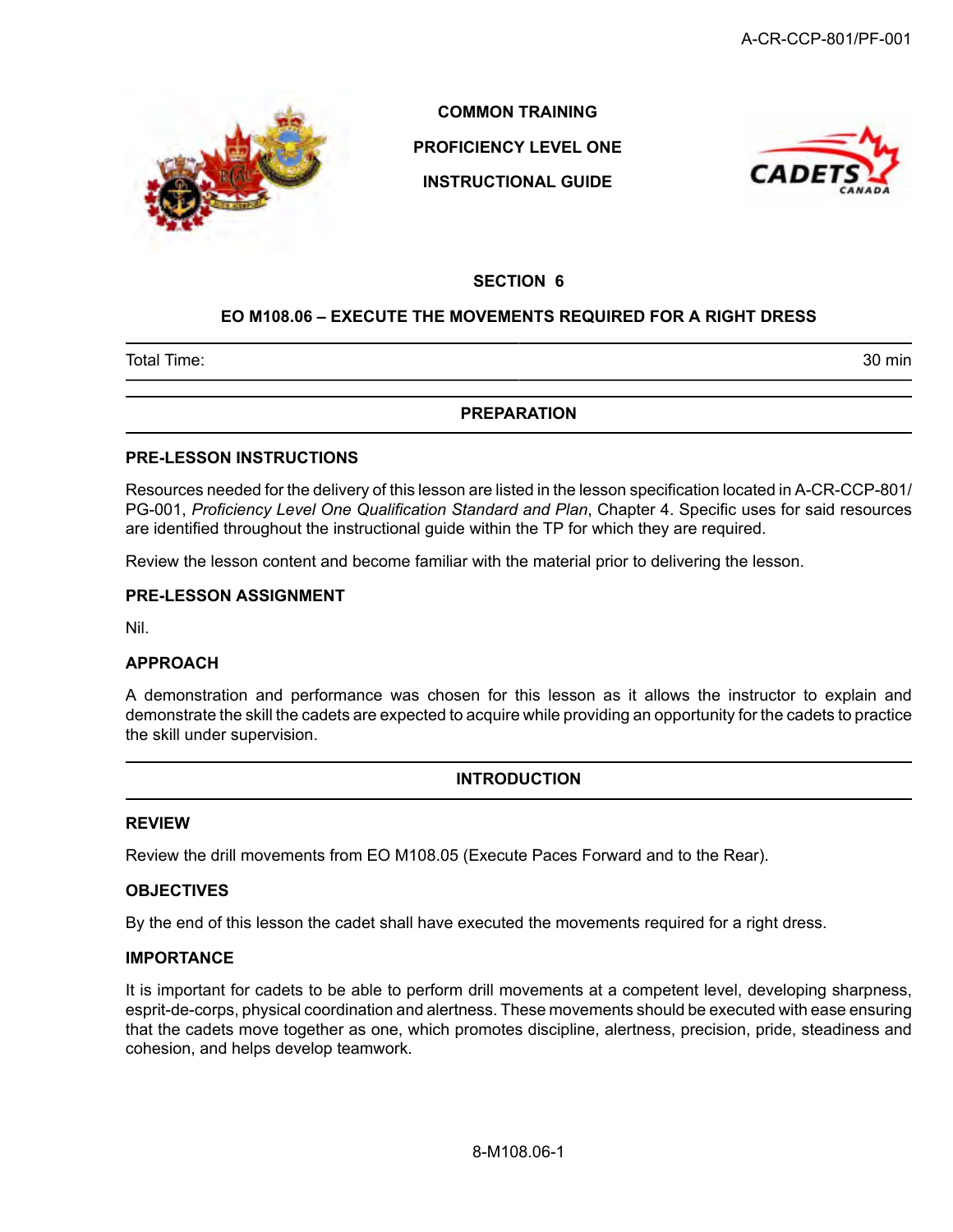

Develop and use a vocabulary of short, concise words to impress on the cadets that the movements must be performed smartly. For example, the words "crack", "drive", "seize" and "grasp" suggest the degree of smartness required. Profanity or personal sarcasm shall never be used.

Proper drill movements shall be combined with a professional demeanour throughout this lesson.



This lesson is broken down into movements. Explain, demonstrate and allow time for the cadets to practice, in a variety of positions.



Capitalization indicates the words of command for each movement.

Cadence is to be maintained when completing movements.



The term squad is a generic name for a group of cadets, used to teach drill movements. This term can be interchanged with platoon, flight, division or any other applicable elemental or regimental term.



Assistant instructors may be required for this lesson.

**Teaching Point 1 Explain, demonstrate and have the cadets execute right dress.**

Time: 15 min Method: Demonstration and Performance

**Right Marker**. The individual on the right hand side of the front rank.

# **RIGHT DRESS**

Dressing of a squad is required to ensure a uniform, organized appearance when in a formed body. The most common movement used to dress a squad is the right dress.

On the command RIGHT DRESS BY NUMBERS, SQUAD—ONE, the right marker stands fast; and the remainder shoots the left foot forward one half pace, bends the right knee and adopts the position of attention.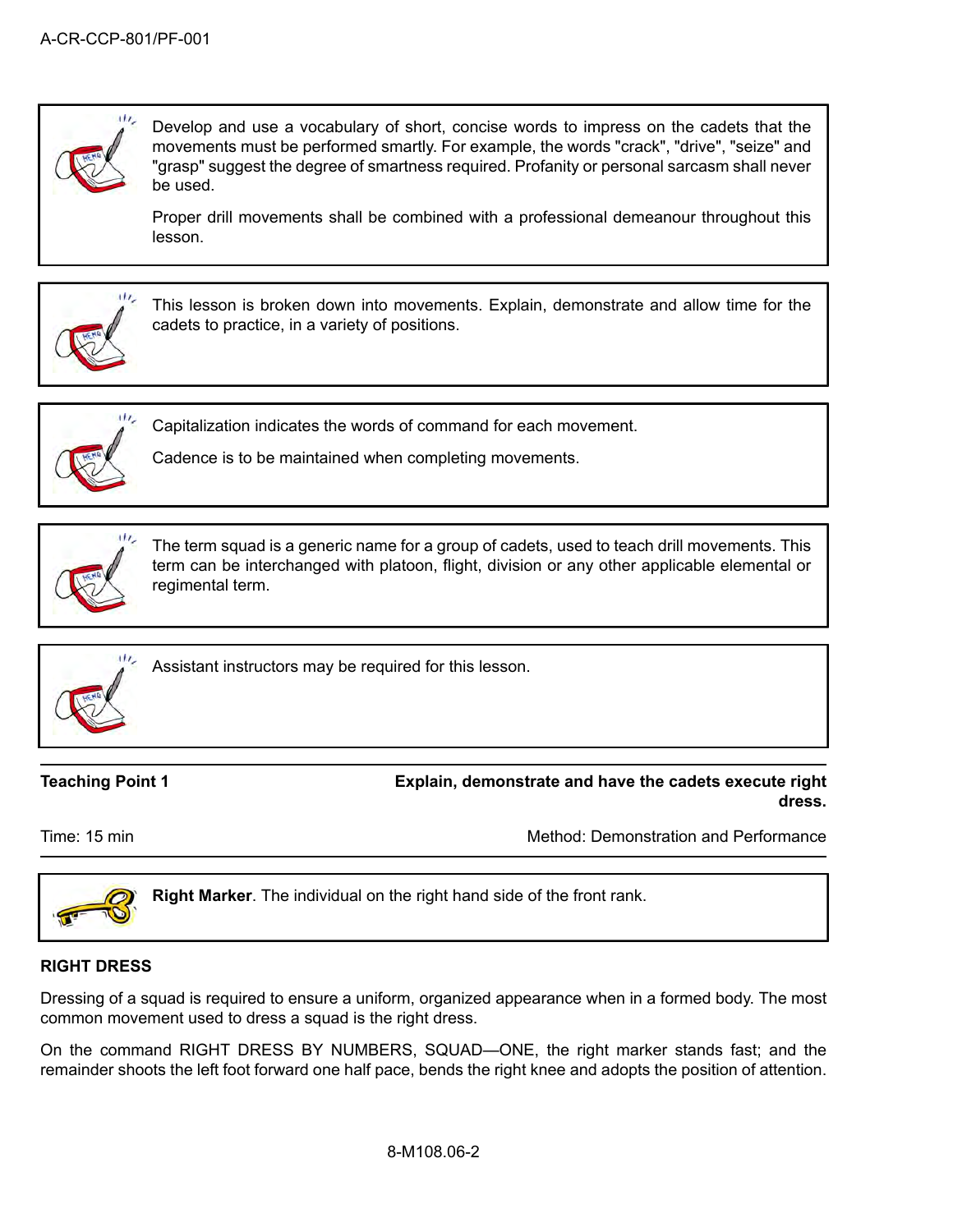Practice the movements with:

- the **instructor** calling the time;
- the **squad** calling the time; and
- the squad **judging** the time.



uz.

Constant checking and correcting of all faults is essential. Faults shall be corrected immediately after they occur.

Common faults include:

- incorrect pace size,
- arms not held straight and firmly to the sides,
- wrong foot moved,
- foot is lifted instead of bending the knee, and
- lower leg and foot hanging at an unnatural angle.

On the command SQUAD—TWO, the right file stands fast and the remainder turn their head and eyes to the right as far as possible without straining. Simultaneously, the front rank, except the right marker, shoots the right arm its full extent behind the shoulder of the cadet on the right. The hand is closed as in the position of attention, back of the hand uppermost and arm parallel to the ground.

- Practice the movements with:
	- the **instructor** calling the time;
	- the **squad** calling the time; and
	- the squad **judging** the time.



Constant checking and correcting of all faults is essential. Faults shall be corrected immediately after they occur.

Common faults include:

- arm not parallel to the ground,
- centre or rear rank raise arms,
- body is twisted, and
- looking in the wrong direction.

On the command SQUAD—THREE, the right marker stands fast; and the remainder take up correct alignment, distance and covering by taking short, quick paces until they are in position.

Movement starts with the left foot.

•

w

•

•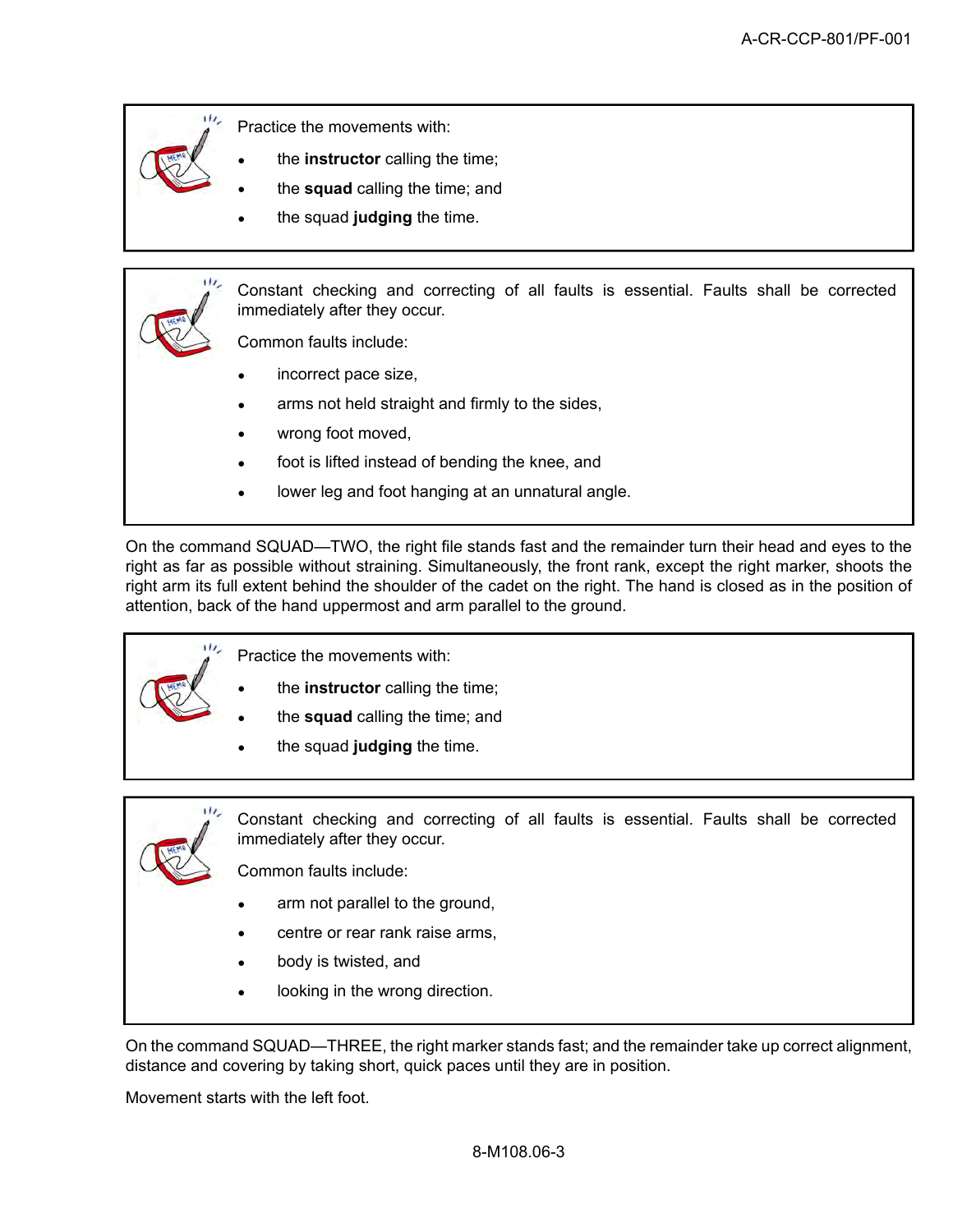

*Note. From The Canadian Forces Manual of Drill and Ceremonial (p. 2-19), by Director of History and Heritage 3-2, 2006, Ottawa, ON: Department of National Defence.*

Figure 1 Arm Interval-Right Dress



Practice the movements with:

- the **instructor** calling the time;
- the **squad** calling the time; and
- the squad **judging** the time.



Constant checking and correcting of all faults is essential. Faults shall be corrected immediately after they occur.

Common faults include:

- arm striking next person, and
- hand slapping the side of the leg.

On the command RIGHT—DRESS, the three movements are combined, observing the standard pause between the movements. The timing is one-two, pause, arms, pause, move.



**Standard Pause:** The standard pause between each movement is two beats in quick time.



When dressing by the left, the same drill is followed except the head and eyes are turned left and the left arm is raised. The left marker stands fast, looks to the front, and those in the file behind adopt the appropriate distance between ranks.



Dressing may be ordered by the centre if more than one squad is on parade in line or mass. The command is INWARD—DRESS, and flanking squads shall dress by their left or right as appropriate.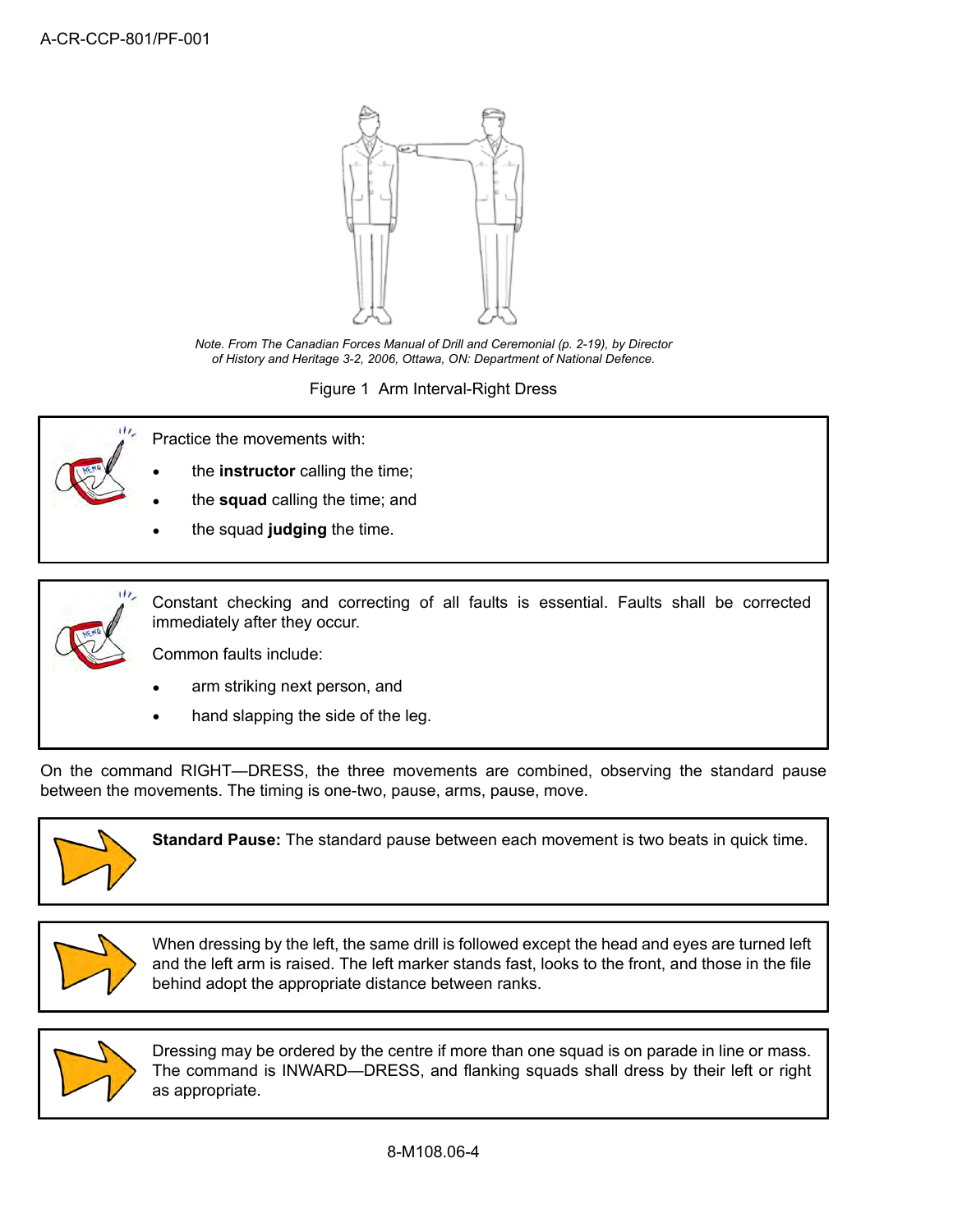

When a squad is formed with only one person in the blank file, that individual shall dress with the front rank when the squad is advancing and with the rear rank when the squad is retiring. When the squad is moving to a flank, the individual shall dress with the directing flank.

Practice the movement with:

- the **instructor** calling the time;
- the **squad** calling the time; and
- the squad **judging** the time.

Emphasize any movements with which the cadets had difficulty during the TP.

# **CONFIRMATION OF TEACHING POINT 1**

The cadets' executing right dress will serve as the confirmation of this TP.

**Teaching Point 2 Explain, demonstrate and have the cadets execute eyes front.**

Time: 5 min Method: Demonstration and Performance

# **EXECUTE EYES FRONT**

ŵ.

•

•

١IJ.

•

•

On the command EYES—FRONT, the cadets shall snap their head and eyes to the front and cut the right arm to the rear of the individual on the right and to the position of attention without slapping the thigh.

Practice the movements with:

• the **instructor** calling the time;

- the **squad** calling the time; and
- the squad **judging** the time.

# **CONFIRMATION OF TEACHING POINT 2**

The cadets' executing eyes front will serve as the confirmation of this TP.

**Teaching Point 3 Explain, demonstrate and have the cadets execute shoulder dressing.**

Time: 5 min Method: Demonstration and Performance

On the command SHOULDER DRESSING, RIGHT—DRESS, the movements are the same as for right dress, except that the arms are not raised and dressing is taken up without arm's length interval. Enough lateral space is left between the shoulders of each person in the rank to complete any movements that may follow the dressing.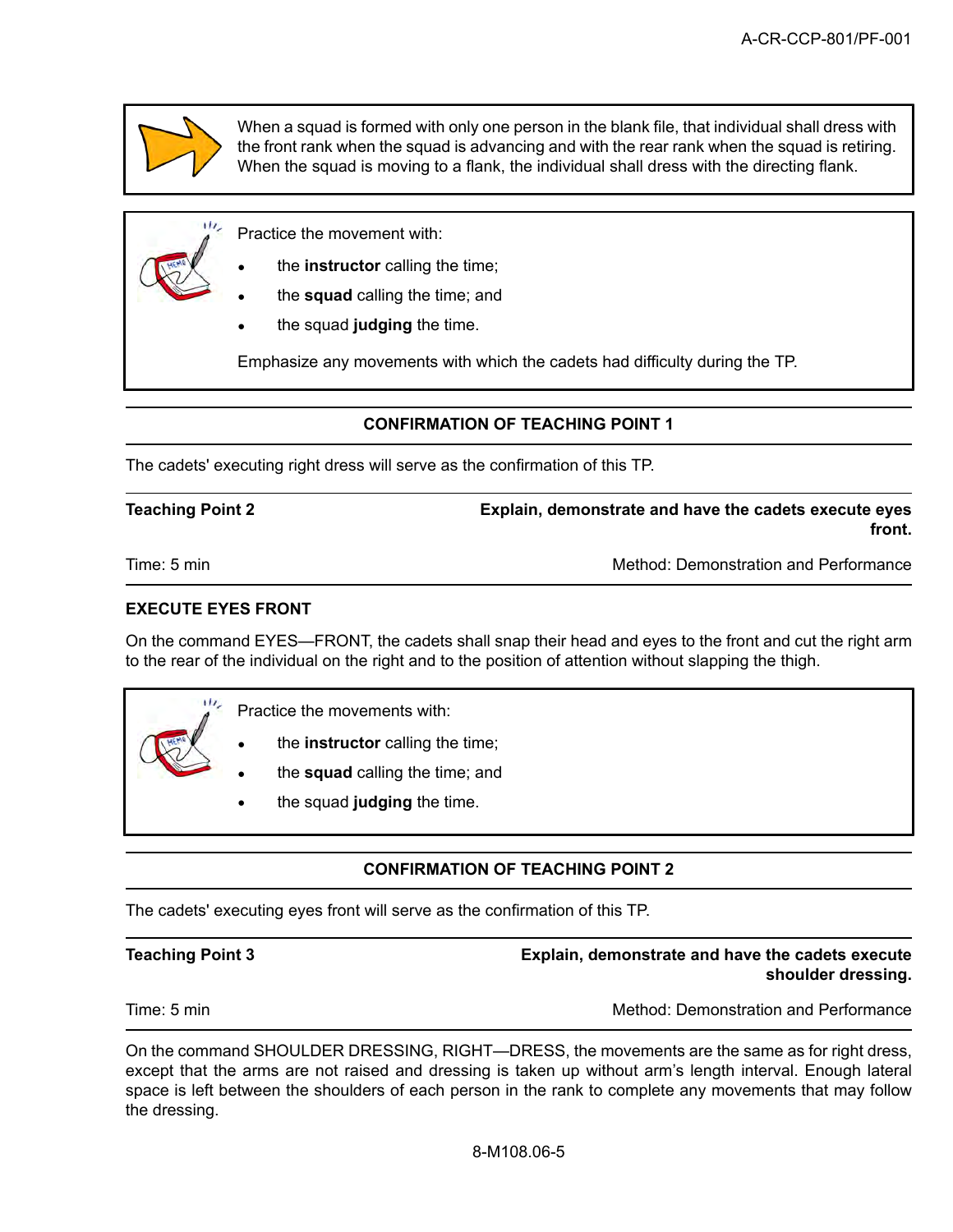

- Practice the movements with:
	- the **instructor** calling the time;
- the **squad** calling the time; and
- the squad **judging** the time.



Constant checking and correcting of all faults is essential. Faults shall be corrected immediately after they occur.

Common faults are the same as right dress except that the arm is not raised.



*Note. From The Canadian Forces Manual of Drill and Ceremonial (p. 2-19), by Director of History and Heritage 3-2, 2006, Ottawa, ON: Department of National Defence.*

Figure 2 Shoulder Dressing

# **CONFIRMATION OF TEACHING POINT 3**

The cadets' executing a shoulder dressing will serve as the confirmation of this TP.

# **Teaching Point 4 Explain, demonstrate and have the cadets execute elbow dressing.**

Time: 5 min Method: Demonstration and Performance

On the command ELBOW DRESSING, RIGHT—DRESS, the movements are the same as the right dress except, the right hand is placed on the hip or jacket belt as applicable. The fingers are closed, pointed down and extended forward with thumbs to the rear and the point of the elbow is forced forward and touching the cadet's arm on the right.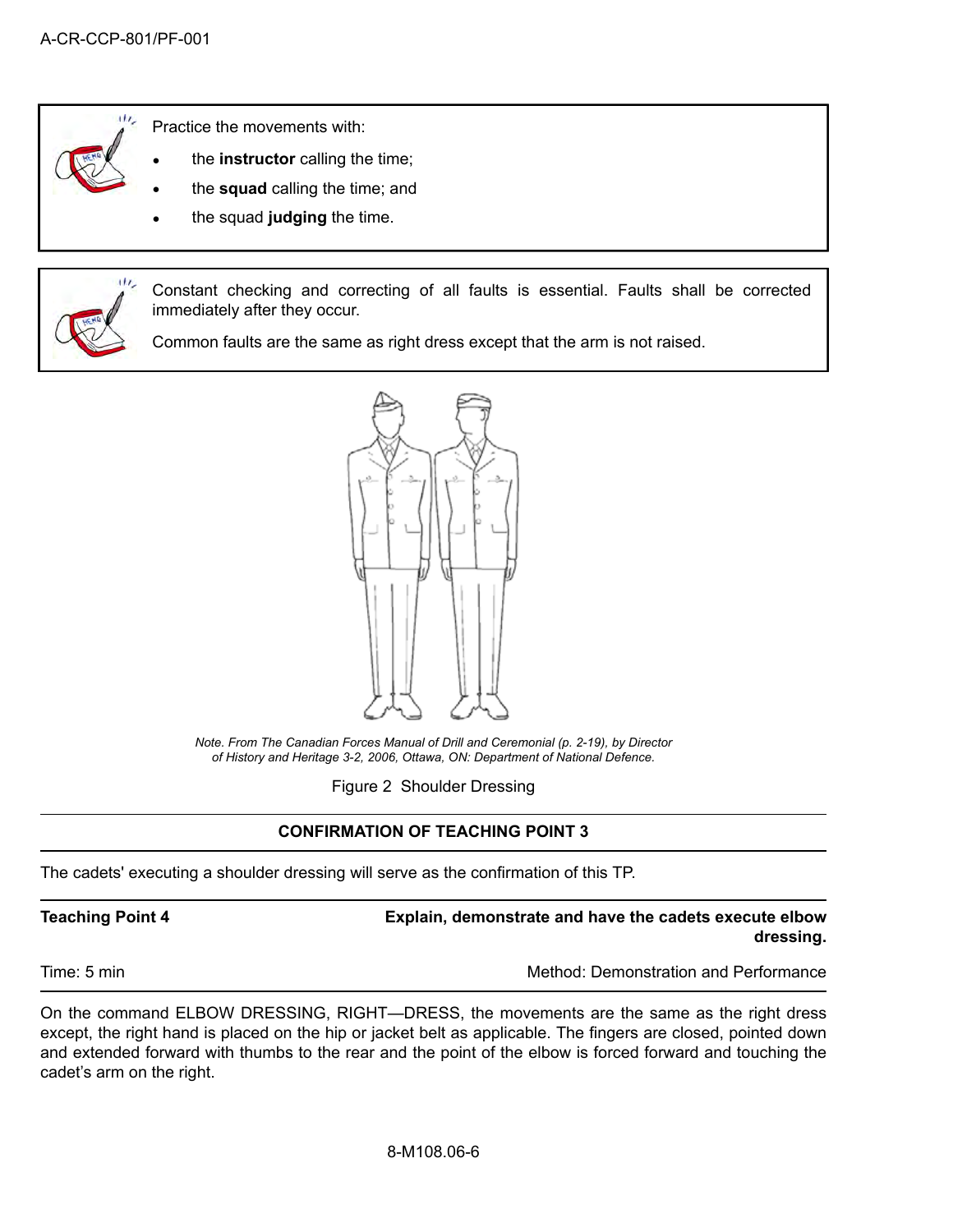

*Note. From The Canadian Forces Manual of Drill and Ceremonial (p. 2-19), by Director of History and Heritage 3-2, 2006, Ottawa, ON: Department of National Defence.*

# Figure 3 Elbow Dressing

Practice the movements with:

- the **instructor** calling the time;
- the **squad** calling the time; and
- the squad **judging** the time.



ŵ,

Constant checking and correcting of all faults is essential. Faults shall be corrected immediately after they occur.

Common faults are the same as dressing at arm's length and also include bending the wrist and hand not on hip.

# **END OF LESSON CONFIRMATION**

The cadets' executing movements required for the right dress will serve as the confirmation of this lesson.

# **CONCLUSION**

# **HOMEWORK / READING / PRACTICE**

Nil.

# **METHOD OF EVALUATION**

Nil.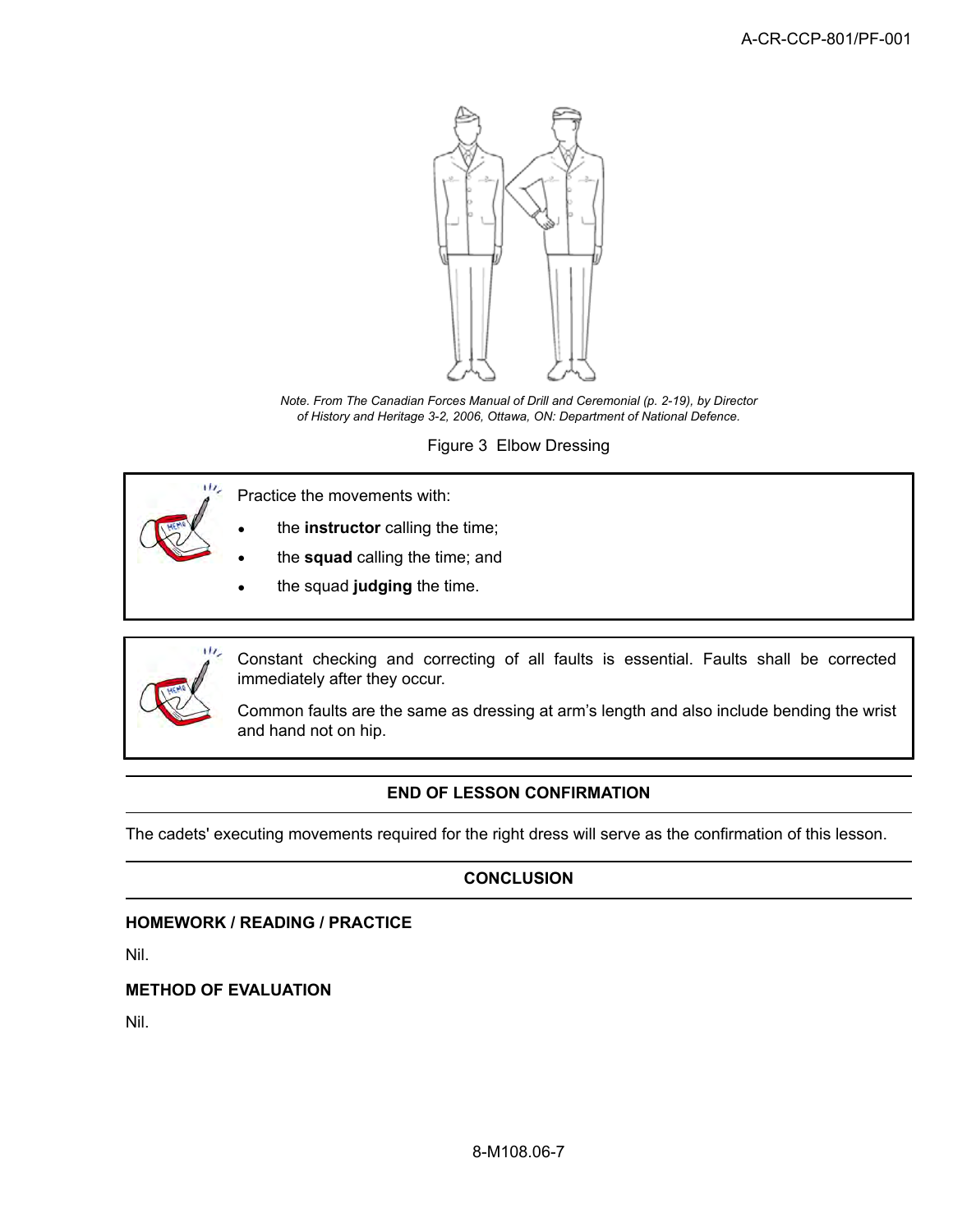#### **CLOSING STATEMENT**

Drill develops and reinforces in cadets many qualities such as patience and determination through selfdiscipline and practice. Drill requires that cadets move together as one, which promotes discipline, alertness, precision, pride, steadiness and cohesion, and helps develop teamwork.

#### **INSTRUCTOR NOTES / REMARKS**

It is recommended that ongoing feedback be provided to the cadets during drill practices, parade nights and ceremonial parades. All corrections shall be made immediately so that bad habits do not persist.

# **REFERENCES**

A0-002 A-DH-201-000/PT-001 Director History and Heritage 3-2. (2006). *The Canadian Forces manual of drill and ceremonial*. Ottawa, ON: Department of National Defence.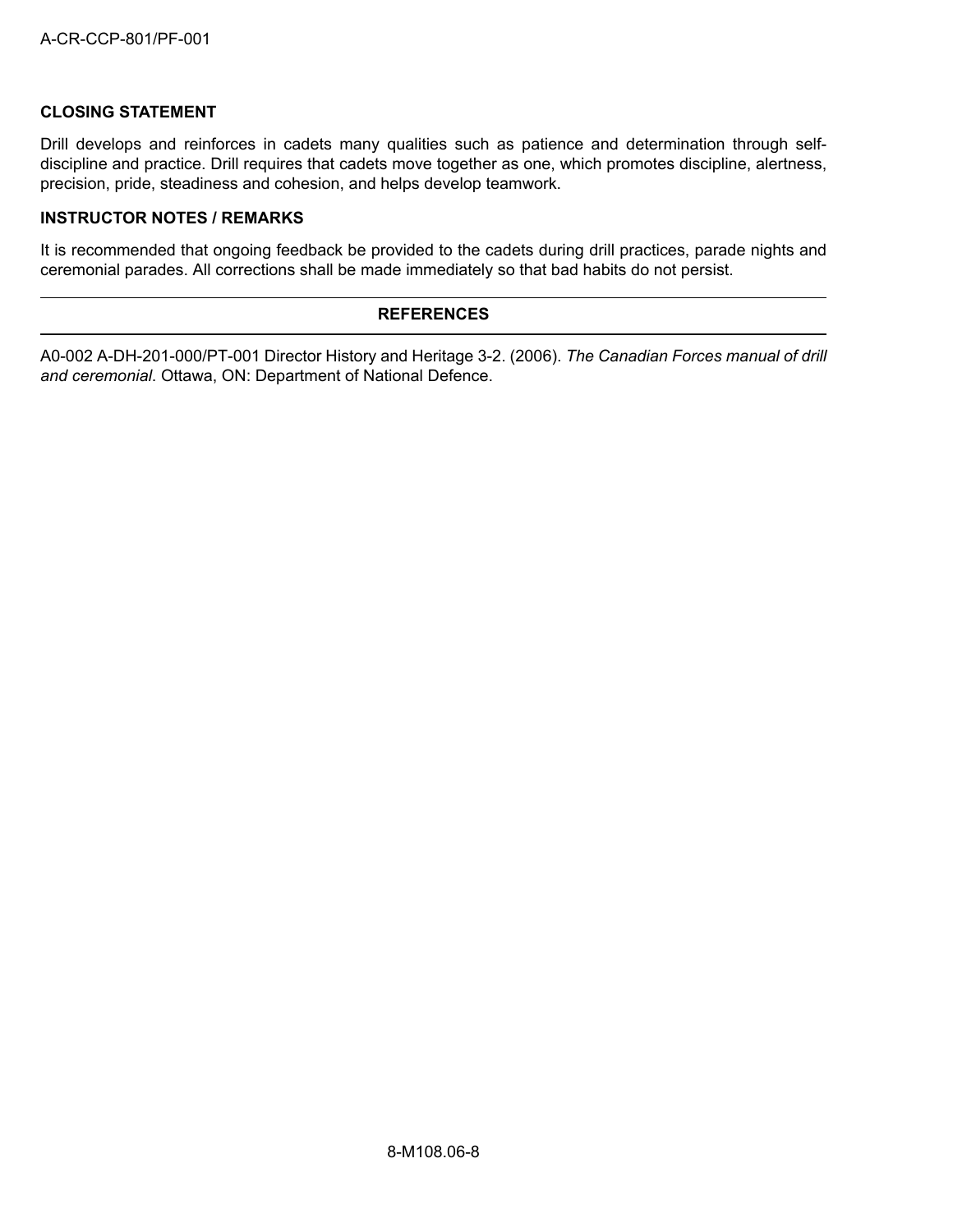

**COMMON TRAINING**

**PROFICIENCY LEVEL ONE**

**INSTRUCTIONAL GUIDE**



# **SECTION 7**

# **EO M108.07 – EXECUTE AN OPEN ORDER AND CLOSE ORDER MARCH**

Total Time: 30 min

# **PREPARATION**

#### **PRE-LESSON INSTRUCTIONS**

Resources needed for the delivery of this lesson are listed in the lesson specification located in A-CR-CCP-801/ PG-001, *Proficiency Level One Qualification Standard and Plan*, Chapter 4. Specific uses for said resources are identified throughout the instructional guide within the TP for which they are required.

Review the lesson content and become familiar with the material prior to delivering the lesson.

#### **PRE-LESSON ASSIGNMENT**

Nil.

# **APPROACH**

A demonstration and performance was chosen for this lesson as it allows the instructor to explain and demonstrate the skill the cadet is expected to acquire while providing an opportunity for the cadets to practice the skill under supervision.

# **INTRODUCTION**

#### **REVIEW**

Review the drill movements from EO M108.06 (Execute the Movements Required for a Right Dress).

# **OBJECTIVES**

By the end of this lesson the cadet shall have executed an open order and close order march.

#### **IMPORTANCE**

It is important for cadets to be able to perform drill movements at a competent level, developing sharpness, esprit-de-corps, physical coordination and alertness. These movements should be executed with ease ensuring that the cadets efficiently moving together as one will promote discipline, alertness, precision, pride, steadiness and cohesion.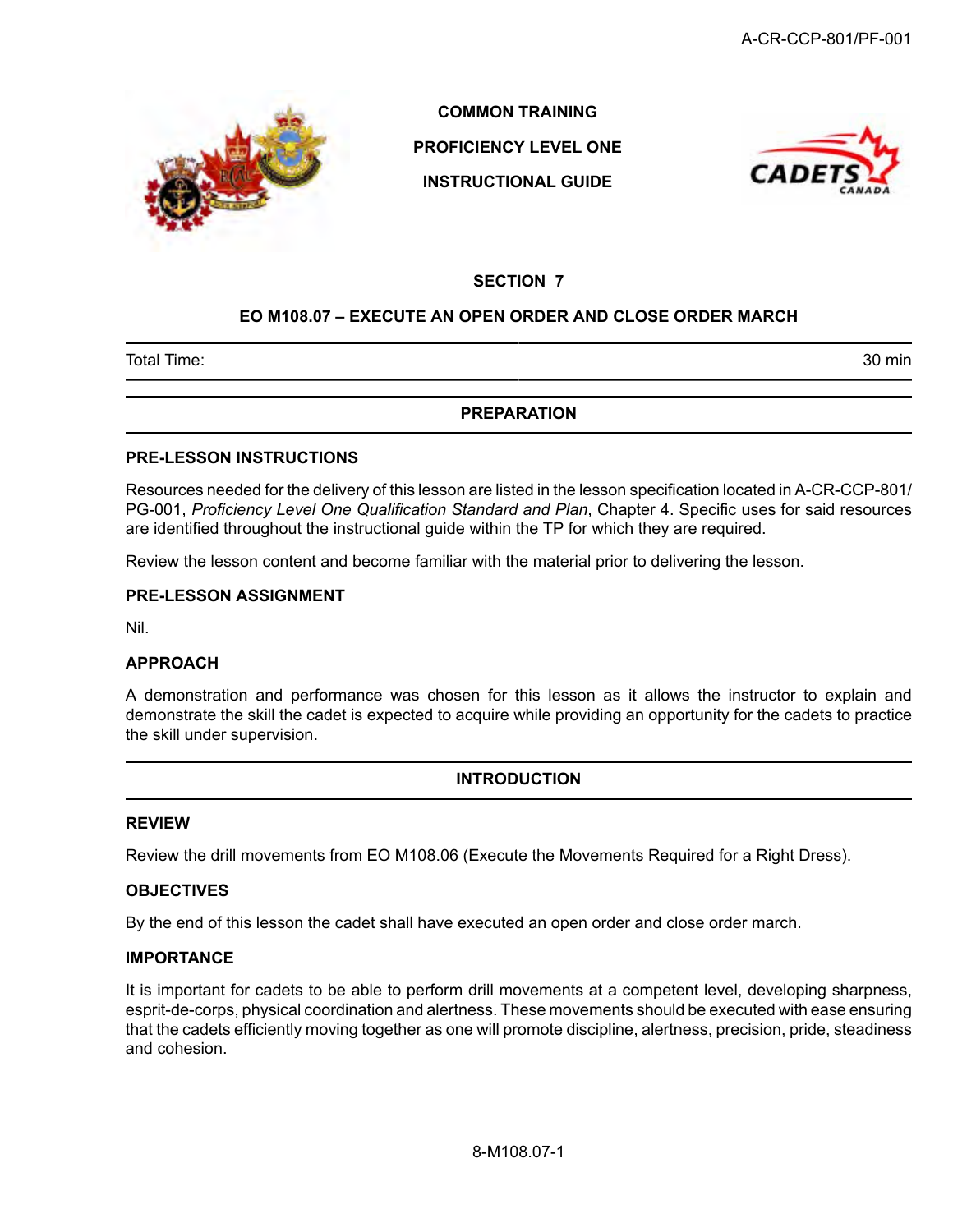

Develop and use a vocabulary of short, concise words to impress on the cadets that the movements must be performed smartly. For example, the words "crack", "drive", "seize" and "grasp" suggest the degree of smartness required. Profanity or personal sarcasm shall never be used.

Proper drill movements shall be combined with a professional demeanour throughout this lesson.



This lesson is broken down into movements. Explain, demonstrate and allow time for the cadets to practice, in a variety of positions.



Capitalization indicates the words of command for each movement.

Cadence is to be maintained when completing movements.



The term squad is a generic name for a group of cadets, used to teach drill movements. This term can be interchanged with platoon, flight, division or any other applicable elemental or regimental term.



Assistant instructors may be required for this lesson.

**Teaching Point 1 Explain, demonstrate and have the cadets execute an open order march.**

Time: 15 min Method: Demonstration and Performance



The standard length of a half pace is 35 cm.

# **OPEN ORDER MARCH**

When in a formed body, cadets are inspected at the open order. To adopt this formation, cadets are required to execute an open order march.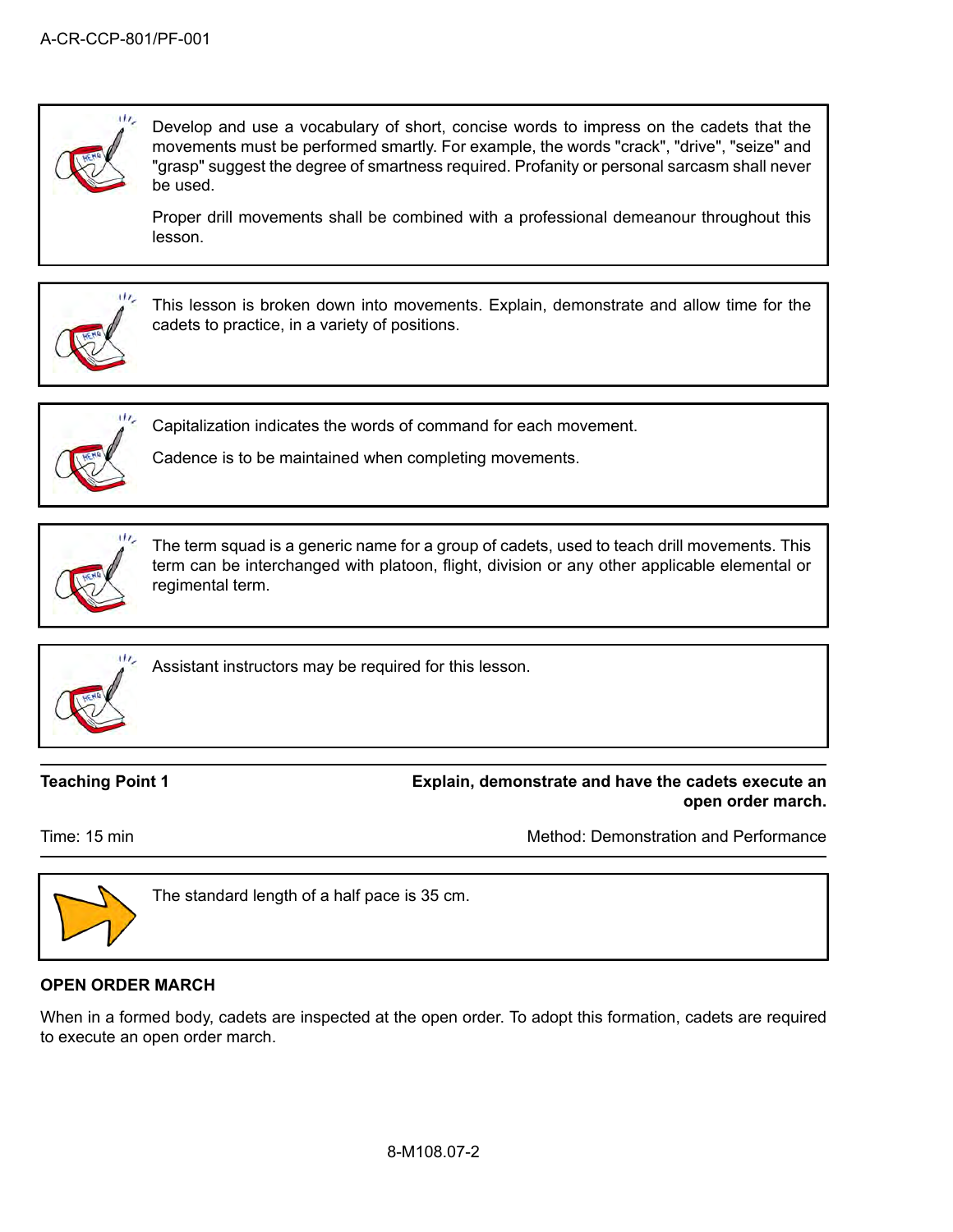The cadet shall execute the open order march, to include:

- 1. the front rank moving forward three half paces;
- 2. the rear rank stepping back three half paces; and
- 3. the centre rank standing fast.



*Note. From The Canadian Forces Manual of Drill and Ceremonial (p. 2-22), by Director of History and Heritage 3-2, 2006, Ottawa, ON: Department of National Defence.*

Figure 1 Open Order March in Three Ranks

When formed in two ranks, the front rank stands fast and the rear rank steps back three half paces.

| --<br>-- |  |  |
|----------|--|--|
|          |  |  |

*Note. From The Canadian Forces Manual of Drill and Ceremonial (p. 2-23), by Director of History and Heritage 3-2, 2006, Ottawa, ON: Department of National Defence.*

Figure 2 Open Order March in Two Ranks

On the command OPEN ORDER–MARCH, the movements shall be executed as for three check paces forward and to the rear, the final movement being executed by:

- 1. bending the right knee, straightening it in double time and placing the right foot smartly on the ground by the left; and
- 2. assuming the position of attention.

•

Hz.

•

Practice the movements with:

- the **instructor** calling the time;
- the **squad** calling the time; and
- the squad **judging** the time.



Constant checking and correcting of all faults is essential. Faults shall be corrected immediately after they occur.

Common faults include:

- taking paces that are too large while moving forward;
- taking paces that are too small while moving back;
- raising the knee while stepping to the front or to the rear; and
- moving in the centre rank.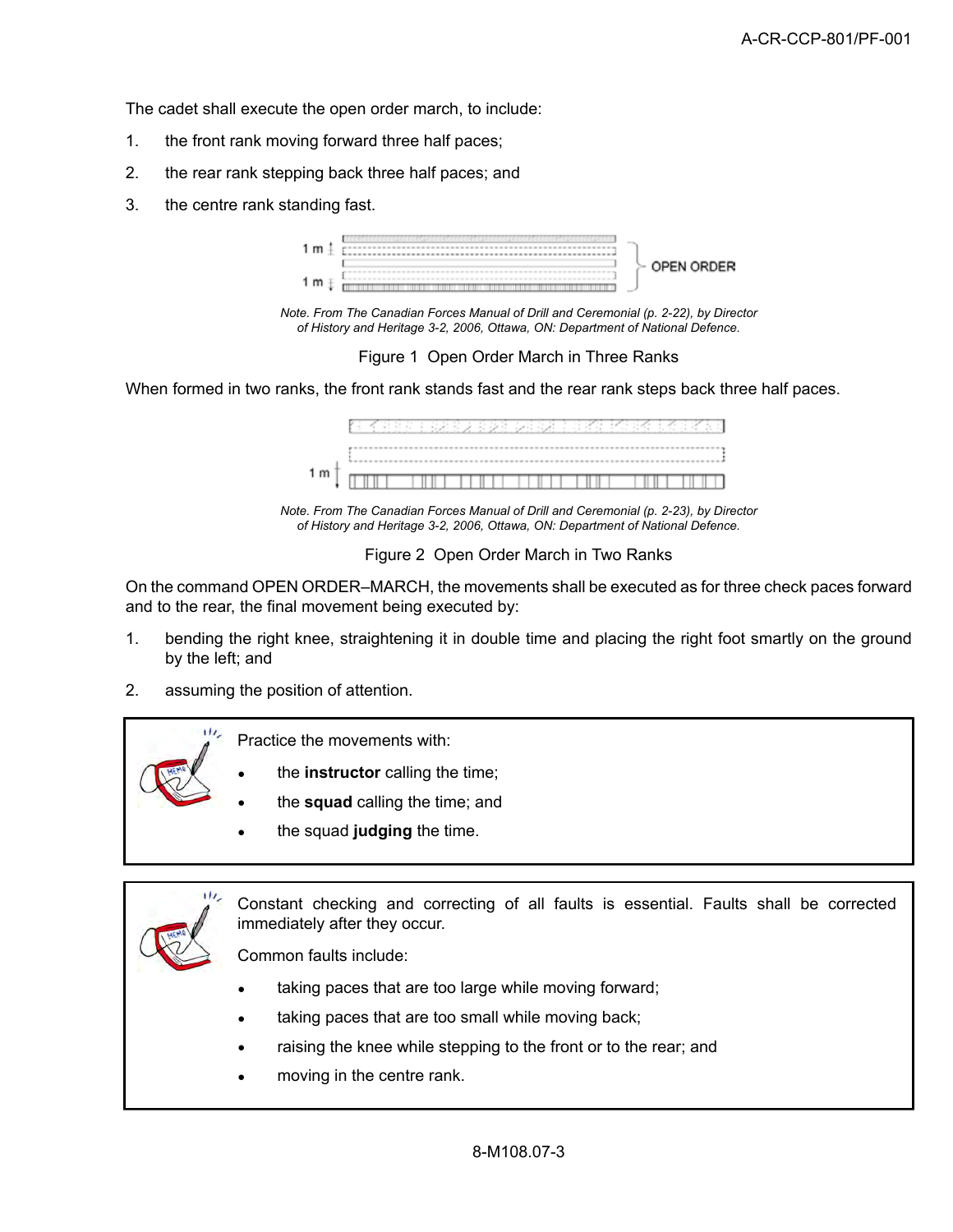The cadence shall be in quick time, and the arms shall be kept still at the sides.

The timing for the movements are counted as ONE, ONE, ONE-TWO.

# **CONFIRMATION OF TEACHING POINT 1**

The cadets' executing an open order march will serve as the confirmation of this TP.

# **Teaching Point 2 Explain, demonstrate and have the cadets a close order march.**

Time: 10 min Method: Demonstration and Performance

# **CLOSE ORDER MARCH**

The cadet shall execute the close order march, to include:

- 1. the front rank stepping back three half paces;
- 2. the rear rank moving forward three half paces; and
- 3. the centre rank standing fast.

On the command CLOSE ORDER – MARCH, the movements will be executed as for three check paces forward and to the rear, the final movement being executed by:

- 1. bending the right knee, straightening it in double time and placing the right foot smartly on the ground by the left; and
- 2. assuming the position of attention.

•

 $117$ 

•

Practice the movements with:

- the **instructor** calling the time;
- the **squad** calling the time; and
- the squad **judging** the time.



Constant checking and correcting of all faults is essential. Faults shall be corrected immediately after they occur.

Common faults are the same as the open order march.

The cadence shall be in quick time, and the arms shall be kept still at the sides.

The timing for the movements are counted as ONE, ONE, ONE-TWO.



When formed in two ranks, the front rank stands fast and the rear rank moves forward three half paces.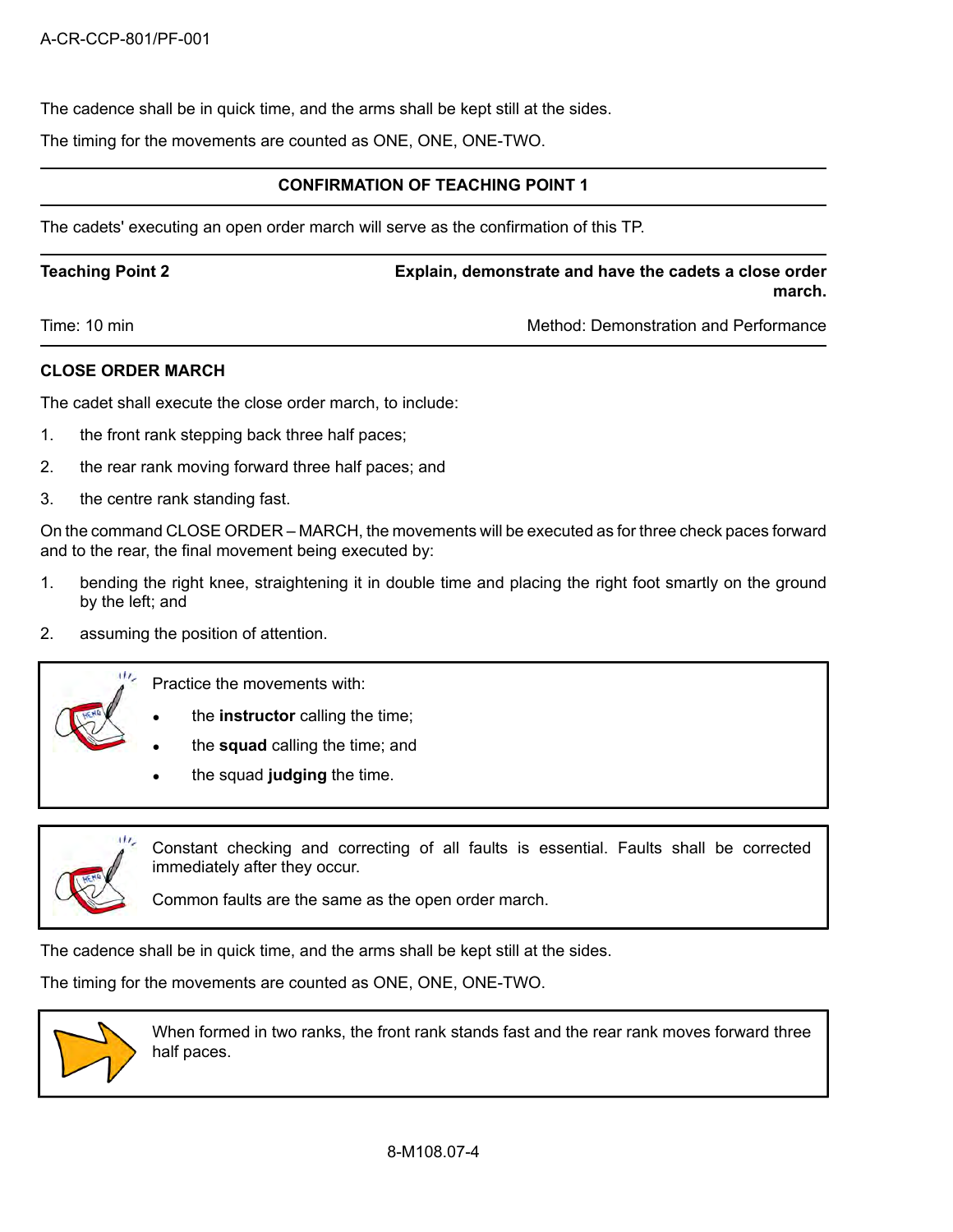ŵ. Practice the movements with:

- the **instructor** calling the time;
- the **squad** calling the time; and
- the squad **judging** the time.

Have the cadets practice as a member of the front, rear and centre ranks.

# **CONFIRMATION OF TEACHING POINT 2**

The cadets' executing a close order march will serve as the confirmation of this TP.

#### **END OF LESSON CONFIRMATION**

The cadets' executing an open order and close order march will serve as the confirmation of this lesson.

# **CONCLUSION**

#### **HOMEWORK / READING / PRACTICE**

Nil.

#### **METHOD OF EVALUATION**

Nil.

#### **CLOSING STATEMENT**

Drill develops many qualities such as patience and determination through self-discipline and practice. Drill requires that cadets move together as one, which promotes discipline, alertness, precision, pride, steadiness and cohesion, and helps develop teamwork.

#### **INSTRUCTOR NOTES / REMARKS**

It is recommended that ongoing feedback be provided to the cadets during drill practices, parade nights and ceremonial parades.

# **REFERENCES**

A0-002 A-DH-201-000/PT-001 Director History and Heritage 3-2. (2006). *The Canadian Forces manual of drill and ceremonial*. Ottawa, ON: Department of National Defence.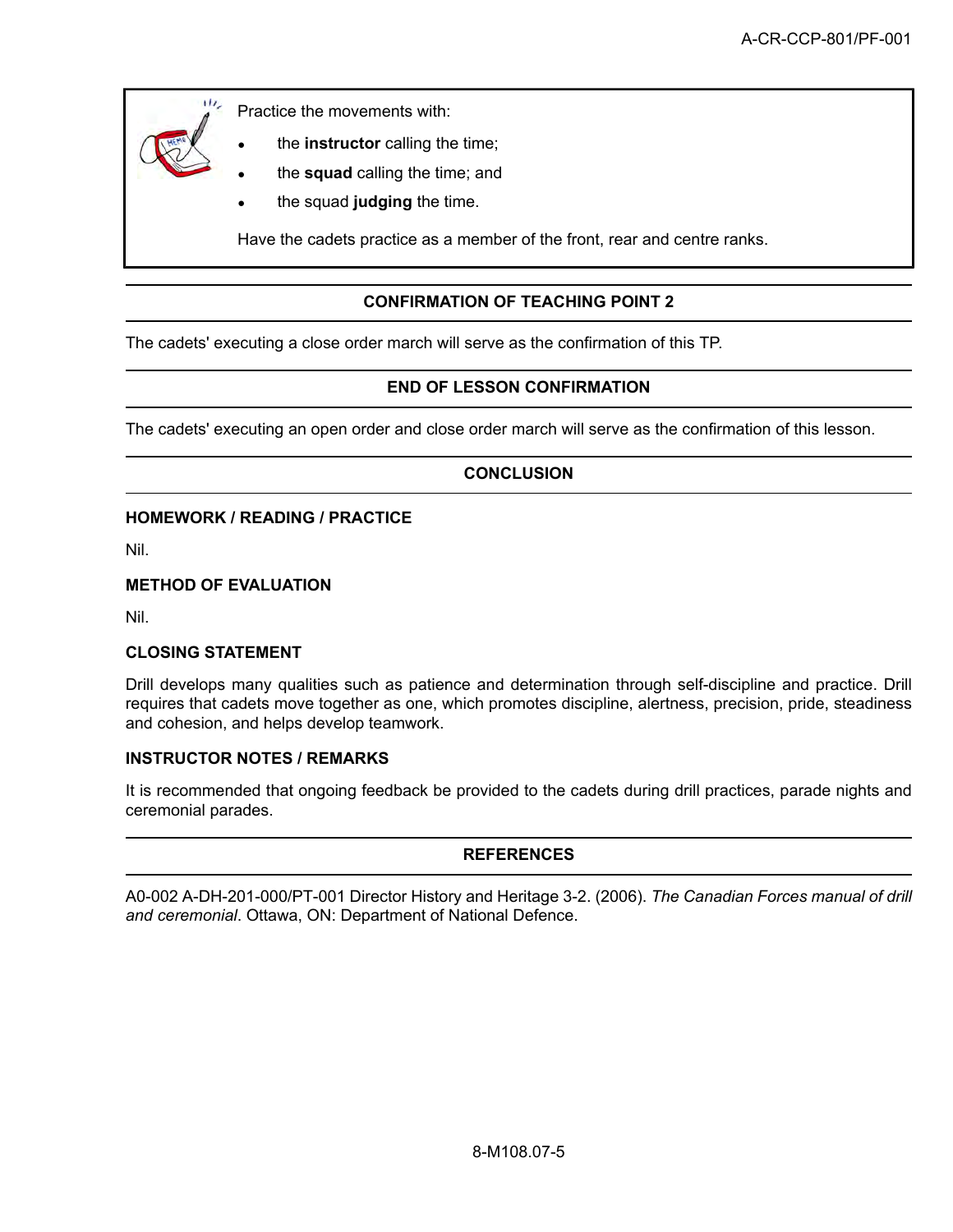THIS PAGE INTENTIONALLY LEFT BLANK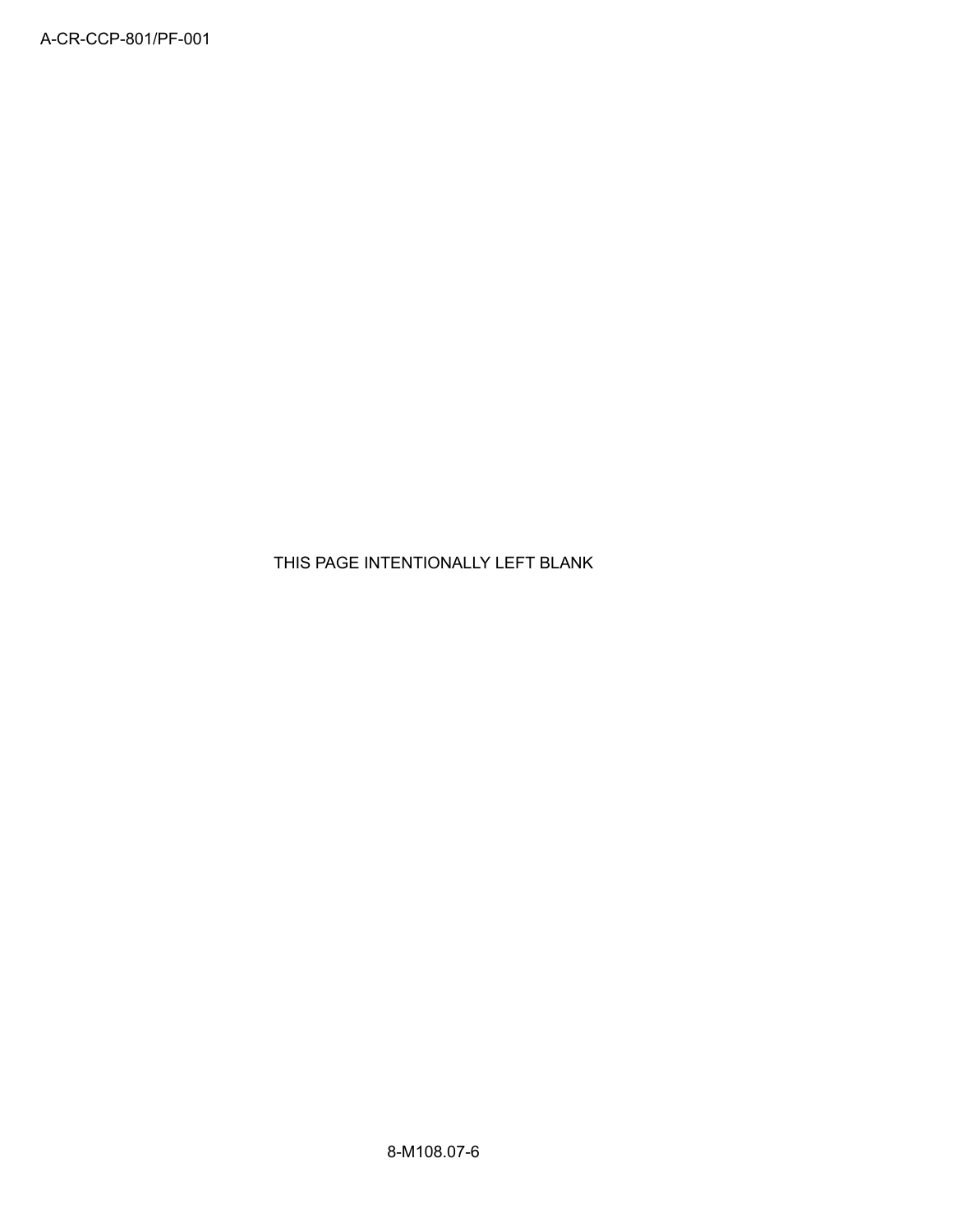

**COMMON TRAINING**

**PROFICIENCY LEVEL ONE**

**INSTRUCTIONAL GUIDE**



#### **SECTION 8**

#### **EO M108.08 – MARCH AND HALT IN QUICK TIME**

Total Time: 30 min

# **PREPARATION**

#### **PRE-LESSON INSTRUCTIONS**

Resources needed for the delivery of this lesson are listed in the lesson specification located in A-CR-CCP-801/ PG-001, *Proficiency Level One Qualification Standard and Plan*, Chapter 4. Specific uses for said resources are identified throughout the instructional guide within the TP for which they are required.

Review the lesson content and become familiar with the material prior to delivering the lesson.

#### **PRE-LESSON ASSIGNMENT**

Nil.

#### **APPROACH**

A demonstration and performance was chosen for this lesson as it allows the instructor to explain and demonstrate the skill the cadet is expected to acquire while providing an opportunity for the cadets to practice the skill under supervision.

# **INTRODUCTION**

#### **REVIEW**

Review the drill movements from EO M108.07 (Execute an Open Order and Close Order March).

#### **OBJECTIVES**

By the end of this lesson the cadet shall have marched and halted in quick time.

#### **IMPORTANCE**

It is important for cadets to be able to perform drill movements at a competent level, developing sharpness, esprit-de-corps, physical coordination and alertness. These movements should be executed with ease ensuring that the cadets efficiently moving together as one will promote discipline, alertness, precision, pride, steadiness and cohesion.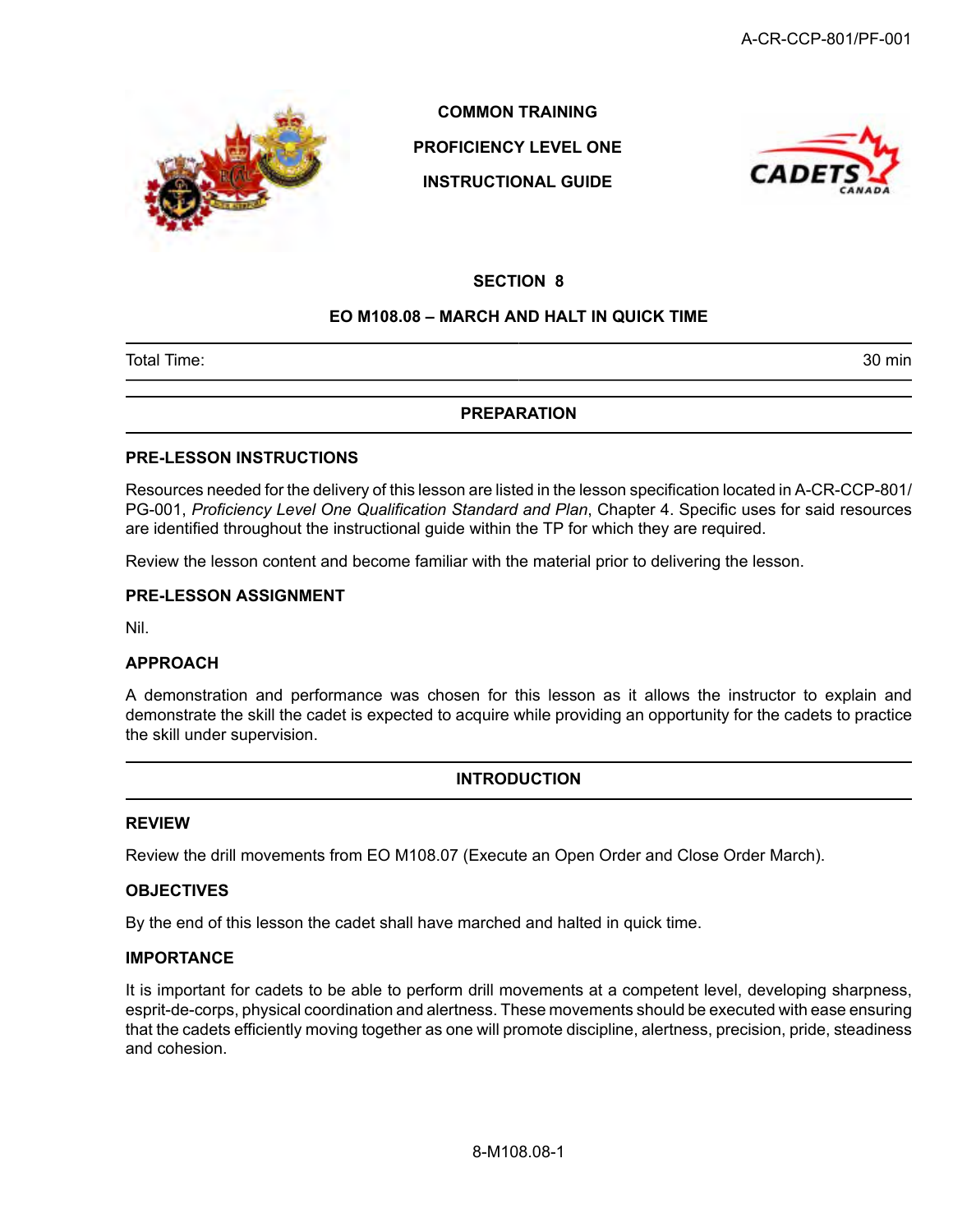

Develop and use a vocabulary of short, concise words to impress on the cadets that the movements must be performed smartly. For example, the words "crack", "drive", "seize" and "grasp" suggest the degree of smartness required. Profanity or personal sarcasm shall never be used.

Proper drill movements shall be combined with a professional demeanour throughout this lesson.



This lesson is broken down into movements. Explain, demonstrate and allow time for the cadets to practice, in a variety of positions.



Capitalization indicates the words of command for each movement.

Cadence is to be maintained when completing movements.



The term squad is a generic name for a group of cadets, used to teach drill movements. This term can be interchanged with platoon, flight, division or any other applicable elemental or regimental term.



Assistant instructors may be required for this lesson.

**Teaching Point 1 Explain, demonstrate and have the cadets march in quick time.**

Time: 10 min Method: Demonstration and Performance



The standard length of a pace is 75 cm.

# **MARCH IN QUICK TIME**

Corps / Squadrons march and manoeuvre on foot in quick, slow, and double time. When marching in quick time, the cadence is set at 120 paces per minute.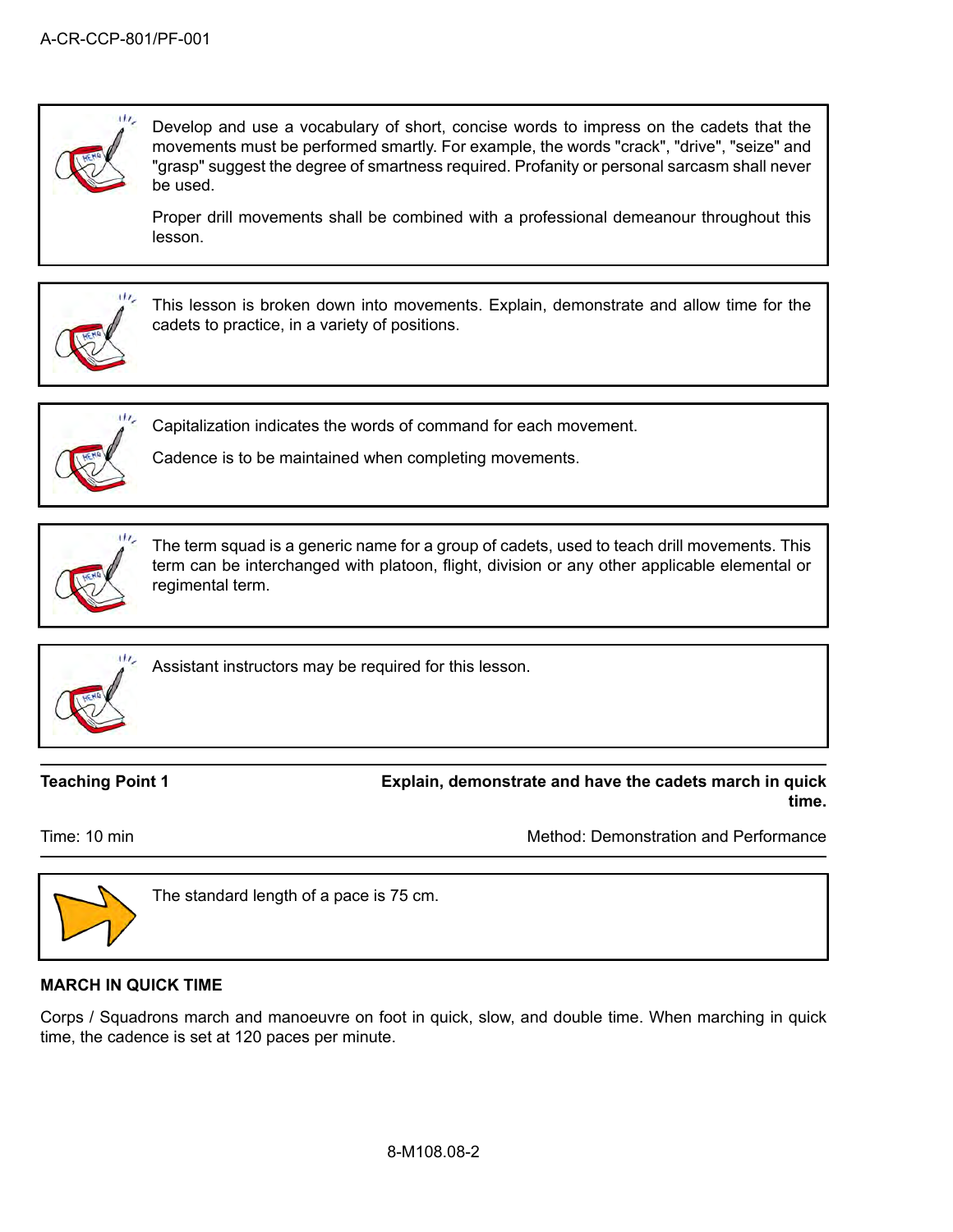

The quick march can be maintained for long periods of time and is the standard for routine duty.

On the command QUICK MARCH BY NUMBERS, SQUAD–ONE, the cadet shall shoot the left foot forward one half pace, toe up; strike the heel on the ground first and keep the toe pointed directly forward; and simultaneously, swing the right arm straight forward and the left arm straight to the rear, waist high.

w Practice the movements with:

- the **instructor** calling the time;
- the **squad** calling the time; and
- the squad **judging** the time.



•

Constant checking and correcting of all faults is essential. Faults shall be corrected immediately after they occur.

Common faults include:

- taking a pace greater than 35 cm (one half pace);
- placing or slapping the left foot flat on the ground instead of striking the heel first; and
- swinging the arms at an incorrect height.

On the command SQUAD—TWO, the cadets shall continue to march with subsequent paces of standard length; bringing the legs forward successively in a straight line; swinging the arms forward successively in a straight line from the shoulder, front to rear, with hands closed as in the position of attention; and maintaining dressing by the directing flank.



The directing flank is the rank or file assigned by the commander as that from which the dressing is to be taken, when formed as a squad.

Practice the movements with:

- the **instructor** calling the time;
- the **squad** calling the time; and
- the squad **judging** the time.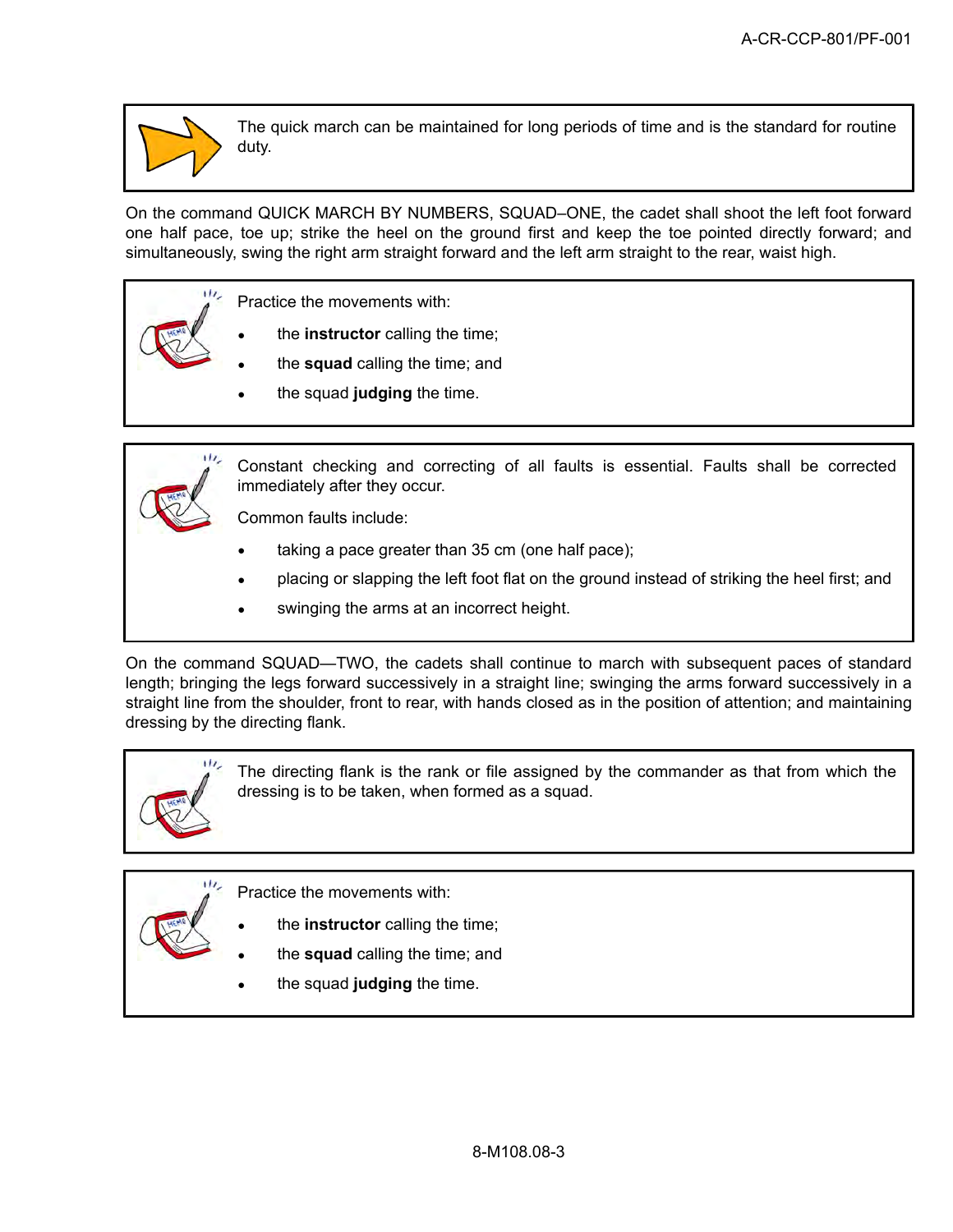

Constant checking and correcting of all faults is essential. Faults shall be corrected immediately after they occur.

Common faults are the same as for the initial pace except the pace is greater or less than 75 cm.

On the command QUICK—MARCH, combine the two movements. The timing will be "LEFT—RIGHT—LEFT"



*Note. From The Canadian Forces Manual of Drill and Ceremonial (p. 3-6), by Director of History and Heritage 3-2, 2006, Ottawa, ON: Department of National Defence.*

Figure 1 Marching in Quick Time

# **CONFIRMATION OF TEACHING POINT 1**

The cadets' marching in quick time will serve as the confirmation of this TP.

**Teaching Point 2 Explain, demonstrate and have the cadets halt in quick time.**

Time: 10 min Method: Demonstration and Performance

#### **HALT IN QUICK TIME**

١IJ.

•

On the command HALT BY NUMBERS, SQUAD—ONE, given as the left foot is forward and on the ground, the cadet shall check the forward movement by placing the right foot flat on the ground, use the heel as a brake; and swing the left arm forward and the right arm to the rear.

Practice the movements with:

- the **instructor** calling the time;
- the **squad** calling the time; and
- the squad **judging** the time.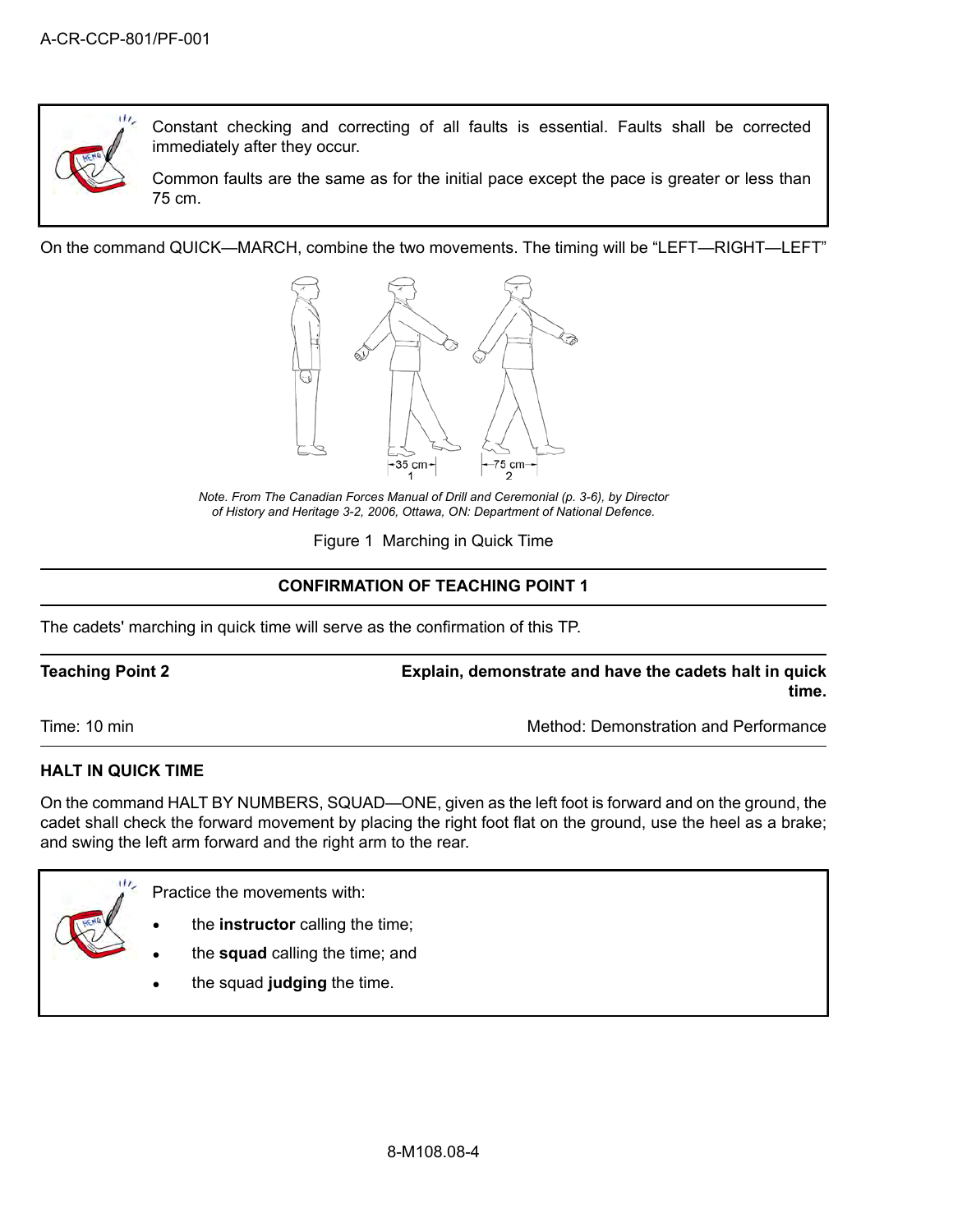

uz.

Constant checking and correcting of all faults is essential. Faults shall be corrected immediately after they occur.

Common faults include taking a pace larger or smaller than 75 cm; and not swinging the arms to the front and rear.

On the command SQUAD—TWO, the cadet shall take a half pace with the left foot, place it flat on the ground; and swing the right arm forward and the left to the rear.

Practice the movements with:

- the **instructor** calling the time;
- the **squad** calling the time; and
- the squad **judging** the time.



Constant checking and correcting of all faults is essential. Faults shall be corrected immediately after they occur.

Common faults are the same as the initial pace except taking a pace larger then 35 cm (one half pace).

On the command SQUAD—THREE, the cadet shall bend the right knee, straighten it in double time; and simultaneously, cut the arms to the side and assume the position of attention.



Practice the movements with:

- the **instructor** calling the time;
- the **squad** calling the time; and
- the squad **judging** the time.



Constant checking and correcting of all faults is essential. Faults shall be corrected immediately after they occur.

Common faults include not cutting the arms to the side; and not bending the right knee and straightening in double time.

On the command SQUAD—HALT, combine the three movements in quick time. The timing for the movements is counted as ONE, ONE, ONE-TWO.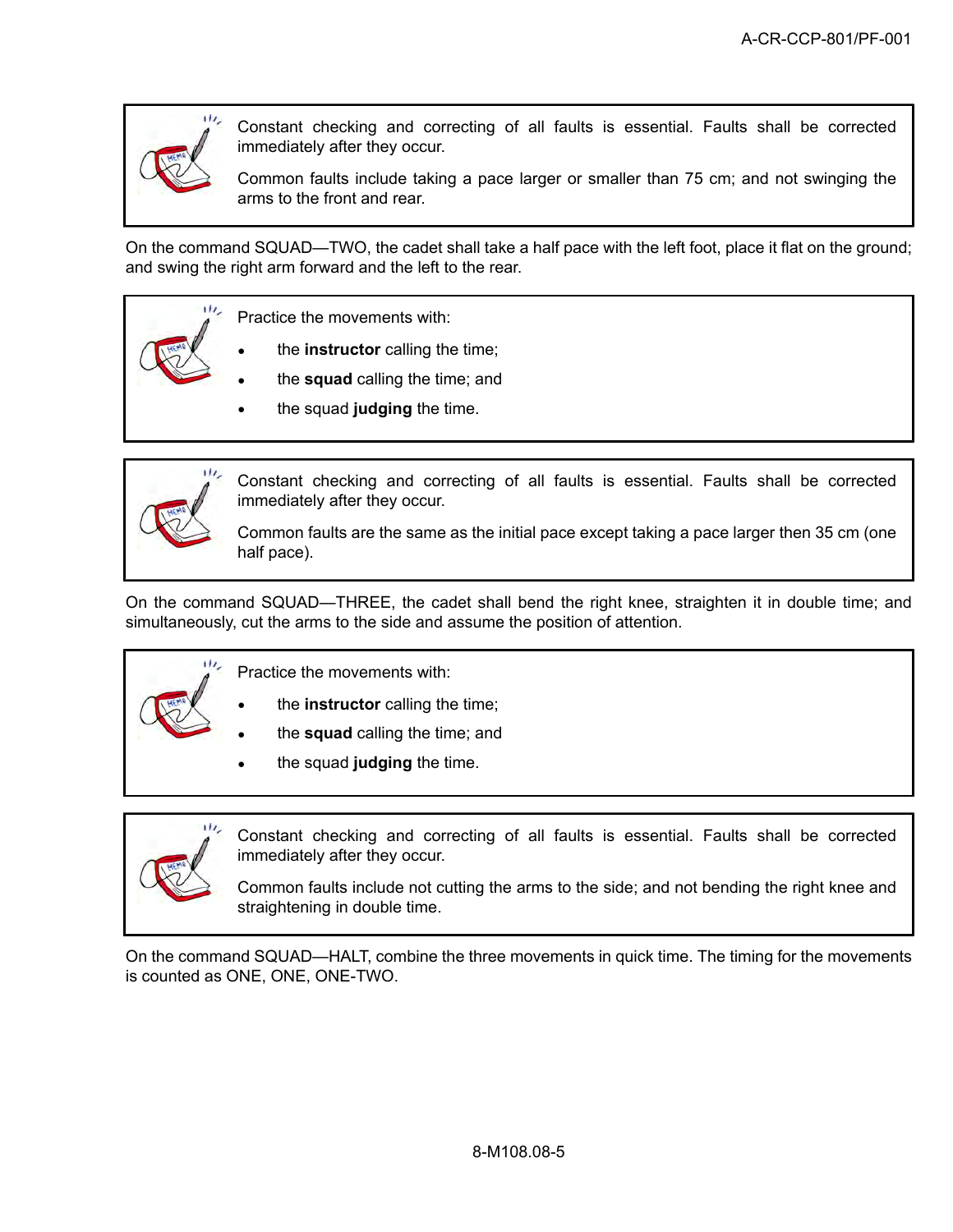•



- Practice the movements with:
	- the **instructor** calling the time;
- the **squad** calling the time; and
- the squad **judging** the time.



*Note. From The Canadian Forces Manual of Drill and Ceremonial (p. 3-3), by Director of History and Heritage 3-2, 2006, Ottawa, ON: Department of National Defence.*

Figure 2 Halting in Quick Time

# **CONFIRMATION OF TEACHING POINT 2**

The cadets' halting in quick time will serve as the confirmation of this TP.

# **END OF LESSON CONFIRMATION**

The cadets' marching and halting in quick time will serve as the confirmation of this lesson.

# **CONCLUSION**

# **HOMEWORK / READING / PRACTICE**

Nil.

# **METHOD OF EVALUATION**

Nil.

# **CLOSING STATEMENT**

Drill develops many qualities such as patience and determination through self-discipline and practice. Drill requires that cadets move together as one, which promotes discipline, alertness, precision, pride, steadiness and cohesion, and helps develop teamwork.

# **INSTRUCTOR NOTES / REMARKS**

It is recommended that ongoing feedback be provided to the cadets during drill practices, parade nights and ceremonial parades.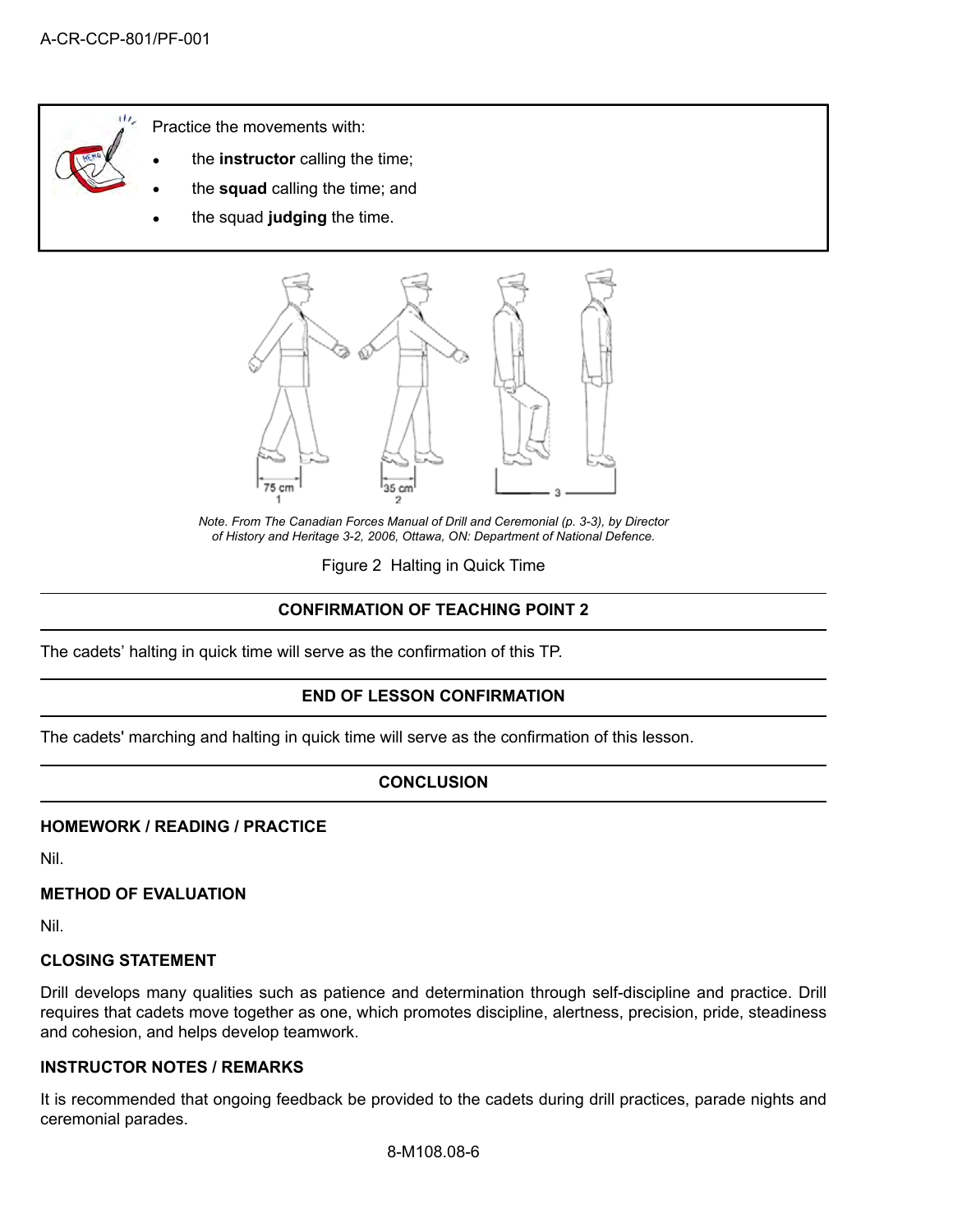# **REFERENCES**

A0-002 A-DH-201-000/PT-001 Director History and Heritage 3-2. (2006). *The Canadian Forces manual of drill and ceremonial*. Ottawa, ON: Department of National Defence.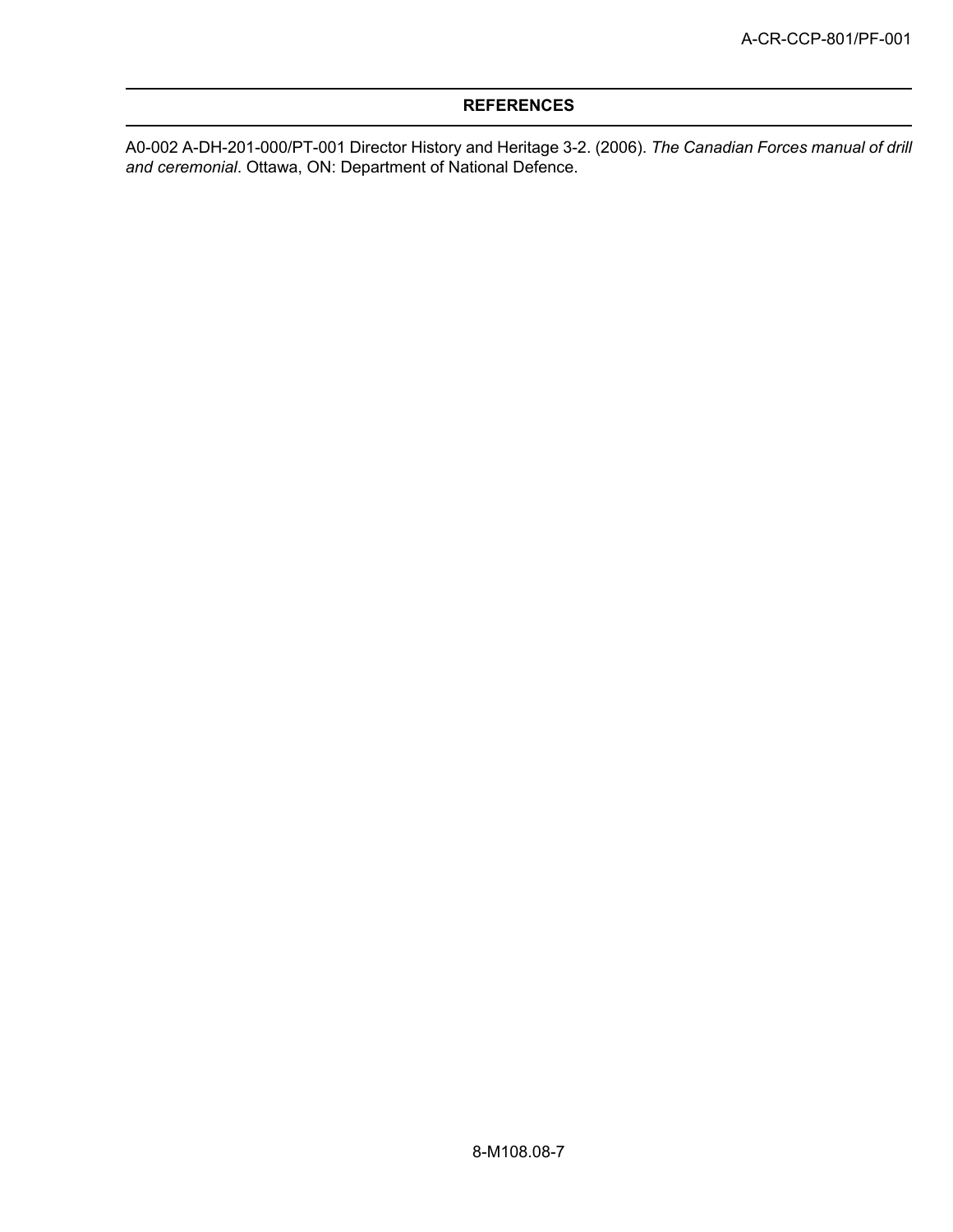THIS PAGE INTENTIONALLY LEFT BLANK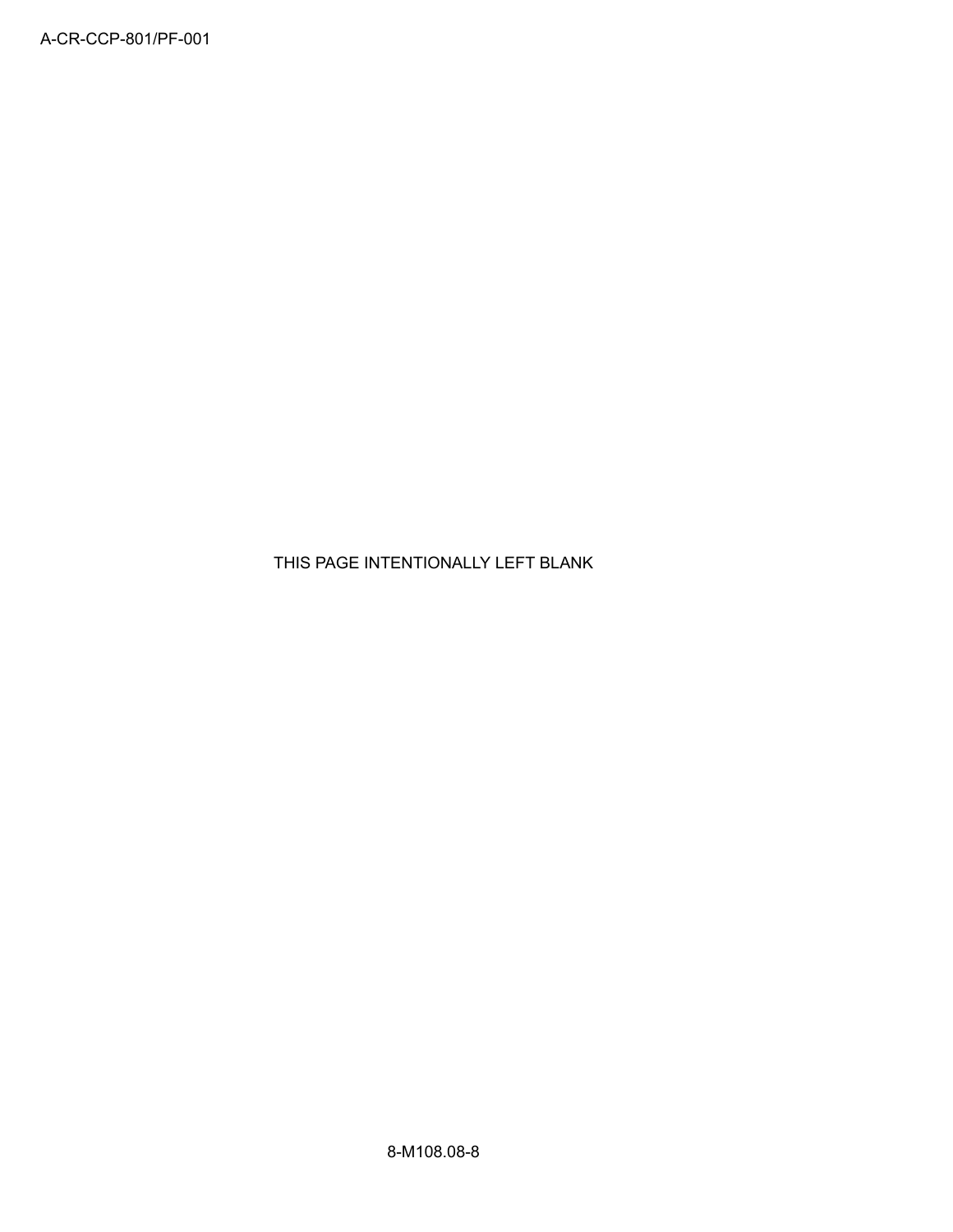

**COMMON TRAINING**

**PROFICIENCY LEVEL ONE**

**INSTRUCTIONAL GUIDE**



#### **SECTION 9**

# **EO M108.09 – EXECUTE MARKING TIME, FORWARD AND HALTING IN QUICK TIME**

Total Time: 30 min

# **PREPARATION**

#### **PRE-LESSON INSTRUCTIONS**

Resources needed for the delivery of this lesson are listed in the lesson specification located in A-CR-CCP-801/ PG-001, *Proficiency Level One Qualification Standard and Plan*, Chapter 4. Specific uses for said resources are identified throughout the instructional guide within the TP for which they are required.

Review the lesson content and become familiar with the material prior to delivering the lesson.

#### **PRE-LESSON ASSIGNMENT**

Nil.

#### **APPROACH**

A demonstration and performance was chosen for this lesson as it allows the instructor to explain and demonstrate the skill the cadet is expected to acquire while providing an opportunity for the cadets to practice the skill under supervision.

# **INTRODUCTION**

#### **REVIEW**

Review the drill movements from EO M108.08 (March and Halt in Quick Time).

#### **OBJECTIVES**

By the end of this lesson the cadet shall have executed marking time, forward and halting in quick time.

#### **IMPORTANCE**

It is important for cadets to be able to perform drill movements at a competent level, developing sharpness, esprit-de-corps, physical coordination and alertness. These movements should be executed with ease ensuring that the cadets efficiently moving together as one will promote discipline, alertness, precision, pride, steadiness and cohesion.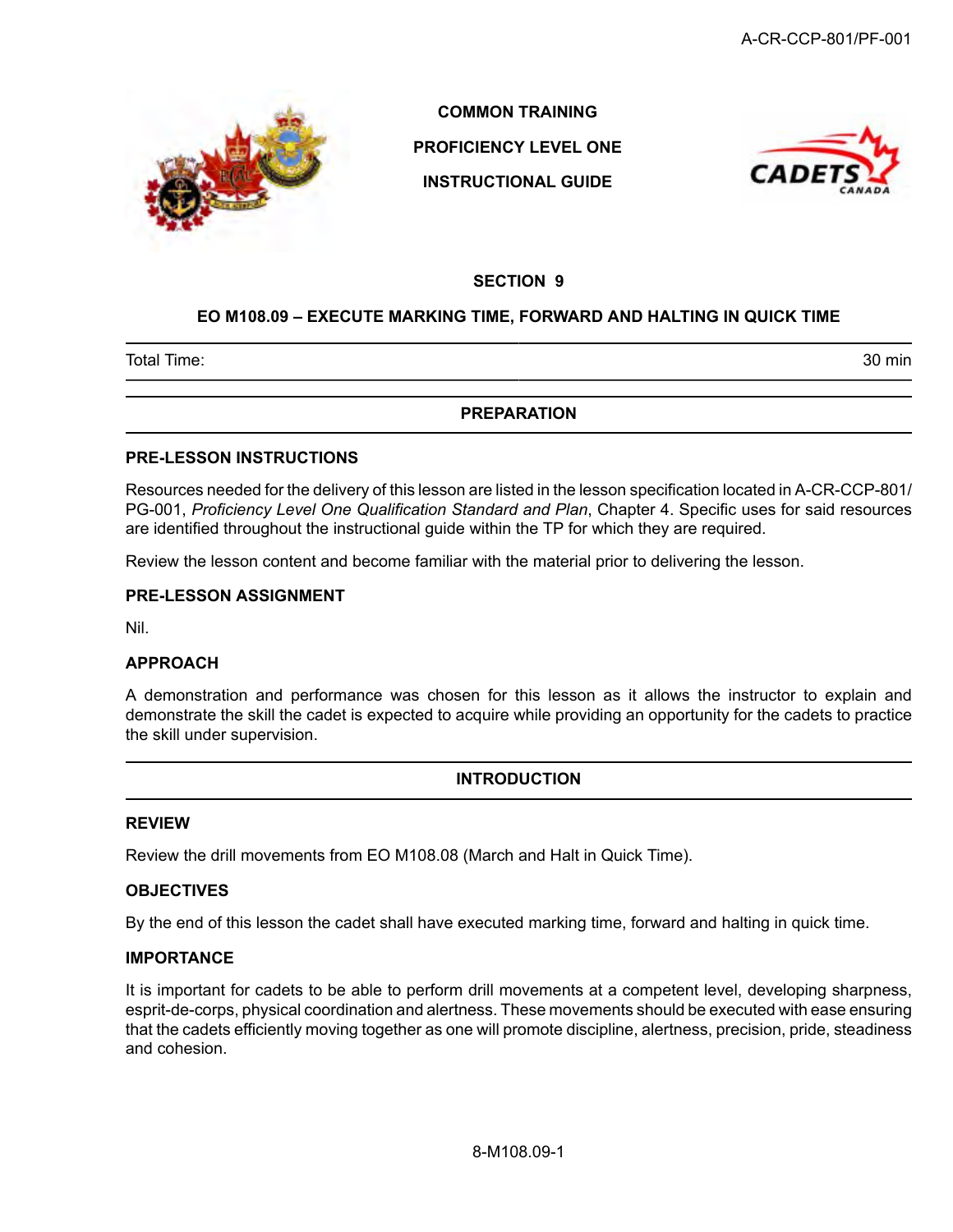

Develop and use a vocabulary of short, concise words to impress on the cadets that the movements must be performed smartly. For example, the words "crack", "drive", "seize" and "grasp" suggest the degree of smartness required. Profanity or personal sarcasm shall never be used.

Proper drill movements shall be combined with a professional demeanour throughout this lesson.



This lesson is broken down into movements. Explain, demonstrate and allow time for the cadets to practice, in a variety of positions.



Capitalization indicates the words of command for each movement.

Cadence is to be maintained when completing movements.



The term squad is a generic name for a group of cadets, used to teach drill movements. This term can be interchanged with platoon, flight, division or any other applicable elemental or regimental term.



Assistant instructors may be required for this lesson.

**Teaching Point 1 Explain, demonstrate and have the cadets mark time.**

Time: 10 min Method: Demonstration and Performance

# **MARK TIME**



Marking time is executed when ceasing forward motion for a short period of time, while on the march. Marking time is carried out at the same cadence as for marching. Only the legs are moved and the upper portion of the body remains in the position of attention with arms at the side.



The command for mark time is given as the right foot is forward on the ground.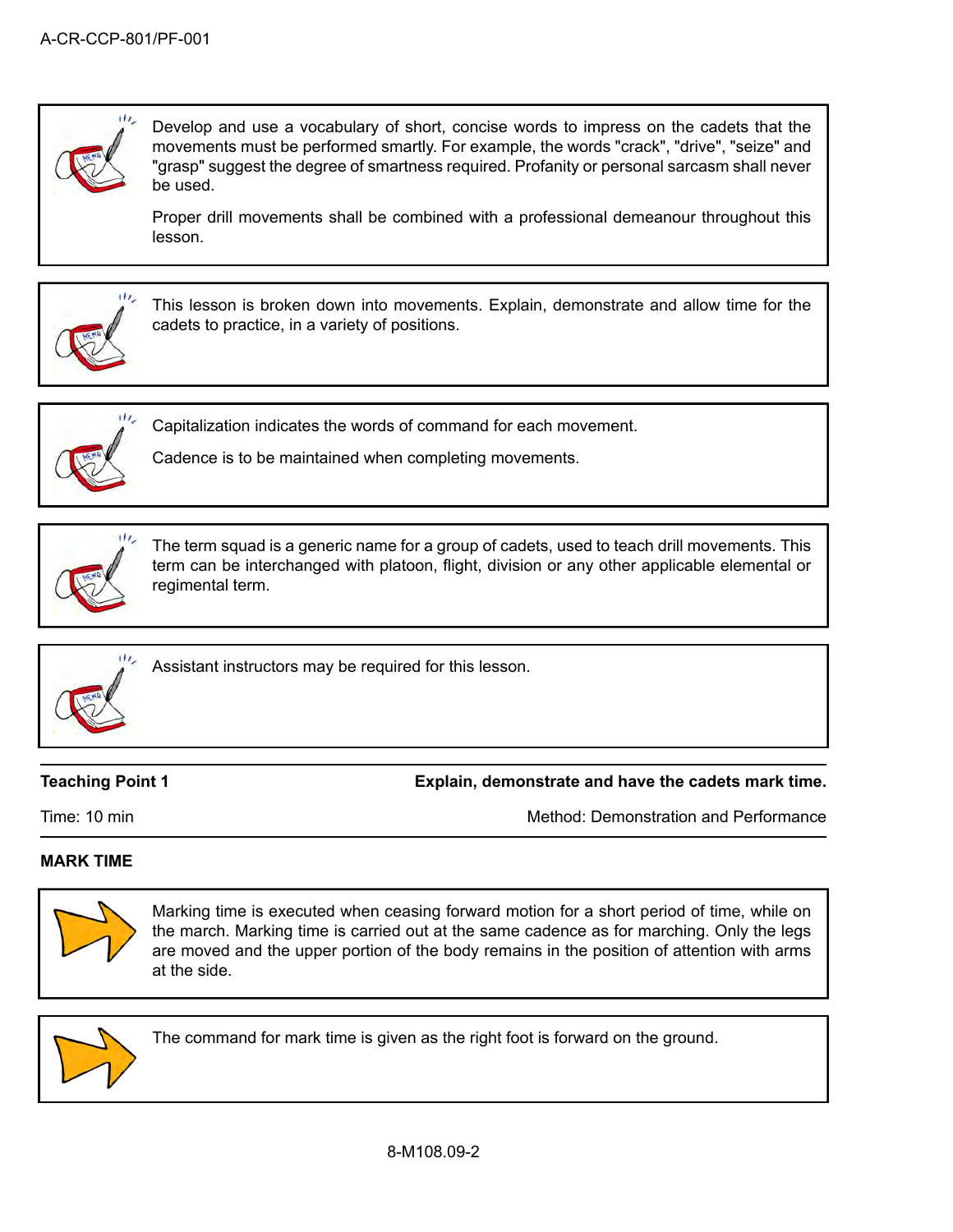On the command MARK TIME BY NUMBERS, SQUAD—ONE, the cadet shall take a half pace with the left foot, placing the foot flat on the ground naturally. Maintaining the same cadence, bring the right foot into the left in a straight leg manner, not scraping the ground; and simultaneously, cut the arms to the sides and assuming the position of attention.

- u. Practice the movements with:
	- the **instructor** calling the time;
		- the **squad** calling the time; and
	- the squad **judging** the time.

Constant checking and correcting of all faults is essential. Faults shall be corrected immediately after they occur.

Common faults include:

•

w

•

•

 $112.$ 

•

•

- taking a pace larger than 35 cm (one half pace); and
- scraping the right foot on the ground as it is being brought into the left.

On the command SQUAD—TWO the cadet shall bend the left knee so that the lower leg and foot are allowed to hang at a natural angle and the toe is 15 cm above the ground; place the toe on the ground before the heel as the leg is lowered; and continuing to mark time until the command FOR—WARD or HALT is given.

Practice the movements with:

- the **instructor** calling the time;
- the **squad** calling the time; and
- the squad **judging** the time.



Constant checking and correcting of all faults is essential. Faults shall be corrected immediately after they occur.

Common faults include:

- not holding the arms straight and firmly to the sides;
- swaying side to side;
- quickening the pace; and
- not maintaining dressing.

On the command MARK – TIME, combine the two movements. The timing is "left—in—left—right—left".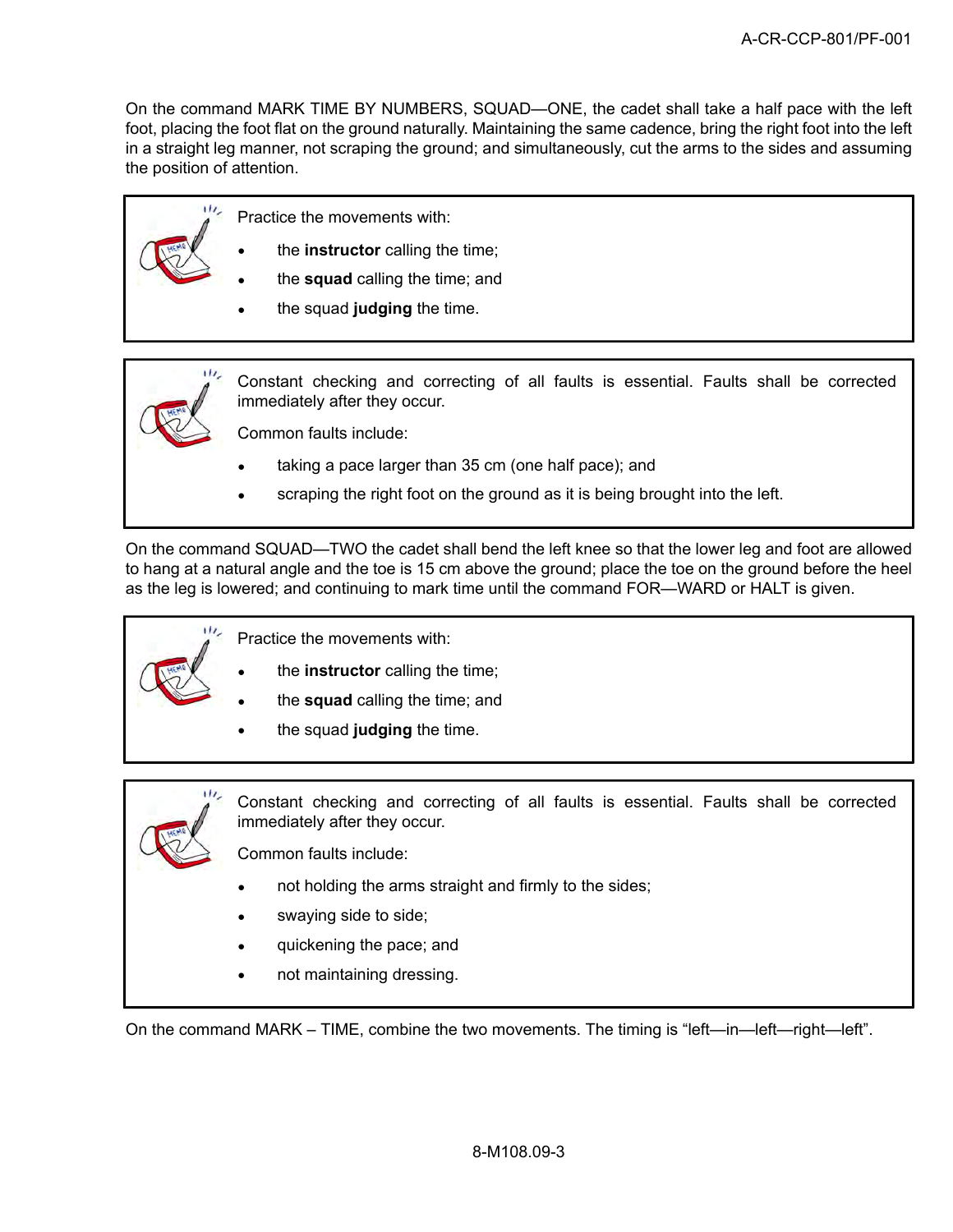•



- Practice the movements with:
	- the **instructor** calling the time;
- the **squad** calling the time; and
- the squad **judging** the time.



*Note. From The Canadian Forces Manual of Drill and Ceremonial (p. 3-16), by Director of History and Heritage 3-2, 2006, Ottawa, ON: Department of National Defence.*

Figure 1 Marking Time in Quick Time

# **CONFIRMATION OF TEACHING POINT 1**

The cadets' marking time will serve as the confirmation of this TP.

# **Teaching Point 2 Explain, demonstrate and have the cadets execute forward from marking time.**

Time: 10 min Method: Demonstration and Performance

# **FORWARD FROM MARKING TIME**

The command for Forward is given as the left foot is on the ground.

This movement is not taught broken down as it is best learned as a complete movement.

On the command FOR—WARD, the cadet shall straighten the right leg and assume the position of attention; shoot the left foot forward in a half pace; and continue to march in quick time, swinging the right arm forward and the left to the rear.

On the command MARK – TIME, combine the two movements. Utilize the timing: "left – in – left – right – left".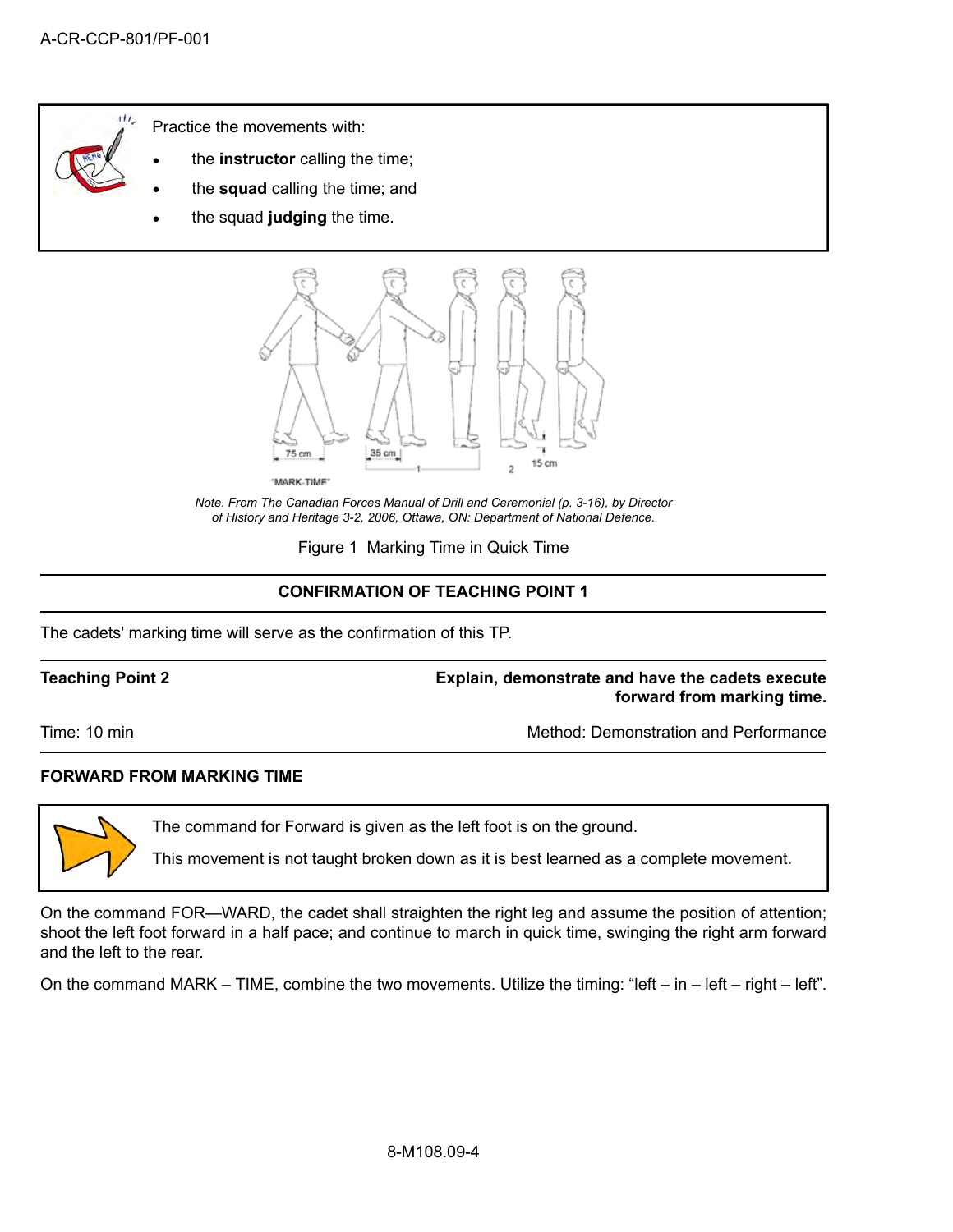Practice the movements with:

- the **instructor** calling the time;
- the **squad** calling the time; and
- the squad **judging** the time.



uz.

Constant checking and correcting of all faults is essential. Faults shall be corrected immediately after they occur.

Common faults include:

- arms not held straight and firmly to the sides;
- not stepping off with the rest of the squad;
- stepping off on the wrong foot; and
- initial pace larger than one half pace.

# **CONFIRMATION OF TEACHING POINT 2**

The cadets' executing forward from marking time will serve as the confirmation of this TP.

**Teaching Point 3 Explain, demonstrate and have the cadets execute halting in quick time from marking time.**

Time: 5 min Method: Demonstration and Performance

# **HALTING IN QUICK TIME FROM MARKING TIME**



The command is given as the left foot is on the ground.

This movement is not taught broken down as it is best learned as a complete movement.

On the command SQUAD – HALT, the cadet shall

- 1. take a further mark time pace with the right foot;
- 2. take a further mark time pace with the left foot; and
- 3. straighten the right leg in double time and assume the position of attention.

The timing is "one, one-two".

On the command MARK – TIME, combine the two movements. Utilize the timing: "left – in – left – right – left".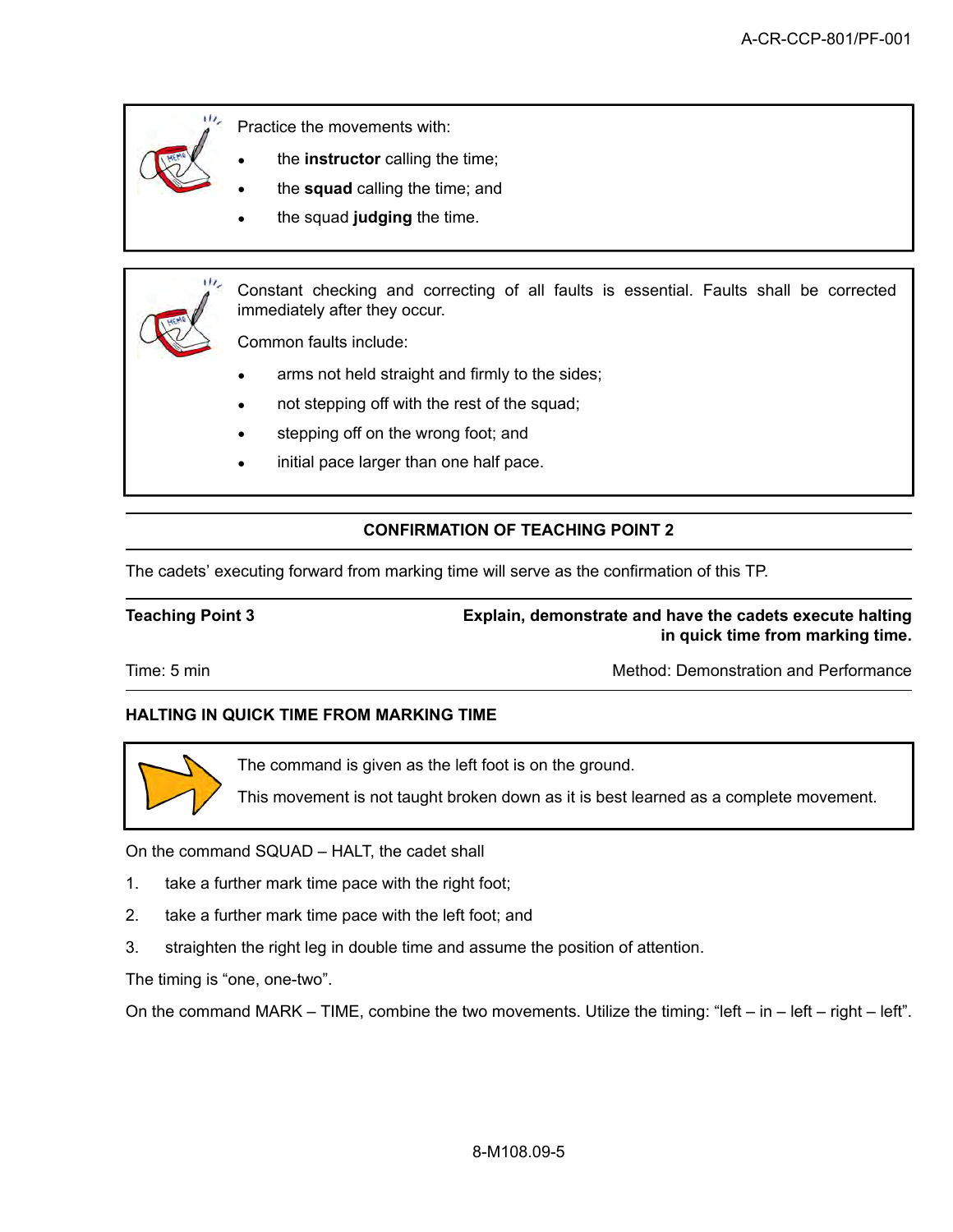$117.$ 

Practice the movements with:

- the **instructor** calling the time;
- the **squad** calling the time; and
- the squad **judging** the time.



Constant checking and correcting of all faults is essential. Faults shall be corrected immediately after they occur.

Common faults include not halting at the same time as the rest of the squad.

# **END OF LESSON CONFIRMATION**

The cadets' executing marking time, forward and halting in quick time will serve as the confirmation of this lesson.

# **CONCLUSION**

# **HOMEWORK / READING / PRACTICE**

Nil.

# **METHOD OF EVALUATION**

Nil.

# **CLOSING STATEMENT**

Drill develops many qualities such as patience and determination through self-discipline and practice. Drill requires that cadets move together as one, which promotes discipline, alertness, precision, pride, steadiness and cohesion, and helps develop teamwork.

# **INSTRUCTOR NOTES / REMARKS**

It is recommended that ongoing feedback be provided to the cadets during drill practices, parade nights and ceremonial parades.

# **REFERENCES**

A0-002 A-PH-201-000/PT-001 Director History and Heritage 3-2. (2006). *The Canadian Forces manual of drill and ceremonial*. Ottawa, ON: Department of National Defence.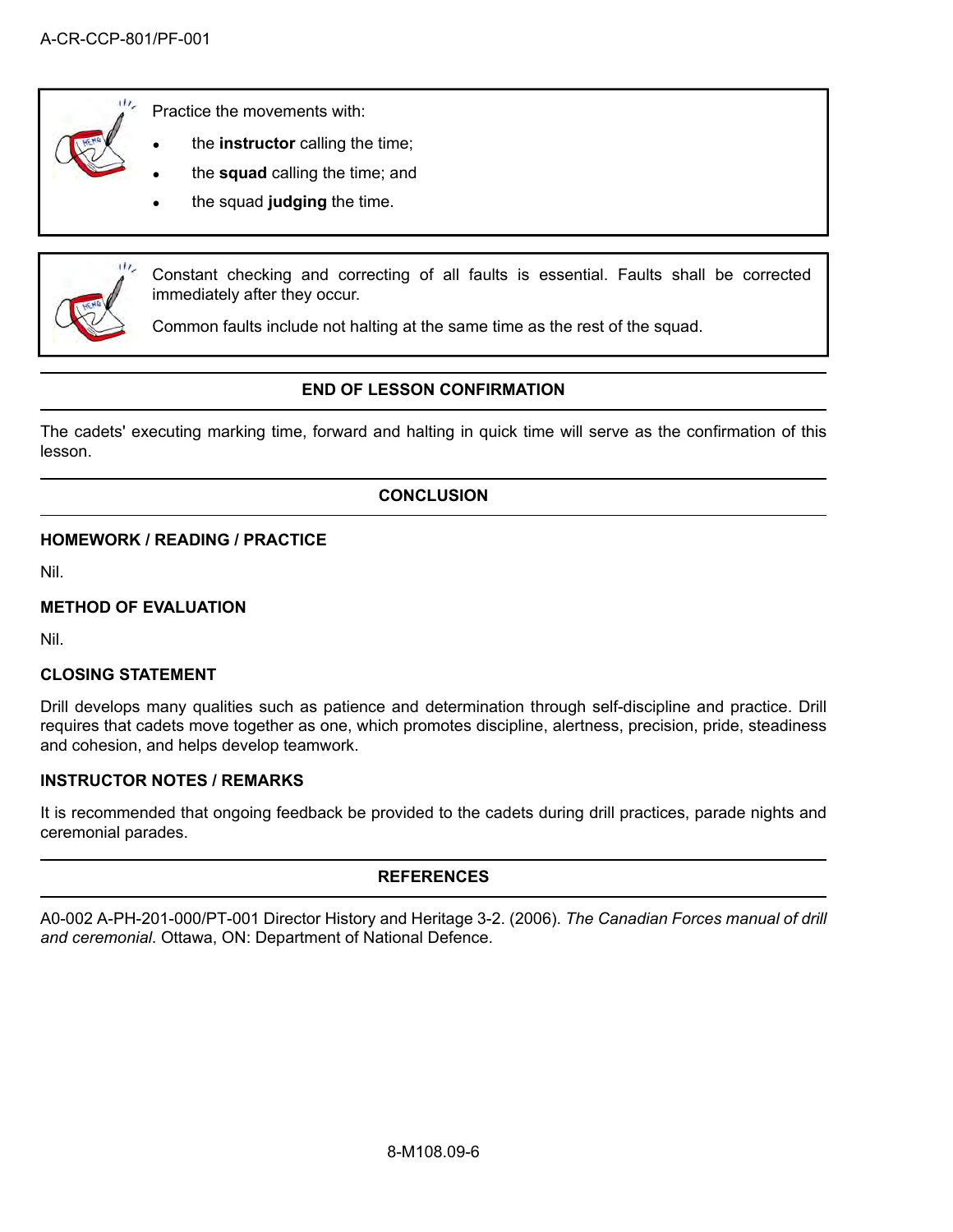

**COMMON TRAINING**

**PROFICIENCY LEVEL ONE**

**INSTRUCTIONAL GUIDE**



#### **SECTION 10**

#### **EO M108.10 – EXECUTE A SALUTE ON THE MARCH**

Total Time: 30 min

# **PREPARATION**

#### **PRE-LESSON INSTRUCTIONS**

Resources needed for the delivery of this lesson are listed in the lesson specification located in A-CR-CCP-801/ PG-001, *Proficiency Level One Qualification Standard and Plan*, Chapter 4. Specific uses for said resources are identified throughout the instructional guide within the TP for which they are required.

Review the lesson content and become familiar with the material prior to delivering the lesson.

#### **PRE-LESSON ASSIGNMENT**

Nil.

#### **APPROACH**

A demonstration and performance was chosen for this lesson as it allows the instructor to explain and demonstrate the skill the cadet is expected to acquire while providing an opportunity for the cadets to practice the skill under supervision.

# **INTRODUCTION**

#### **REVIEW**

Review the drill movements from EO M108.02 (Execute a Salute at the Halt Without Arms).

#### **OBJECTIVES**

By the end of this lesson the cadet shall have saluted on the march.

#### **IMPORTANCE**

It is important for cadets to be able to perform drill movements at a competent level, developing sharpness, esprit-de-corps, physical coordination and alertness. These movements should be executed with ease ensuring that the cadets efficiently moving together as one will promote discipline, alertness, precision, pride, steadiness and cohesion.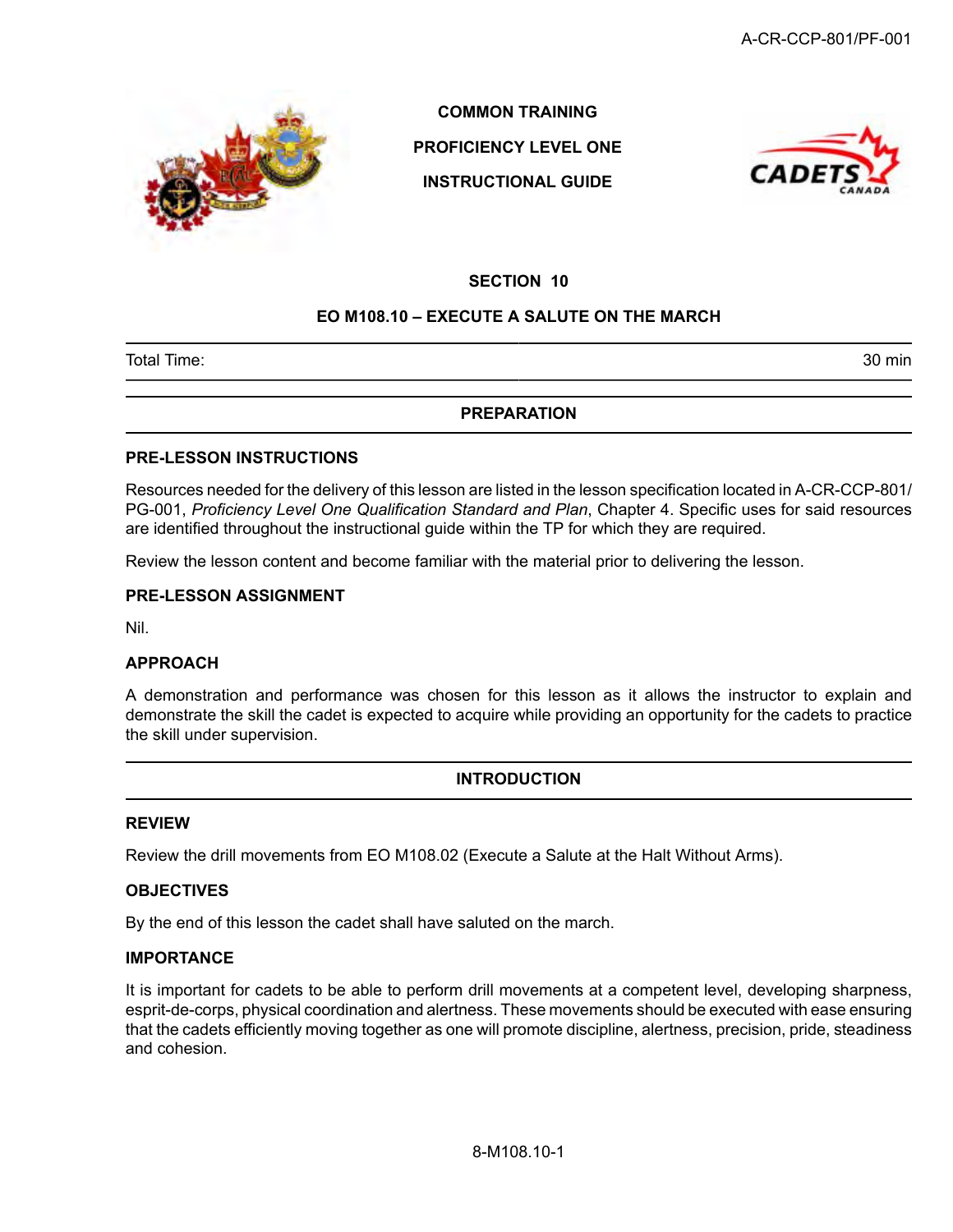

Develop and use a vocabulary of short, concise words to impress on the cadets that the movements must be performed smartly. For example, the words "crack", "drive", "seize" and "grasp" suggest the degree of smartness required. Profanity or personal sarcasm shall never be used.

Proper drill movements shall be combined with a professional demeanour throughout this lesson.



This lesson is broken down into movements. Explain, demonstrate and allow time for the cadets to practice, in a variety of positions.



Capitalization indicates the words of command for each movement.

Cadence is to be maintained when completing movements.



The term squad is a generic name for a group of cadets, used to teach drill movements. This term can be interchanged with platoon, flight, division or any other applicable elemental or regimental term.



Assistant instructors may be required for this lesson.

**Teaching Point 1 Execute saluting on the march.**

Time: 15 min Method: Demonstration and Performance

# **DEMONSTRATE THE COMPLETE MOVEMENT WITH TIMING**



Instructors are reminded that they are to present the example with regards to drill, from the moment they step onto the parade square. Proper drill movements, combined with a professional demeanour, are of paramount importance, and must be exemplified throughout the period of instruction.

The instructor shall provide a complete demonstration of the drill movement, with timing. A practiced assistant instructor may carry out this demonstration.

The demonstration shall be provided from various vantage points, as required.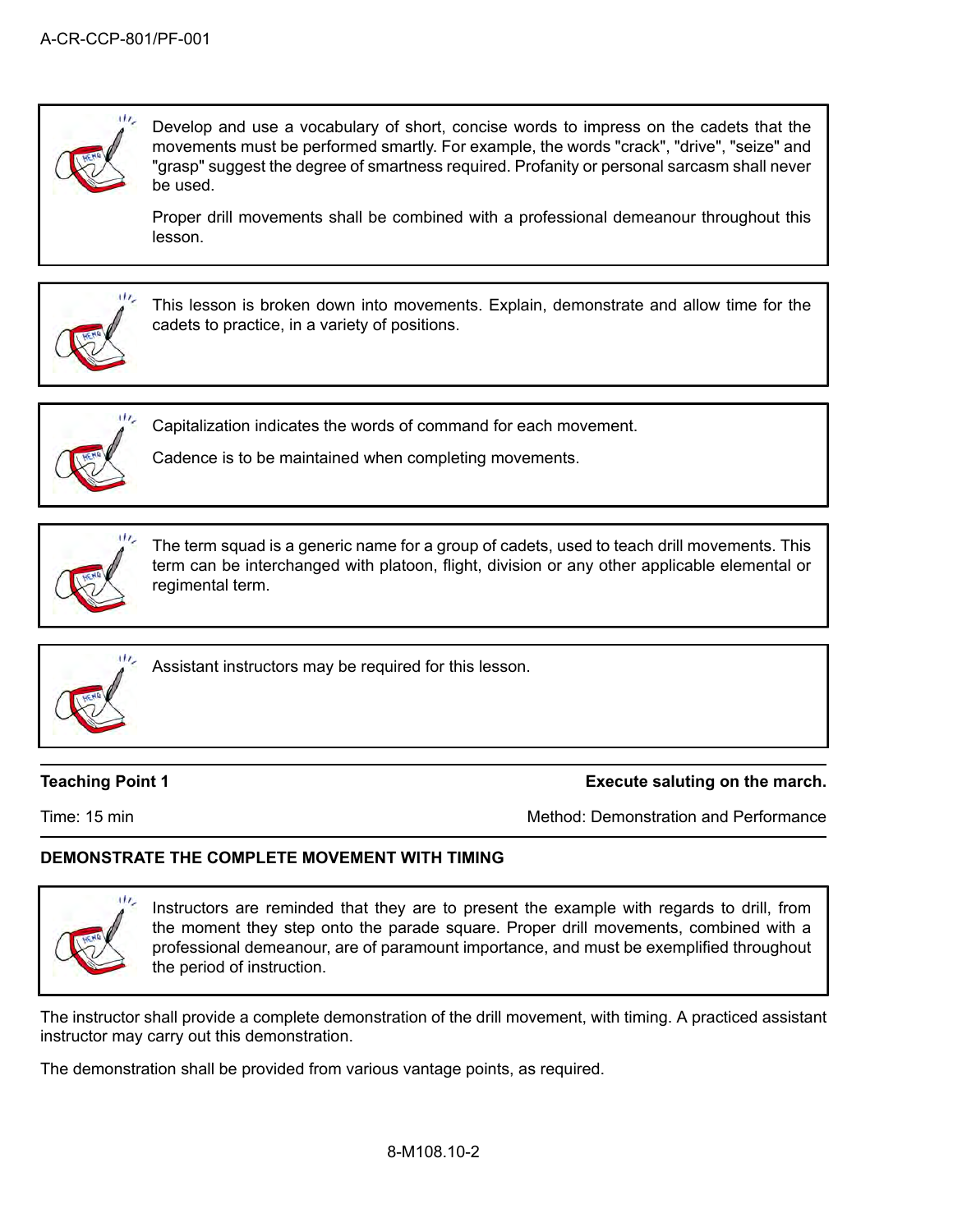

*A-PD-201-000/PT-000 The Canadian Forces Manual of Drill and Ceremonial, 2001*

Figure 1 – Saluting on the March

# **DEMONSTRATE FIRST PART OF MOVEMENT (FIRST NUMBER)**



For ease of instruction, drill commands have been broken down into individual movements, or numbers. The instructor(s) shall demonstrate and explain each number.

On the command TO THE RIGHT (LEFT) SALUTE BY NUMBERS, SQUAD – ONE, given as the left foot is forward and on the ground, the cadet shall execute the first number by:

- 1. completing the next pace with the right foot; and
- 2. swinging the left arm forward and the right arm to the rear normally.

# **PRACTISE THE SQUAD ON THE FIRST MOVEMENT**

Practise the squad on the first movement collectively, individually and collectively



Constant checking and correcting of all faults is essential. Faults shall be corrected immediately after they occur.

# **DEMONSTRATE AND EXPLAIN THE SECOND PART OF THE MOVEMENT (SECOND NUMBER)**

On the command SQUAD – TWO the cadet shall execute the second number by:

- 1. completing the next pace with the left foot;
- 2. cutting the left arm to the side; and
- 3. cutting the right arm forward to the side and then up into the salute in one continuous movement.

# **PRACTISE THE SQUAD ON THE SECOND MOVEMENT**

Practise the squad on the second movement collectively, individually and collectively.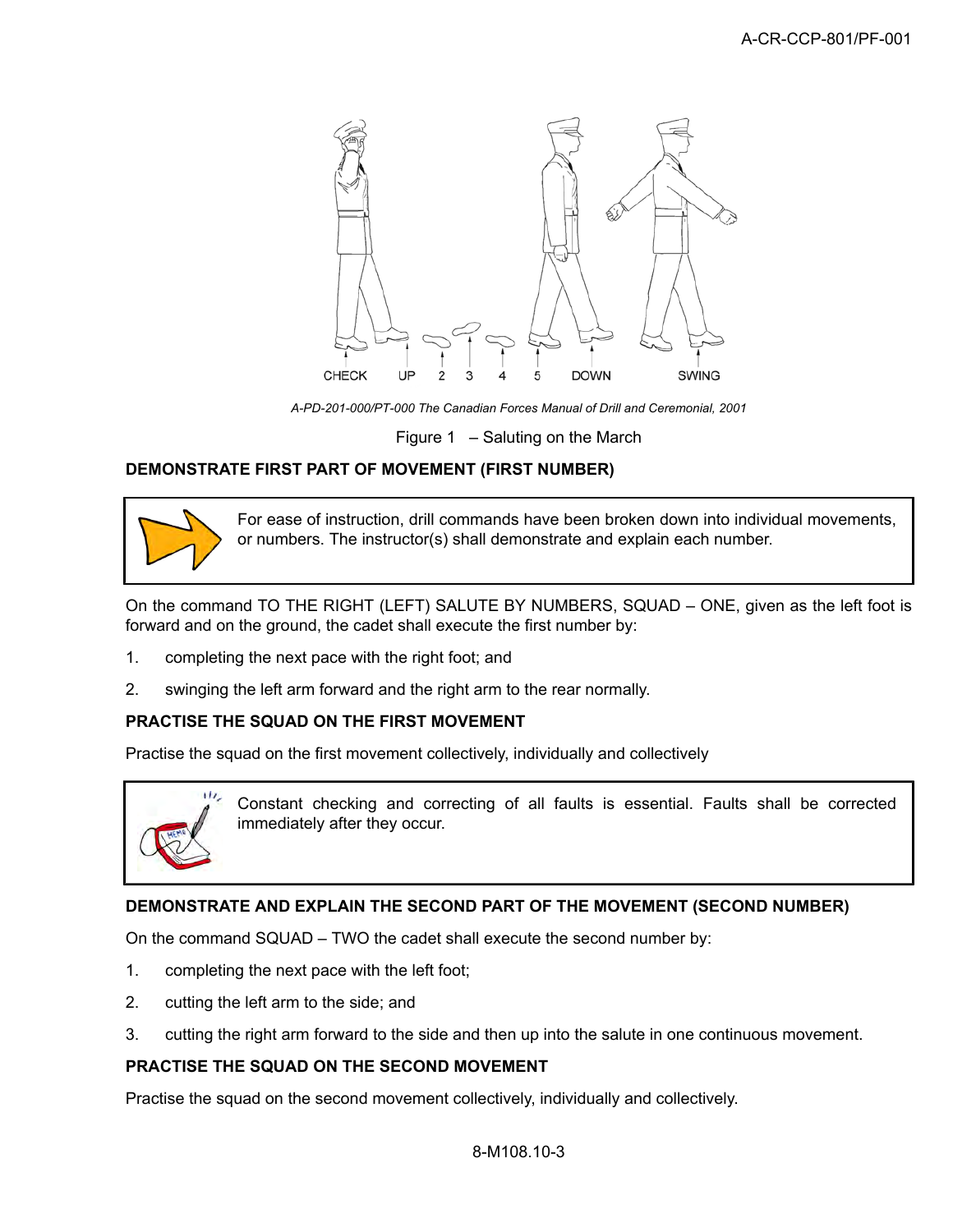# **DEMONSTRATE AND EXPLAIN THE THIRD PART OF THE MOVEMENT (THIRD NUMBER)**

On the command SQUAD – THREE, the cadet shall complete four paces in quick time, ending with the left foot forward.

# **PRACTISE THE SQUAD ON THE THIRD MOVEMENT**

Practise the squad on the third movement collectively, individually and collectively.

# **DEMONSTRATE AND EXPLAIN THE FOURTH PART OF THE MOVEMENT (FOURTH NUMBER)**

On the command SQUAD – FOUR, the cadet shall execute the fourth number by:

- 1. completing a pace with the right foot; and
- 2. cutting the right arm to the side.

# **PRACTISE THE SQUAD ON THE FOURTH MOVEMENT**

Practise the squad on the fourth movement collectively, individually and collectively.

# **DEMONSTRATE AND EXPLAIN THE FIFTH PART OF THE MOVEMENT (FIFTH NUMBER)**

On the command SQUAD – FIVE, the cadet shall continue to march.

# **PRACTISE THE SQUAD ON THE FIFTH MOVEMENT**

Practise the squad on the fifth movement collectively, individually and collectively.

# **GIVE TWO COMPLETE AND FINAL DEMONSTRATIONS**

On the command TO THE RIGHT (LEFT) – SALUTE, the movements and combined, and the timing, "check  $-$  up – two – three – four– five – down – swing", is utilized.

The instructor(s) shall provide a full demonstration and allow time for practice.

**Teaching Point 2 Practise saluting on the march.**

Time: 10 min Method: Demonstration and Performance

While saluting, the head is turned right (left) as far as possible without straining.

On the command TO THE RIGHT (LEFT) – SALUTE, the movements are combined, and the timing, CHECK – UP – TWO – THREE – FOUR– FIVE – DOWN – SWING, is utilized.



Note: This movement requires much practice as a formed body, and the instructor is encouraged to fully utilize this time for said practice.

# **END OF LESSON CONFIRMATION**

The confirmation for this lesson should consist of the cadets, as a squad, practicing saluting on the march **(right and left),** and should emphasise movements that cadets showed difficulty with during the class.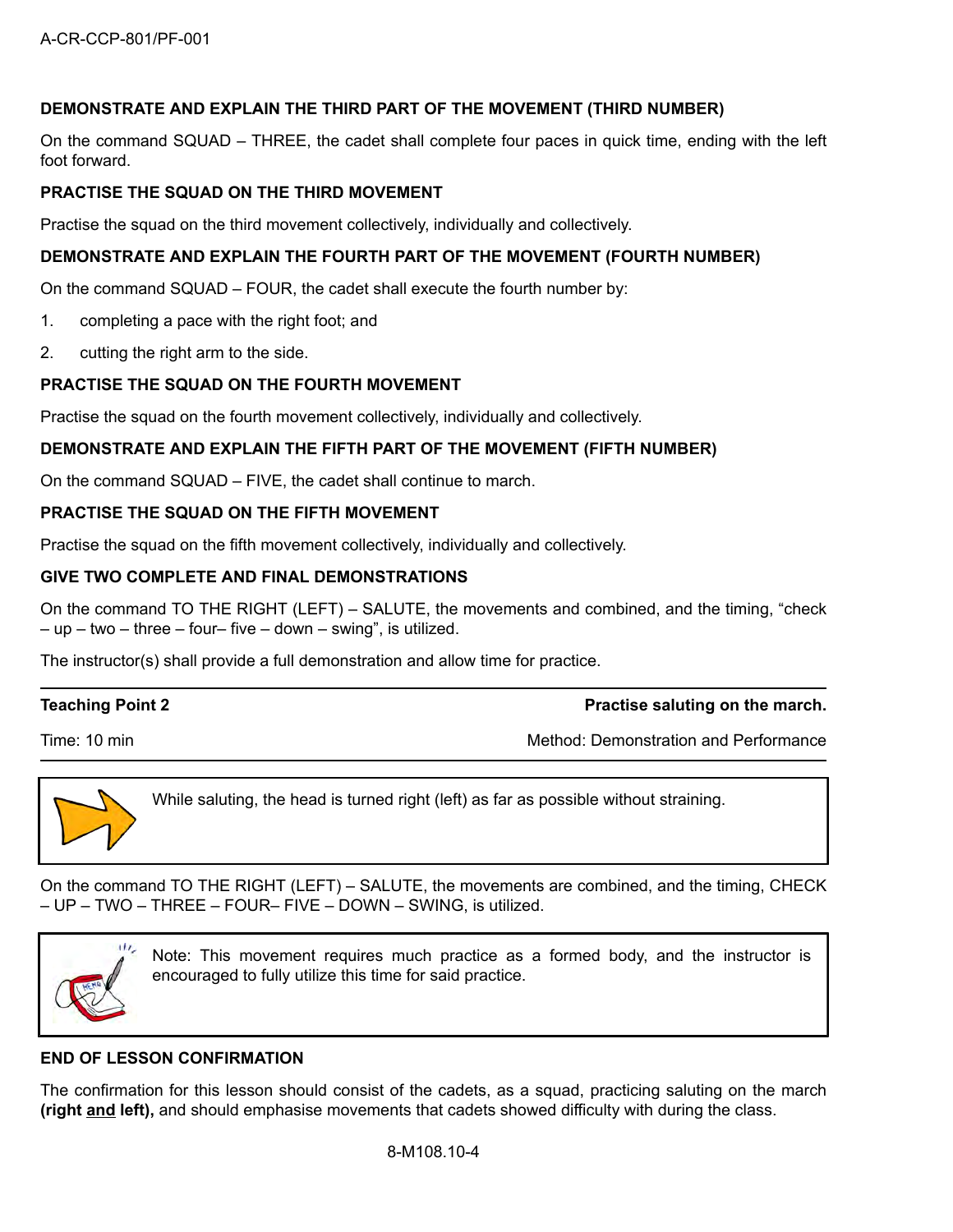#### **Practise the complete movement with the:**

- **Instructor** calling the time;
- **Squad** calling the time; and
- Squad **judging** the time.

# **END OF LESSON CONFIRMATION**

The cadets' saluting on the march will serve as the confirmation of this lesson.

# **CONCLUSION**

#### **HOMEWORK / READING / PRACTICE**

Nil.

#### **METHOD OF EVALUATION**

Nil.

# **CLOSING STATEMENT**

Drill develops many qualities such as patience and determination through self-discipline and practice. Drill requires that cadets move together as one, which promotes discipline, alertness, precision, pride, steadiness and cohesion, and helps develop teamwork.

# **INSTRUCTOR NOTES / REMARKS**

It is recommended that ongoing feedback be provided to the cadets during drill practices, parade nights and ceremonial parades.

# **REFERENCES**

A0-002 A-DH-201-000/PT-001 Director History and Heritage 3-2. (2006). *The Canadian Forces manual of drill and ceremonial*. Ottawa, ON: Department of National Defence.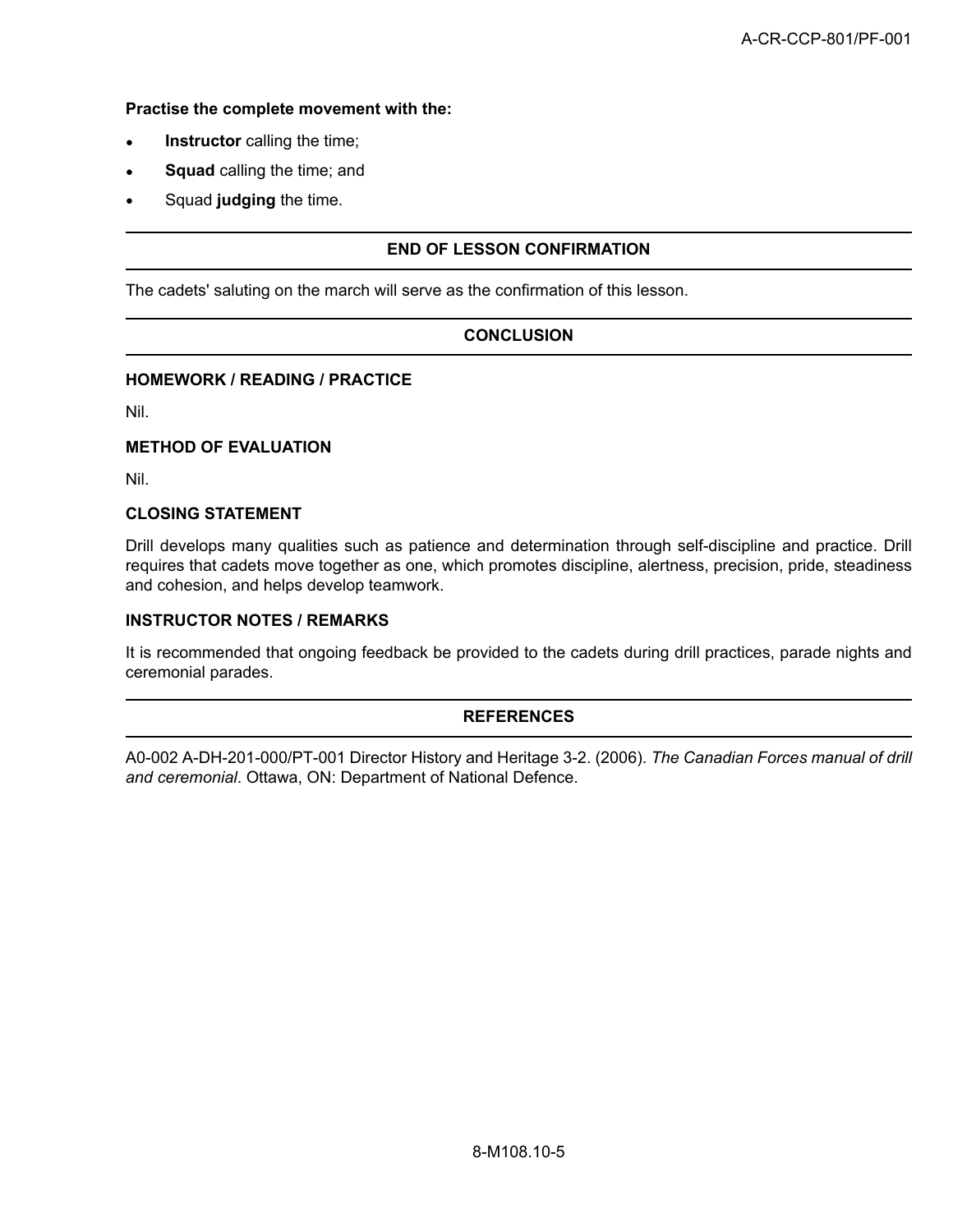THIS PAGE INTENTIONALLY LEFT BLANK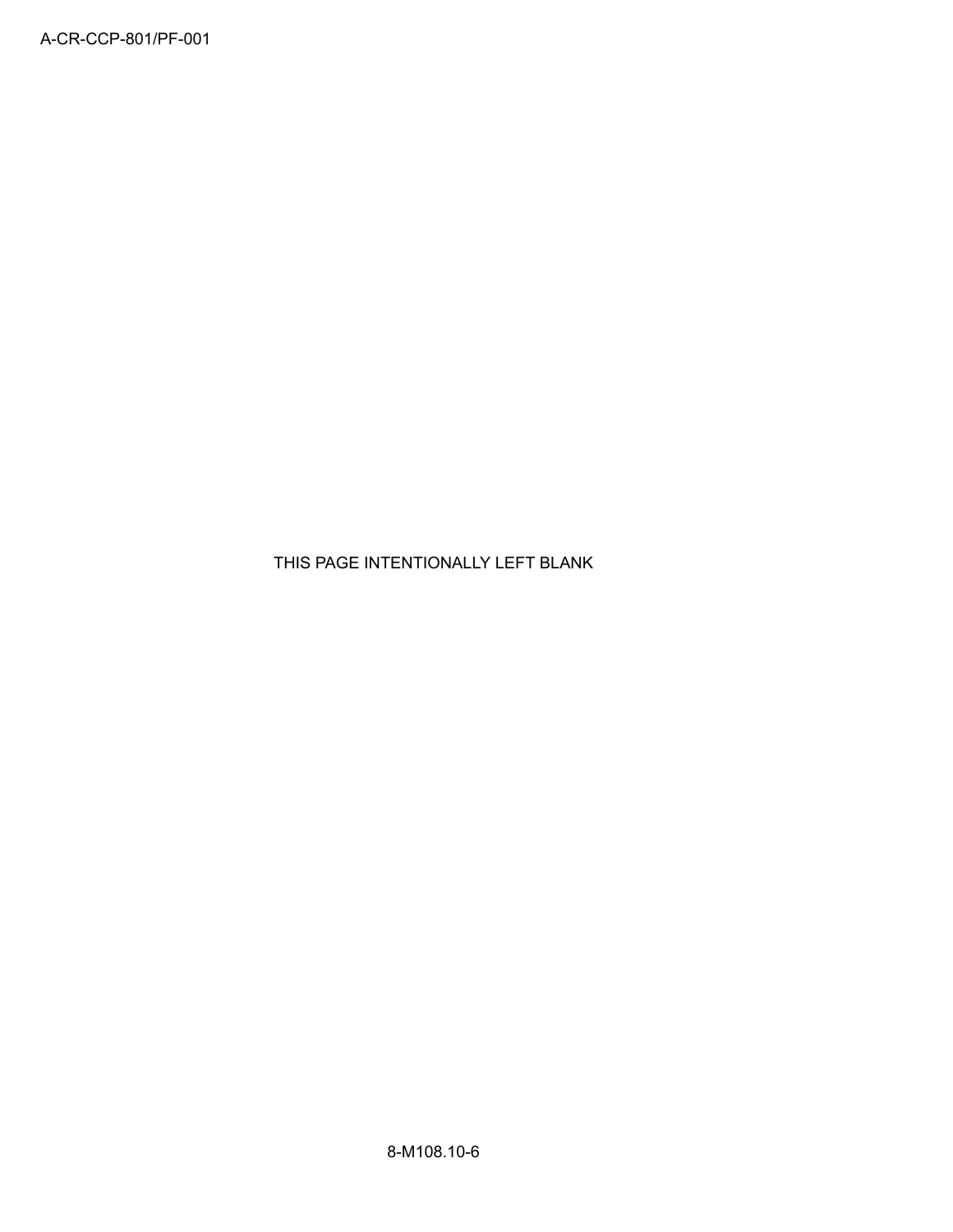

**COMMON TRAINING**

**PROFICIENCY LEVEL ONE**

**INSTRUCTIONAL GUIDE**



## **SECTION 11**

## **EO M108.11 – PAY COMPLIMENTS WITH A SQUAD ON THE MARCH**

Total Time: 30 min

## **PREPARATION**

## **PRE-LESSON INSTRUCTIONS**

Resources needed for the delivery of this lesson are listed in the lesson specification located in A-CR-CCP-801/ PG-001, *Proficiency Level One Qualification Standard and Plan*, Chapter 4. Specific uses for said resources are identified throughout the instructional guide within the TP for which they are required.

Review the lesson content and become familiar with the material prior to delivering the lesson.

#### **PRE-LESSON ASSIGNMENT**

Nil.

#### **APPROACH**

A demonstration and performance was chosen for this lesson as it allows the instructor to explain and demonstrate the skill the cadet is expected to acquire while providing an opportunity for the cadets to practice the skill under supervision.

## **INTRODUCTION**

#### **REVIEW**

Review the drill movements from EO M108.10 (Execute A Salute on the March).

## **OBJECTIVES**

By the end of this lesson the cadet shall have paid compliments with a squad on the march.

## **IMPORTANCE**

It is important for cadets to be able to perform drill movements at a competent level, developing sharpness, esprit-de-corps, physical coordination and alertness. These movements should be executed with ease ensuring that the cadets efficiently moving together as one will promote discipline, alertness, precision, pride, steadiness and cohesion.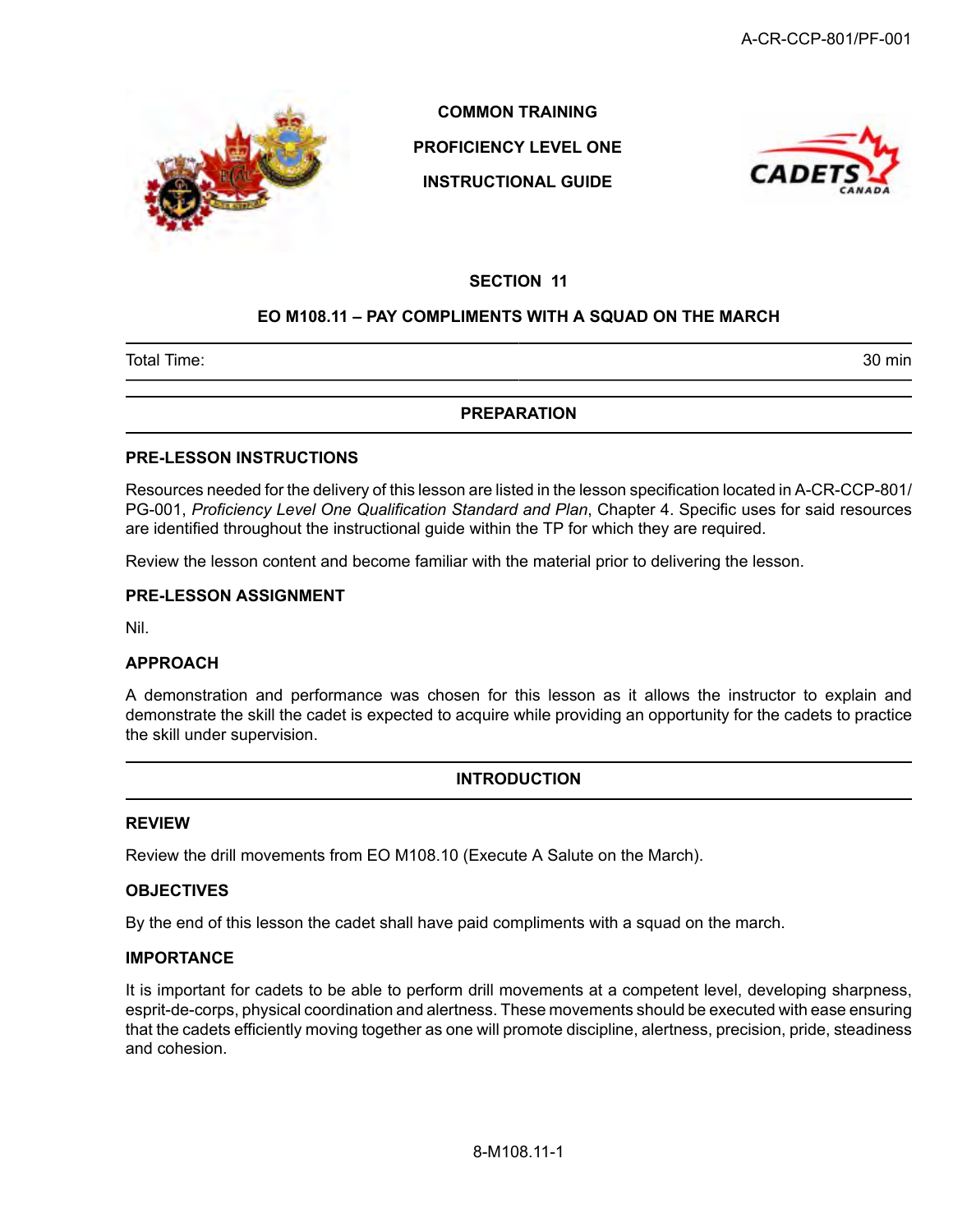

Develop and use a vocabulary of short, concise words to impress on the cadets that the movements must be performed smartly. For example, the words "crack", "drive", "seize" and "grasp" suggest the degree of smartness required. Profanity or personal sarcasm shall never be used.

Proper drill movements shall be combined with a professional demeanour throughout this lesson.



This lesson is broken down into movements. Explain, demonstrate and allow time for the cadets to practice, in a variety of positions.



Capitalization indicates the words of command for each movement.

Cadence is to be maintained when completing movements.



The term squad is a generic name for a group of cadets, used to teach drill movements. This term can be interchanged with platoon, flight, division or any other applicable elemental or regimental term.



Assistant instructors may be required for this lesson.

**Teaching Point 1 Explain, demonstrate and have the cadets execute eyes right (left) to pay compliments with a squad on the march.**

Time: 15 min Method: Demonstration and Performance

# **EYES RIGHT (LEFT) WITH A SQUAD ON THE MARCH**



While marching as a member of a squad, do not salute from within the ranks, but turn the head in the direction of the person or object to which compliments are being paid.



The command for paying compliments with a squad on the march is given as the left foot is forward and on the ground.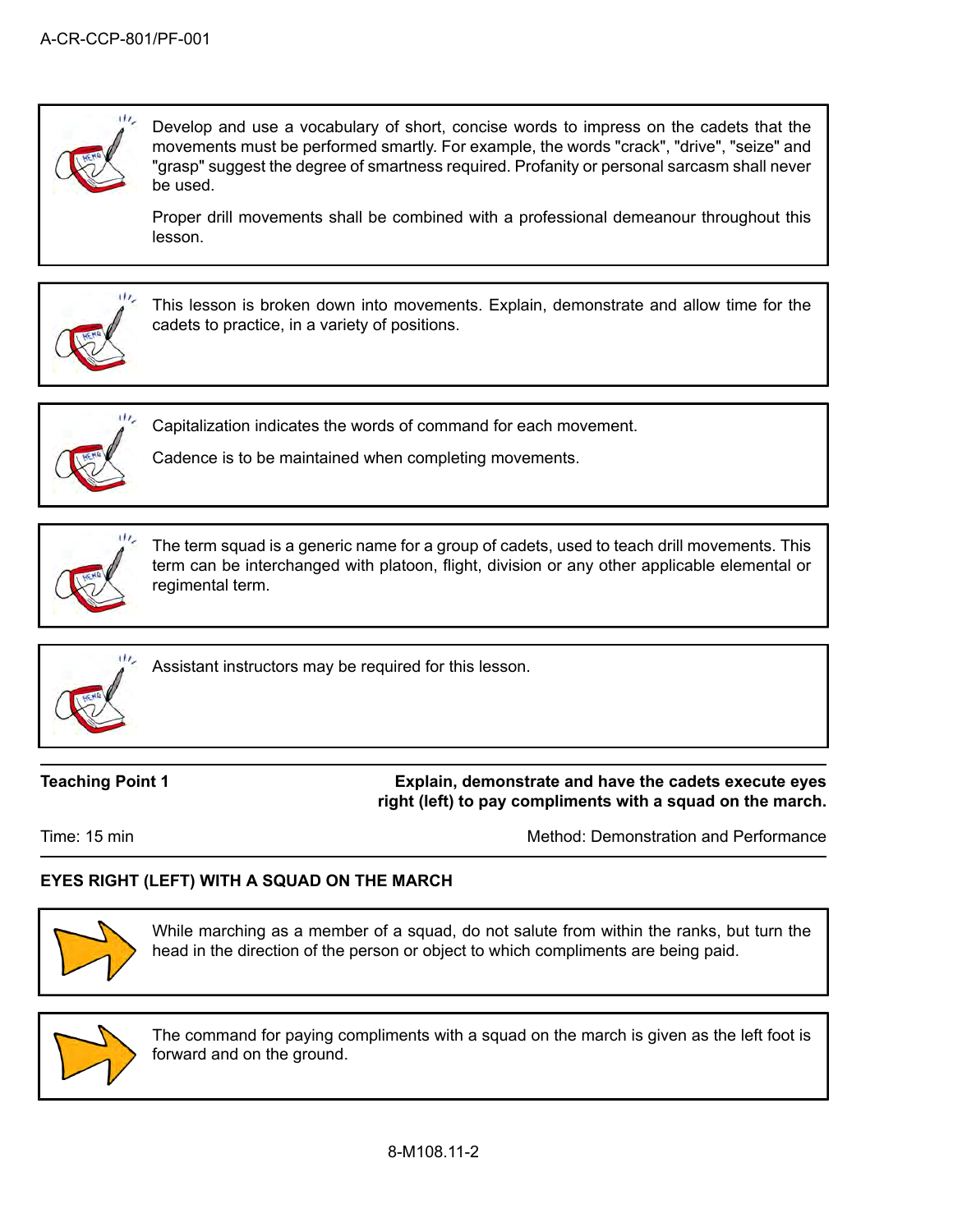On the command EYES—RIGHT (LEFT), the cadets shall

- 1. complete the next pace forward with the right foot;
- 2. as the left foot comes forward again and strikes the ground, turn the head and eyes to the right (left) as far as possible without straining and look directly into the eyes of the personage being saluted;
- 3. continue to swing the arms; and
- 4. maintain dressing, direction, and cadence, while continuing to march.



The leading person on the directing flank shall maintain head and eyes to the front to keep direction.

Directing flank box





Practice the movements with:

- the **instructor** calling the time;
- the **squad** calling the time; and
- the squad **judging** the time.



Constant checking and correcting of all faults is essential. Faults shall be corrected immediately after they occur.

Common faults include:

• turning the head and eyes immediately rather than turning the head and eyes after the completion of the next pace forward.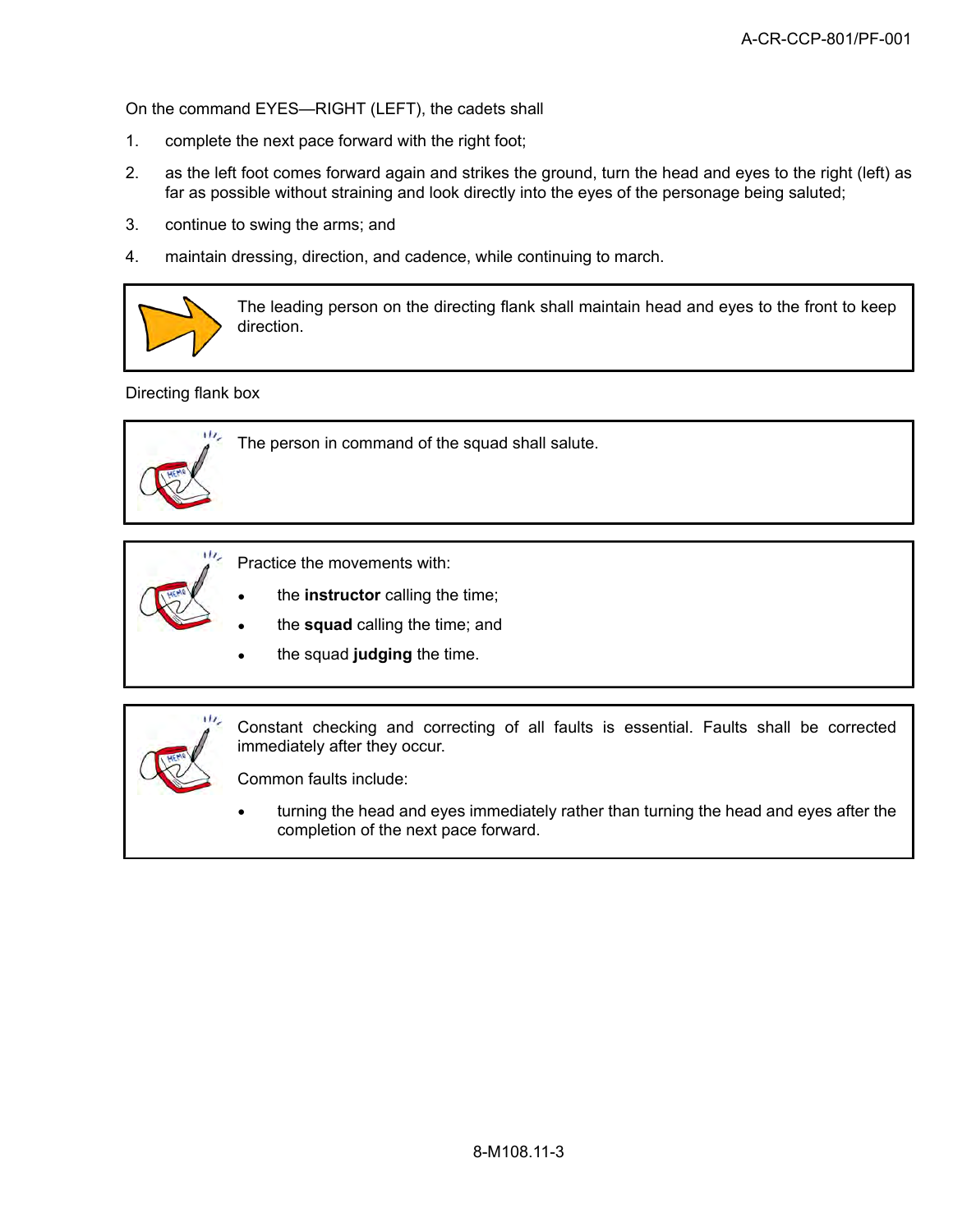

*Note. From The Canadian Forces Manual of Drill and Ceremonial (p. 3-25), by Director of History and Heritage 3-2, 2006, Ottawa, ON: Department of National Defence.*

Figure 1 Eyes Right on the March

# **CONFIRMATION OF TEACHING POINT 1**

The cadets' executing an eyes right (left) to pay compliments on the march will serve as the confirmation of this TP.

**Teaching Point 2 Explain, demonstrate and have the cadets execute eyes front to pay compliments with a squad on the march.**

Time: 10 min Method: Demonstration and Performance

# **EYES FRONT WITH A SQUAD ON THE MARCH**



The command for paying compliments with a squad on the march is given as the left foot is forward and on the ground.

On the command EYES—FRONT, the cadet shall complete the next pace forward with the right foot; and as the left foot comes forward and strikes the ground, cut the head and eyes smartly to the front.



Practice the movements with:

- the **instructor** calling the time;
- the **squad** calling the time; and
- the squad **judging** the time.



Constant checking and correcting of all faults is essential. Faults shall be corrected immediately after they occur.

Common faults include:

• turning the head and eyes immediately rather than turning the head and eyes after the completion of the next pace forward.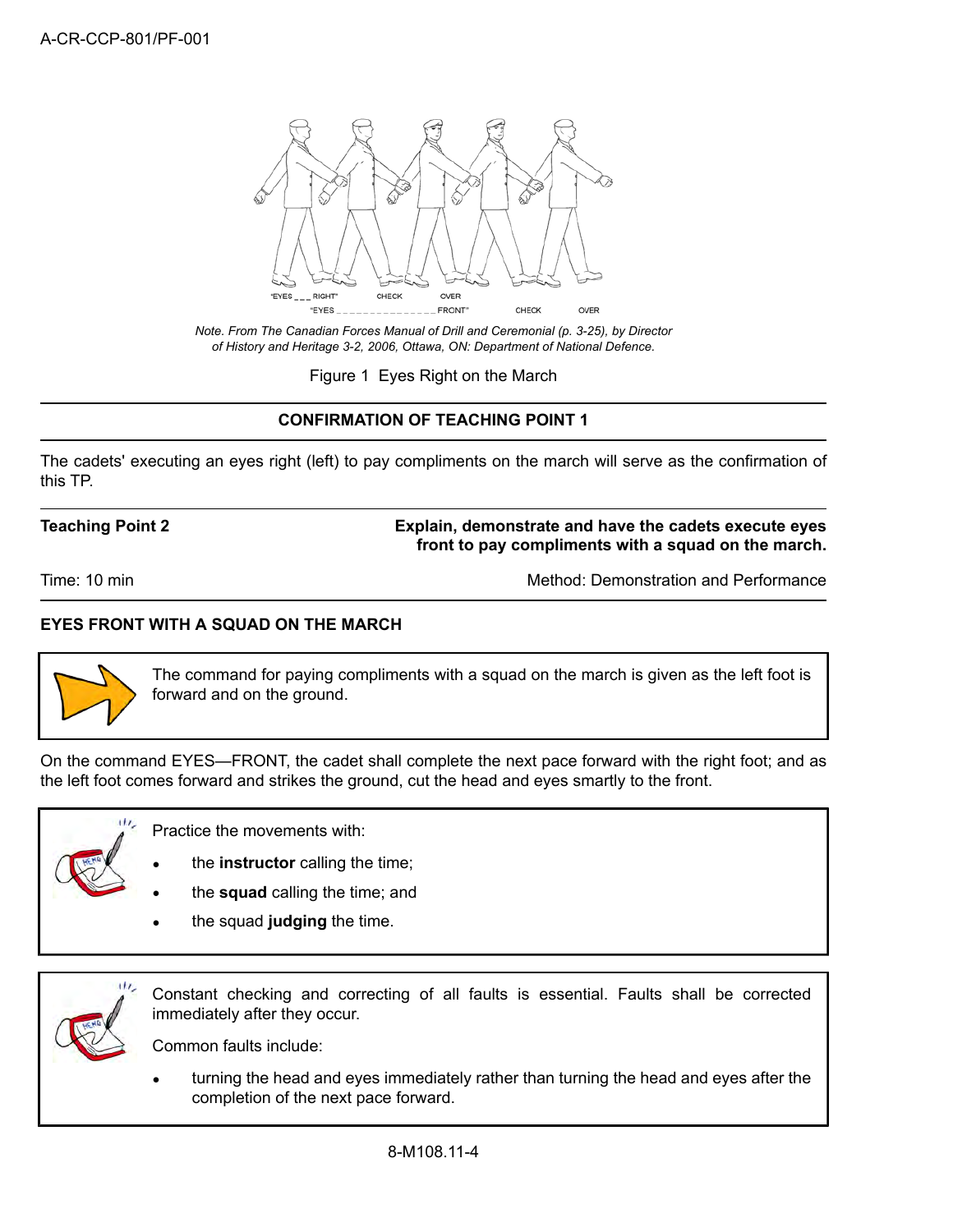# **CONFIRMATION OF TEACHING POINT 2**

The cadets' executing an eyes front to pay compliments on the march will serve as the confirmation of this TP.

## **END OF LESSON CONFIRMATION**

The cadets' executing a salute on the march will serve as the confirmation of this lesson.

## **CONCLUSION**

#### **HOMEWORK / READING / PRACTICE**

Nil.

#### **METHOD OF EVALUATION**

Nil.

#### **CLOSING STATEMENT**

Drill develops many qualities such as patience and determination through self-discipline and practice. Drill requires that cadets move together as one, which promotes discipline, alertness, precision, pride, steadiness and cohesion, and helps develop teamwork.

#### **INSTRUCTOR NOTES / REMARKS**

It is recommended that ongoing feedback be provided to the cadets during drill practices, parade nights and ceremonial parades.

## **REFERENCES**

A0-002 A-DH-201-000/PT-001 Director History and Heritage 3-2. (2006). *The Canadian Forces manual of drill and ceremonial*. Ottawa, ON: Department of National Defence.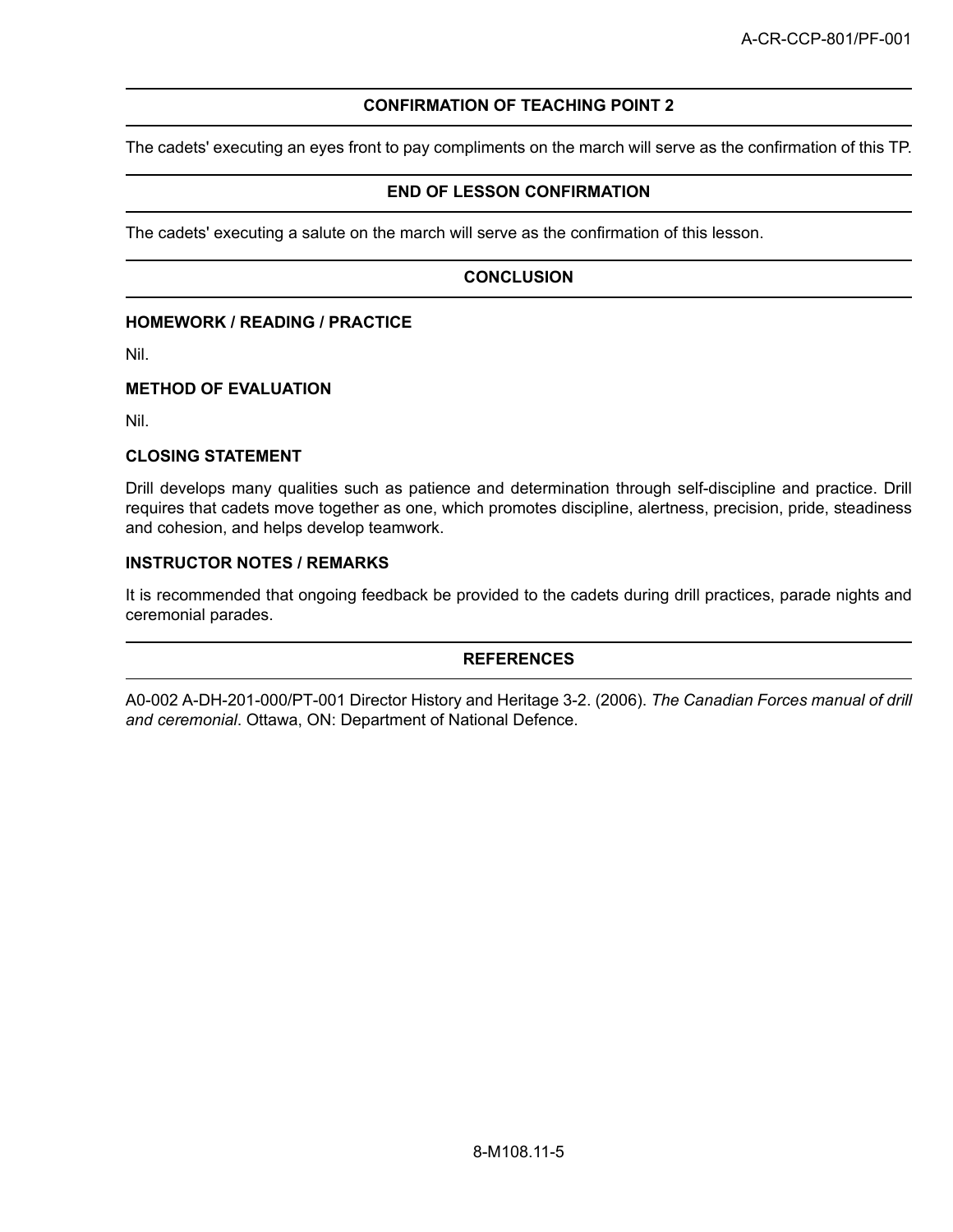THIS PAGE INTENTIONALLY LEFT BLANK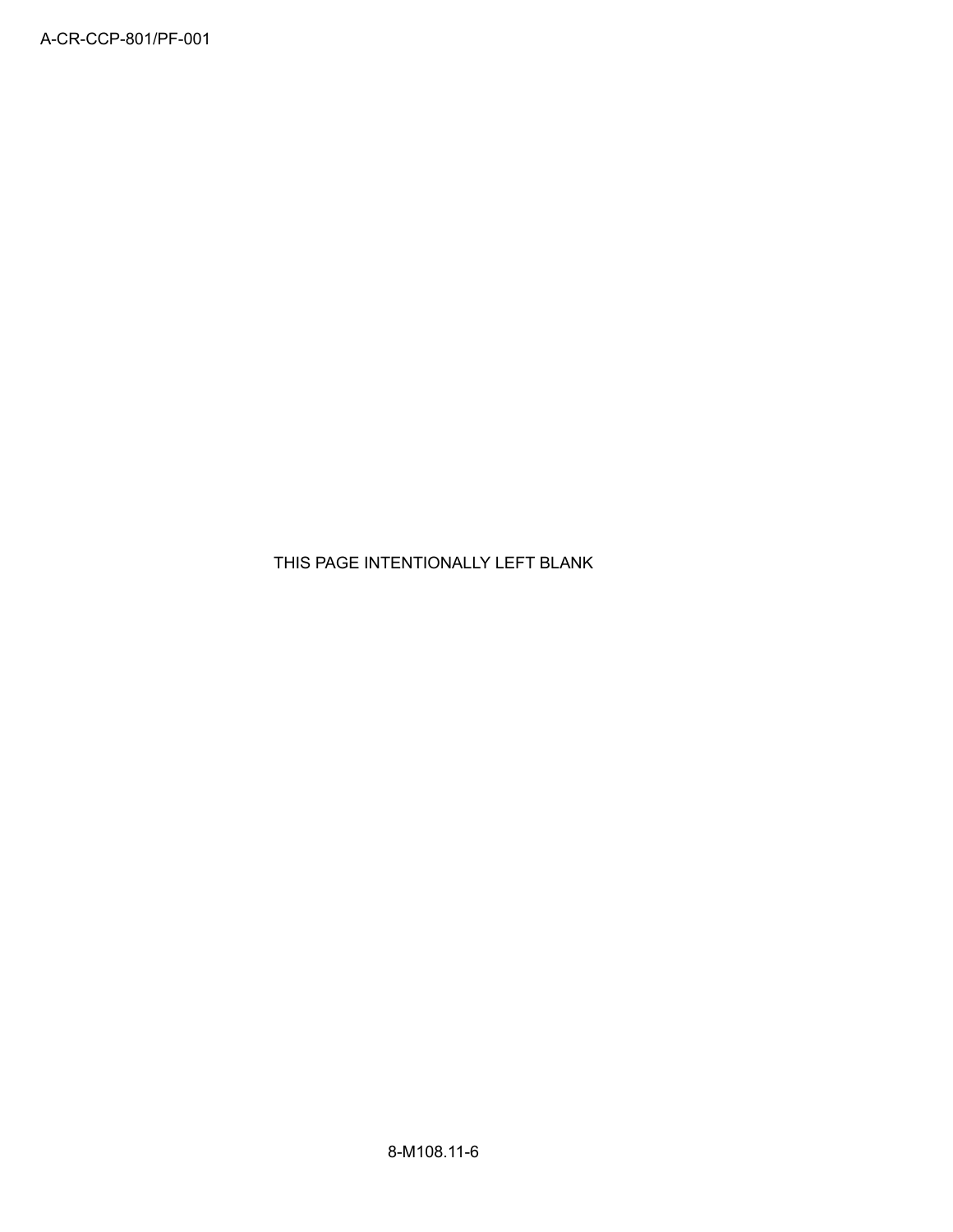

**COMMON TRAINING PROFICIENCY LEVEL ONE INSTRUCTIONAL GUIDE**



## **SECTION 12**

# **EO M108.12 – PERFORM DRILL MOVEMENTS DURING ANNUAL CEREMONIAL REVIEW**

Total Time: 90 min

**THERE IS NO INSTRUCTIONAL GUIDE PROVIDED FOR THIS EO**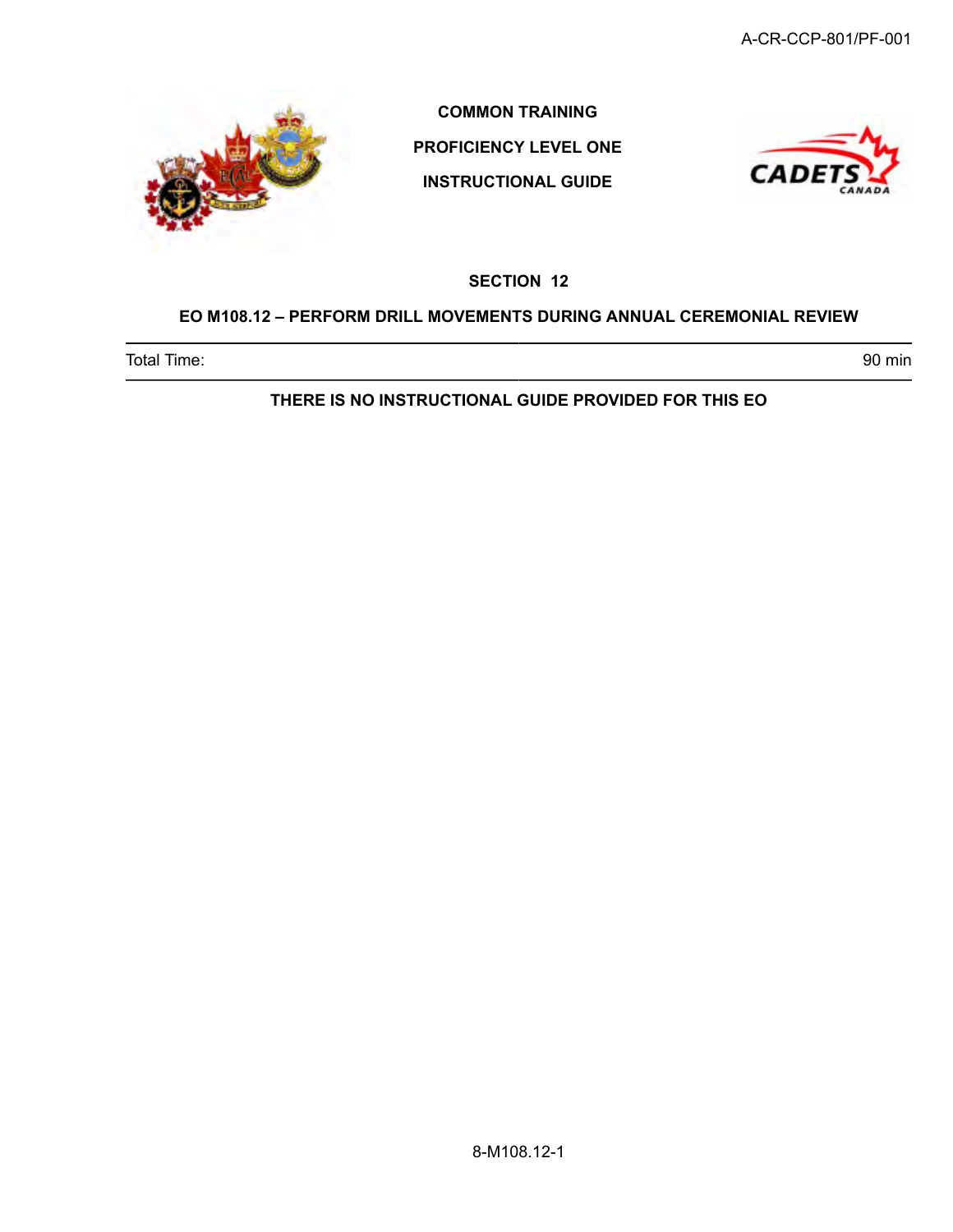THIS PAGE INTENTIONALLY LEFT BLANK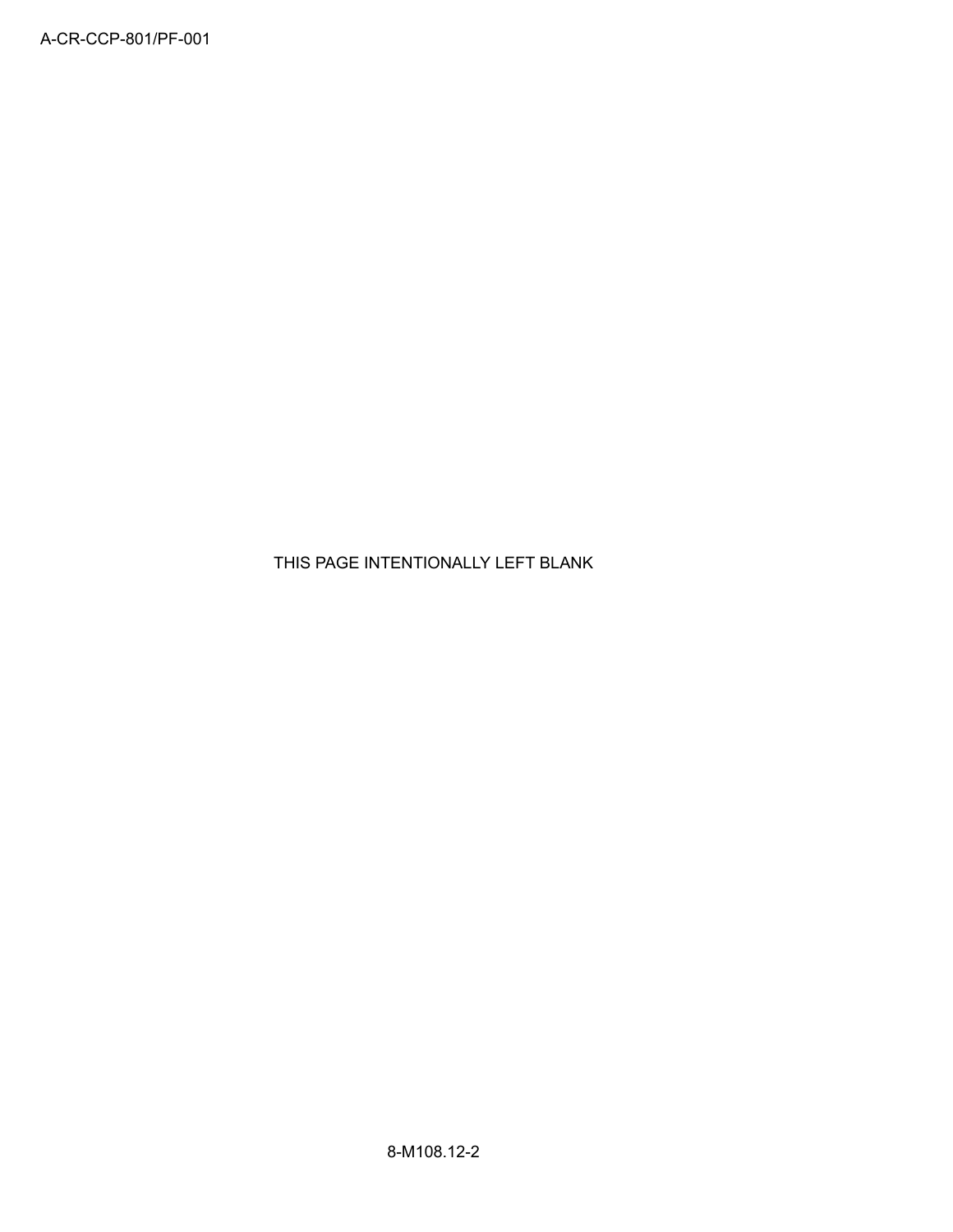

**COMMON TRAINING PROFICIENCY LEVEL ONE INSTRUCTIONAL GUIDE**



## **SECTION 13**

# **EO C108.01 – EXECUTE SUPPLEMENTARY DRILL MOVEMENTS**

Total Time: 180 min

**THERE IS NO INSTRUCTIONAL GUIDE PROVIDED FOR THIS EO**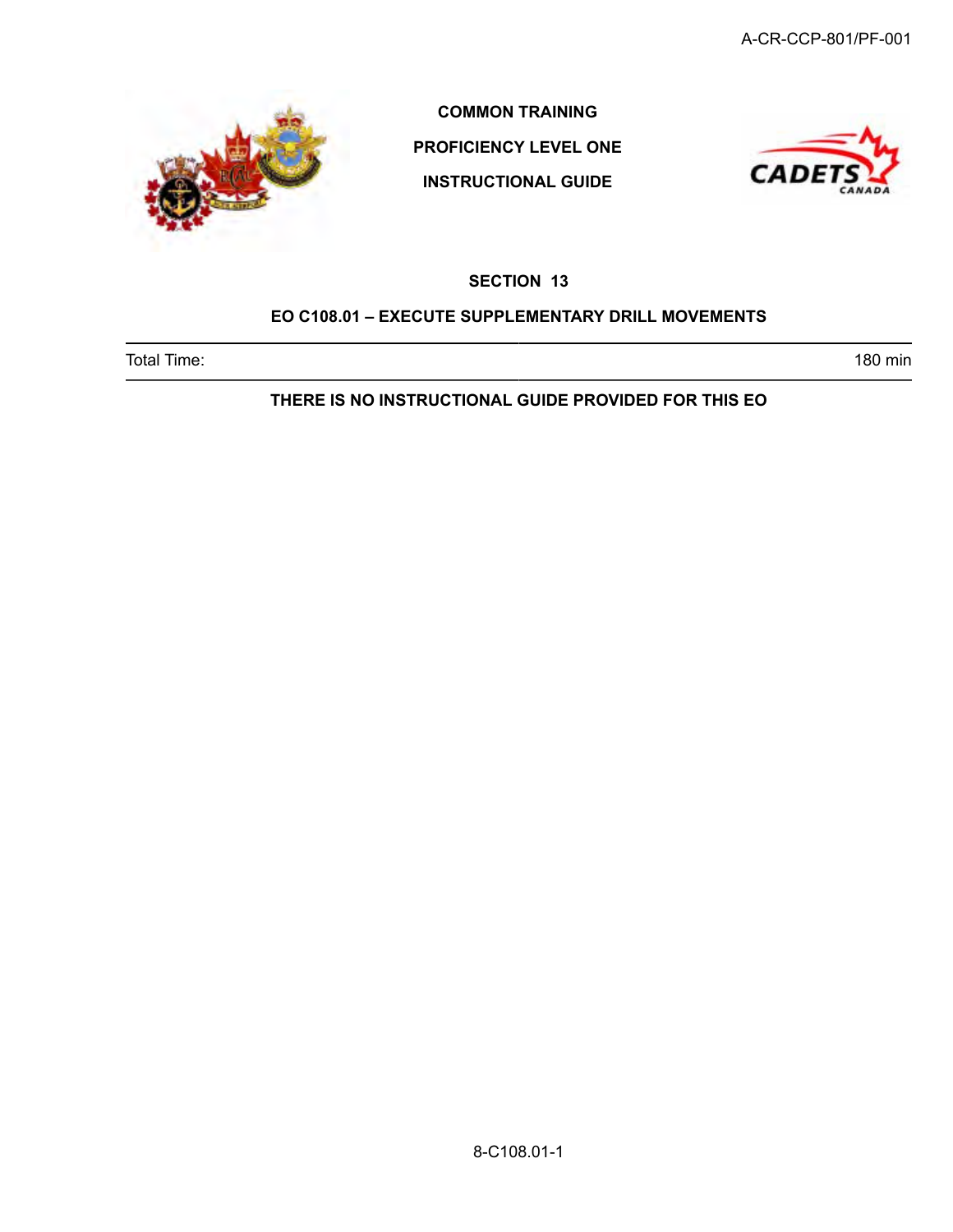THIS PAGE INTENTIONALLY LEFT BLANK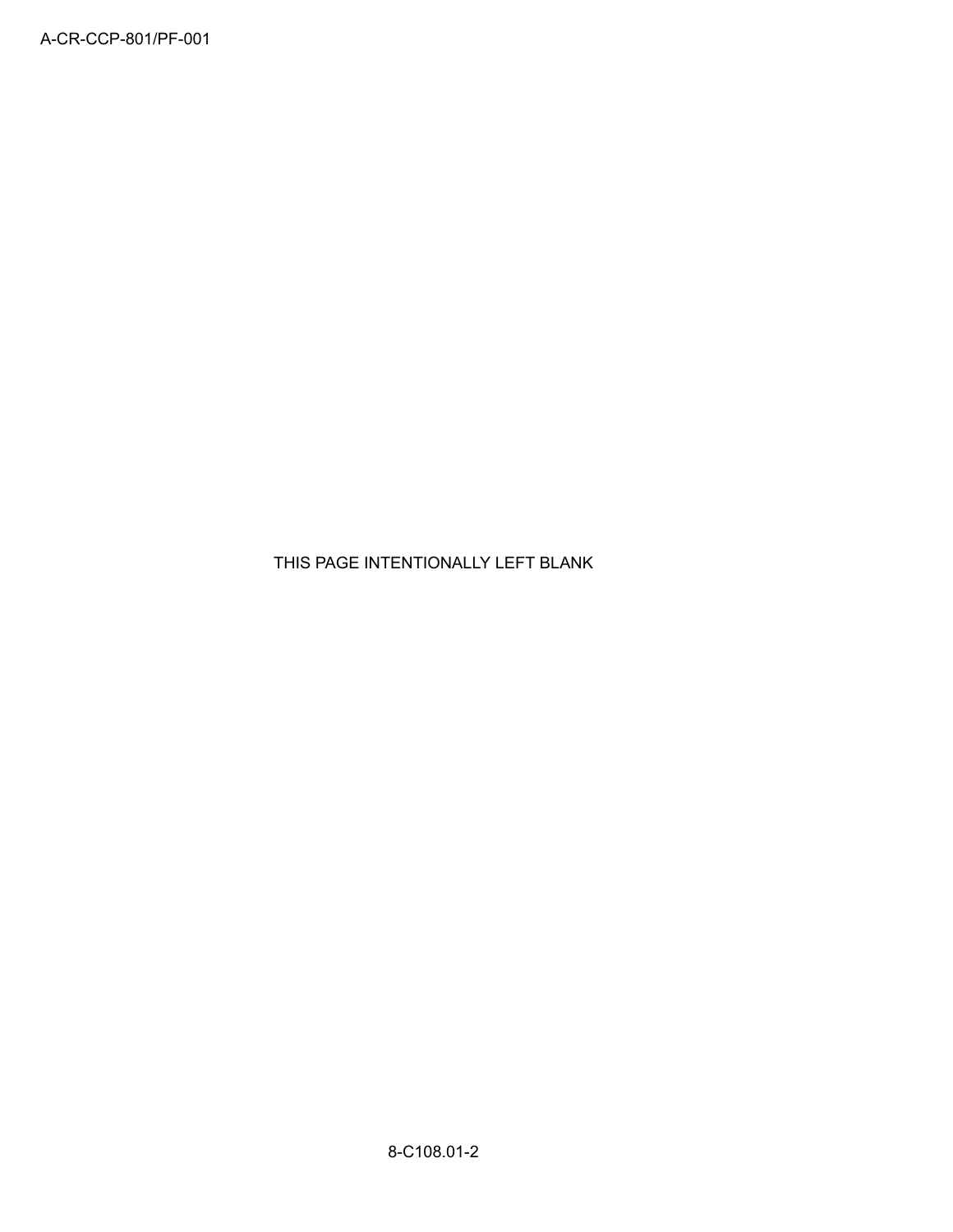

**COMMON TRAINING**

**PROFICIENCY LEVEL ONE**

**INSTRUCTIONAL GUIDE**



## **SECTION 14**

## **EO C108.02 – PARTICIPATE IN A DRILL COMPETITION**

Total Time: 90 min

## **PREPARATION**

## **PRE-LESSON INSTRUCTIONS**

Resources needed for the delivery of this lesson are listed in the lesson specification located in A-CR-CCP-801/ PG-001, *Proficiency Level One Qualification Standard and Plan*, Chapter 4. Specific uses for said resources are identified throughout the instructional guide within the TP for which they are required.

Review the lesson content and become familiar with the material prior to delivering the lesson.

Photocopy the Drill Competition Marking Guide located at Attachment C and sufficient copies of the Drill Competition Marking Sheet located at Attachment D for each judge.

## **PRE-LESSON ASSIGNMENT**

Nil.

#### **APPROACH**

A practical activity was chosen for this lesson as it is an interactive way to allow the cadets to participate in a drill competition.

**INTRODUCTION**

## **REVIEW**

Review the drill movements from EO M108.01 to M108.11

## **OBJECTIVES**

By the end of this lesson the cadet shall have participated in a drill competition.

#### **IMPORTANCE**

It is important for cadets to be able to perform drill movements at a competent level, developing sharpness, esprit-de-corps, physical coordination and alertness. These movements should be executed with ease ensuring that the cadets efficiently moving together as one will promote discipline, alertness, precision, pride, steadiness and cohesion.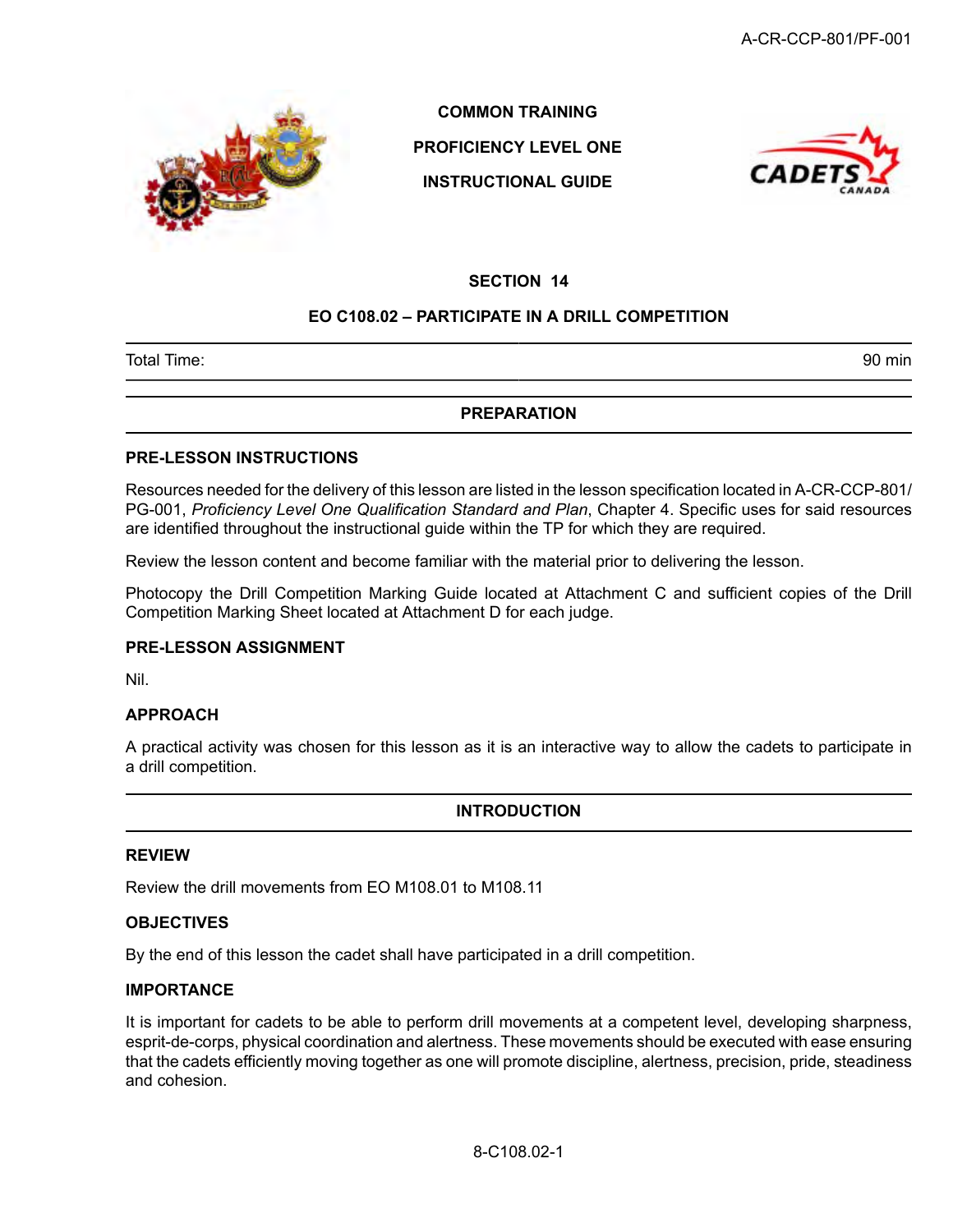# **ACTIVITY**

Time: 90 min

## **OBJECTIVE**

The objective of this activity is to have the cadets participate in a drill competition.

## **RESOURCES**

- Tables.
- Chairs,
- Masking Tape,
- Stop Watch,
- Portable hand counters (clickers),
- Drill sequence,
- Pens.
- Parade markers, and
- Judges.

## **ACTIVITY LAYOUT**

Set up the drill hall or outdoor parade square with tables and chairs. The drill area will be marked off, to include a restricted-access area large enough to accommodate execution of the marching and wheeling components of the competition with a judge's table placed mid-point along one of the sides of the drill area.

## **ACTIVITY INSTRUCTIONS**

- 1. Divide the year one cadets into squads not to exceed 10 cadets.
- 2. Appoint a team captain (Drill Team Commander), at a minimum, a year three cadet in training to direct the team through the drill sequence.
- 3. Provide each team time to practice as a squad prior to competing. During this practice, the team captain will review all rehearsed movements from PO 108
- 4. Have the drill team commander lead the drill team through the entire drill sequence.
- 5. Without assistance, acting as a drill team in a competition environment, the flight will follow commands and be marked on its performance of the specified drill sequence. Cadets will respectfully observe the performance of other flight drill teams whenever they are not performing.
- 6. Marking will be performed by the judges using the marking guide located at Attachment C and the marking sheet located at Attachment D. When numerous flights are competing, it is necessary to maximize the use of time. As the flights rotate through the competition, flights waiting to perform or flights that have already performed can be scheduled for other concurrent activities (eg, while one flight is waiting to perform another flight is undergoing uniform inspections).

# **SAFETY**

Nil.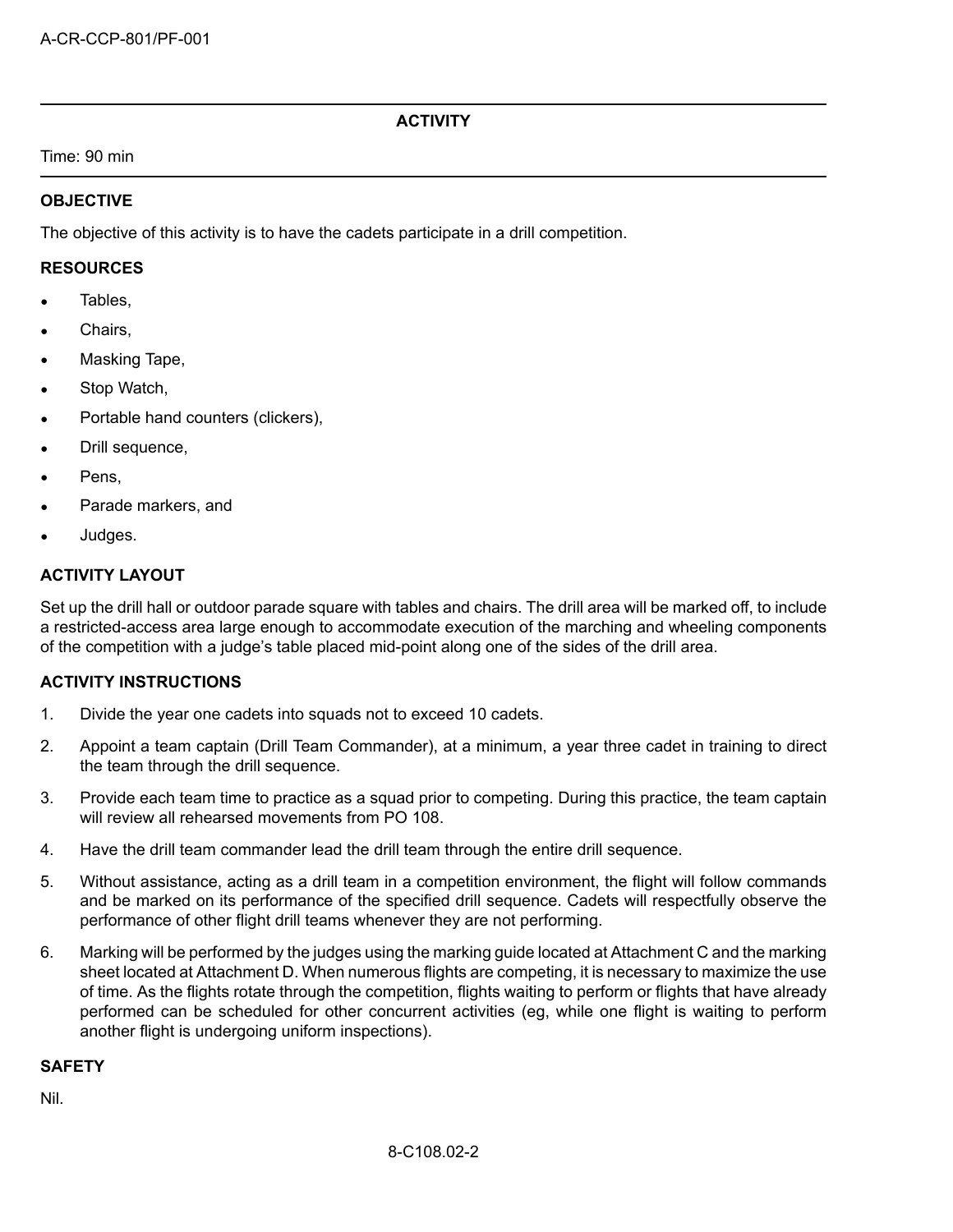u.

Capitalization indicates the words of command for each movement.

Cadence is to be maintained when completing movements.



The term squad is a generic name for a group of cadets, used to teach drill movements. This term can be interchanged with platoon, flight, division or any other applicable elemental or regimental term.



Assistant instructors may be required for this lesson.

# **END OF LESSON CONFIRMATION**

The cadets' participation in a drill competition will serve as confirmation of this lesson.

# **CONCLUSION**

## **HOMEWORK / READING / PRACTICE**

Nil.

#### **METHOD OF EVALUATION**

Nil.

## **CLOSING STATEMENT**

Drill helps a cadet develop many qualities such as patience and determination through self-discipline and practice. Drill requires that cadets move together as one, which promotes discipline, alertness, precision, pride, steadiness and cohesion, and helps develop teamwork.

#### **INSTRUCTOR NOTES / REMARKS**

It is recommended that ongoing feedback be provided to the cadets during drill practices, parade nights and ceremonial parades.

## **REFERENCES**

A0-002 A-DH-201-000/PT-001 Director History and Heritage 3-2. (2006). *The Canadian Forces manual of drill and ceremonial*. Ottawa, ON: Department of National Defence.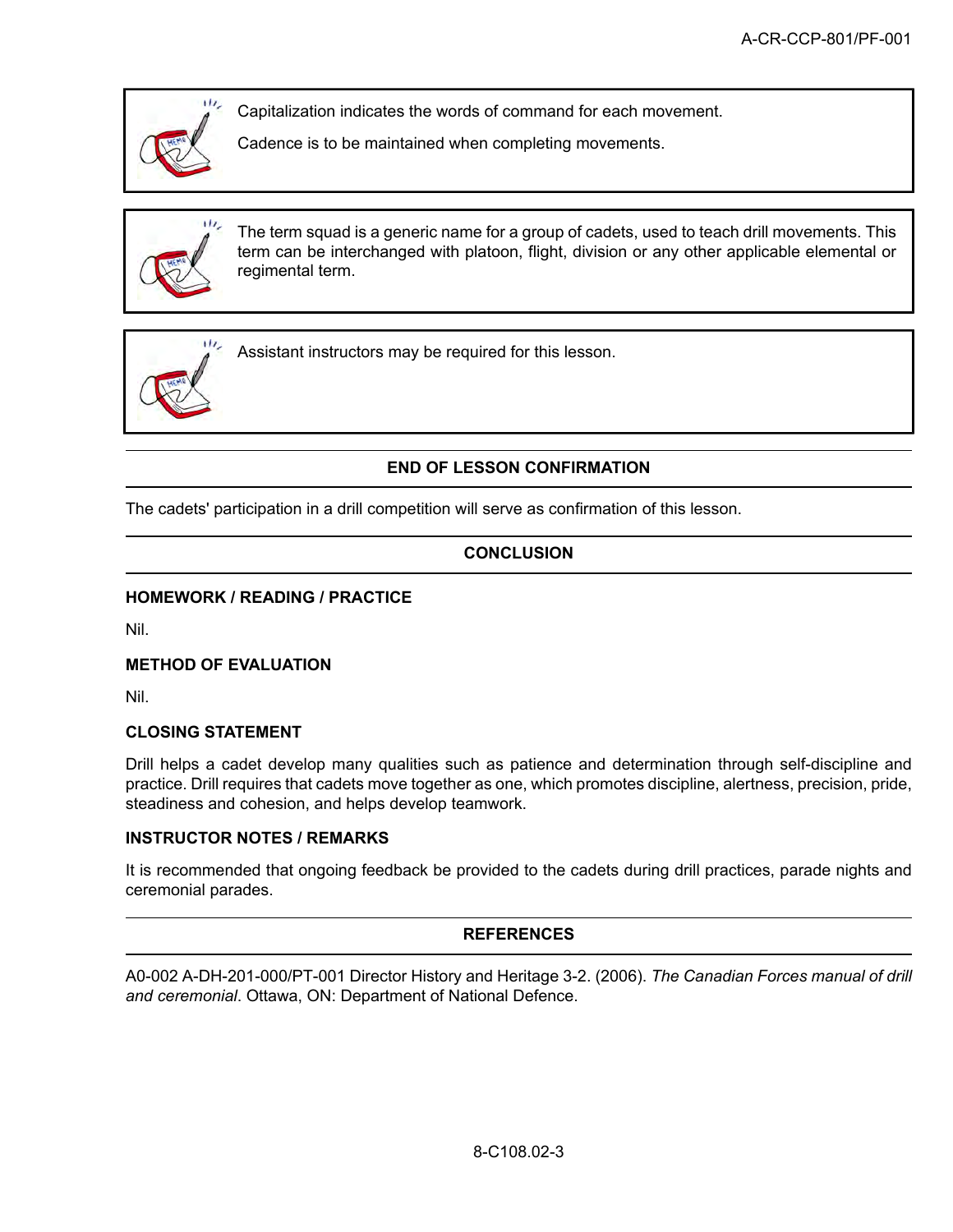THIS PAGE INTENTIONALLY LEFT BLANK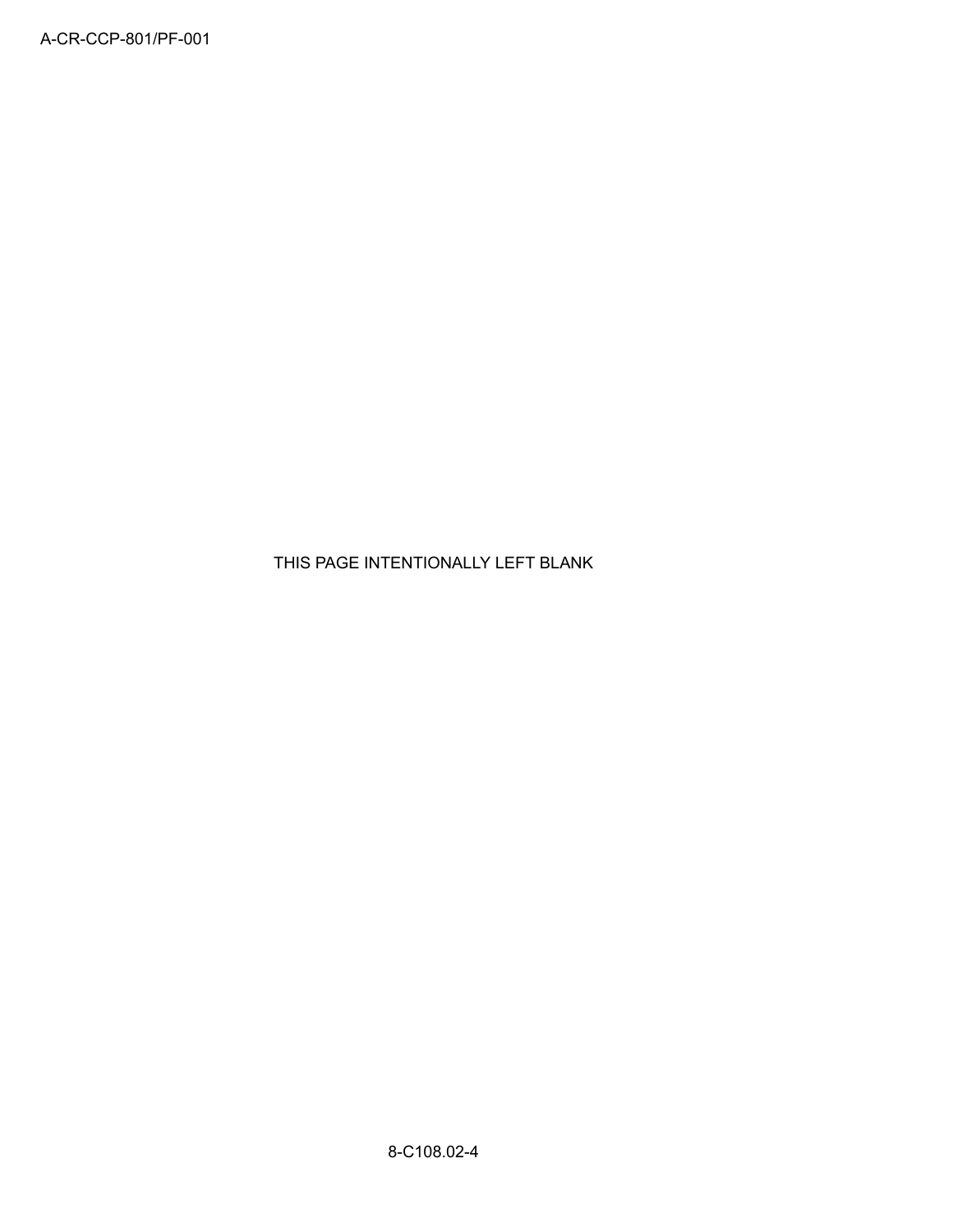# **GUIDELINES FOR THE CONDUCT OF A YEAR ONE DRILL COMPETITION**

## **OFFICIALS**

- 1. Officials shall be as follows:
	- a. Chief Judge responsible for:
		- (1) Judging and marking the Team Captain;
		- (2) Awarding penalties; and
		- (3) Interpretation of rules; and
	- b. Drill Judge(s) responsible for judging and marking the performance of the team during the drill sequence.

## **DRESS**

2. Dress for the competition will be at the discretion of the squadron TrgO and IAW CATO 55-04. Uniform C-1 is encouraged, though weather conditions at the time of the competition will be the determining factor.

# **DRILL SEQUENCE**

- 3. When called to compete, the team (accompanied and directed by the team captain) will march on, with the right marker at the designated point opposite the judges table, dressed at the close order. When the Drill Team Commander reports for inspection, the judging will begin approach the Chief Judge, report the name of the team, and request permission to carry on with the competition.
- 4. On receiving permission from the Chief Judge, the team captain will then direct the team through the drill movements IAW Attachment B. The squad will be returned to its original position following the completion of the movements. The DTC will then report to the Chief Judge, and request permission to march off.

## **TIMING**

5. A maximum of 15 minutes is allowed for each competing team. The timing will commence immediately following the team captain being granted permission to proceed and will terminate when the team captain reports to the Chief Judge upon completion of the drill sequence.

## **DRILL AUTHORITY**

6. All drill movements will be carried out IAW A-PD-201-000/PT- 000 Canadian Forces Manual of Drill and Ceremonial.

## **MARKING**

7. Marking will be performed by the judges using the marking guide located at Attachment C and the marking sheet located at Attachment D. One point will be deducted for each individual fault or infraction to a maximum of 80 point deductions. A maximum of five points will be deducted for a single movement (eg, if a whole team performs a movement incorrectly, a total of five points will be deducted).

# **PENALTIES**

- 8. Penalties will be deducted for specific infractions. Additional points will not be deducted for an infraction for which a penalty is awarded.
- 9. The following penalties will be awarded for infractions and will be deducted from the drill score by the Chief Judge: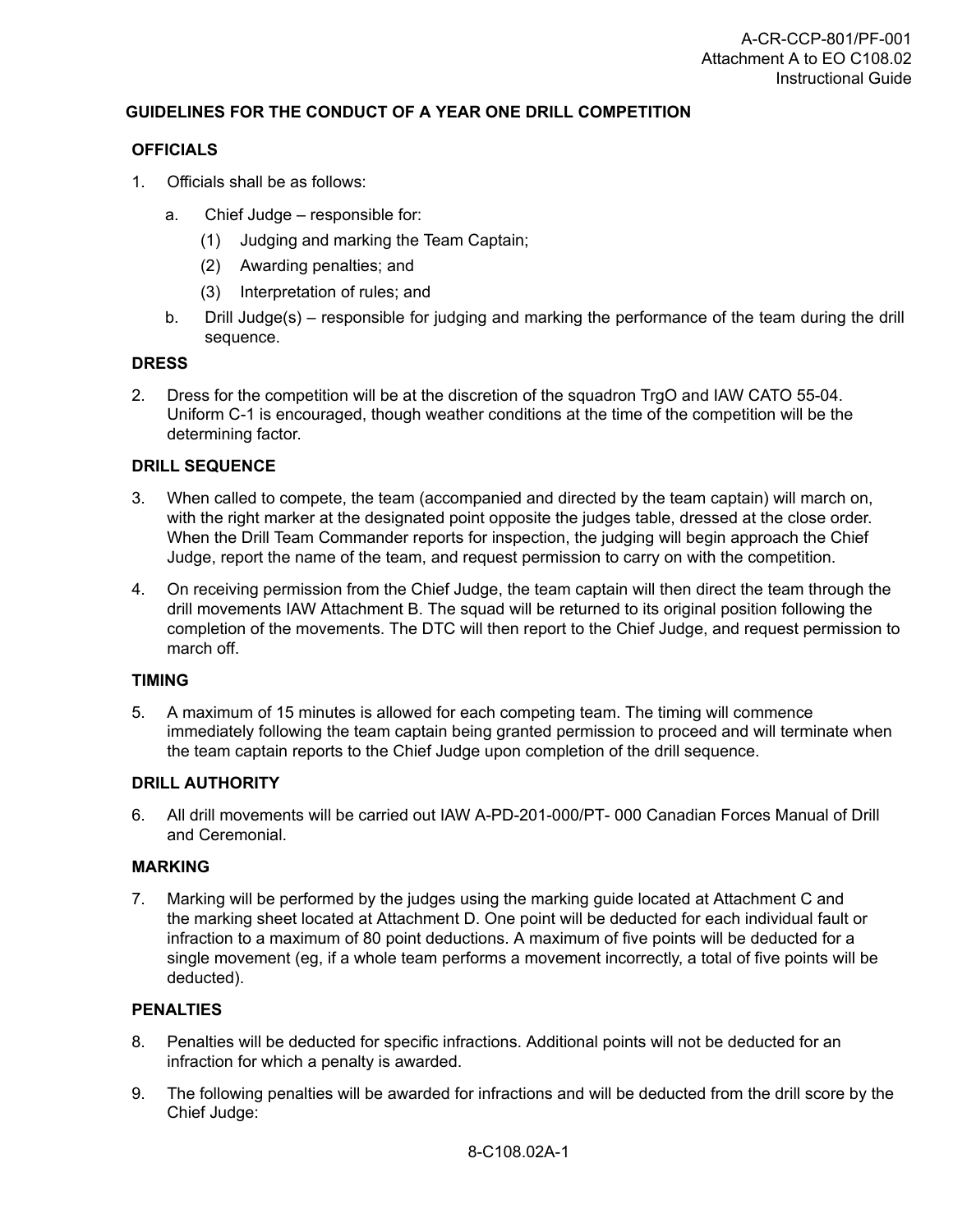| а. | Omission of a drill movement                  | 5 points. |
|----|-----------------------------------------------|-----------|
| b. | Drill movement performed out of sequence      | 1 point.  |
| C. | Late when called to compete                   | 2 points. |
| d. | Exceeding maximum time allowance for sequence |           |
|    |                                               | 2 points. |

# **INTERPRETATION OF RULES**

10. In any situation where no equitable solution can be found in the rules, the Chief Judge will be empowered to make a ruling, which is binding to all participants.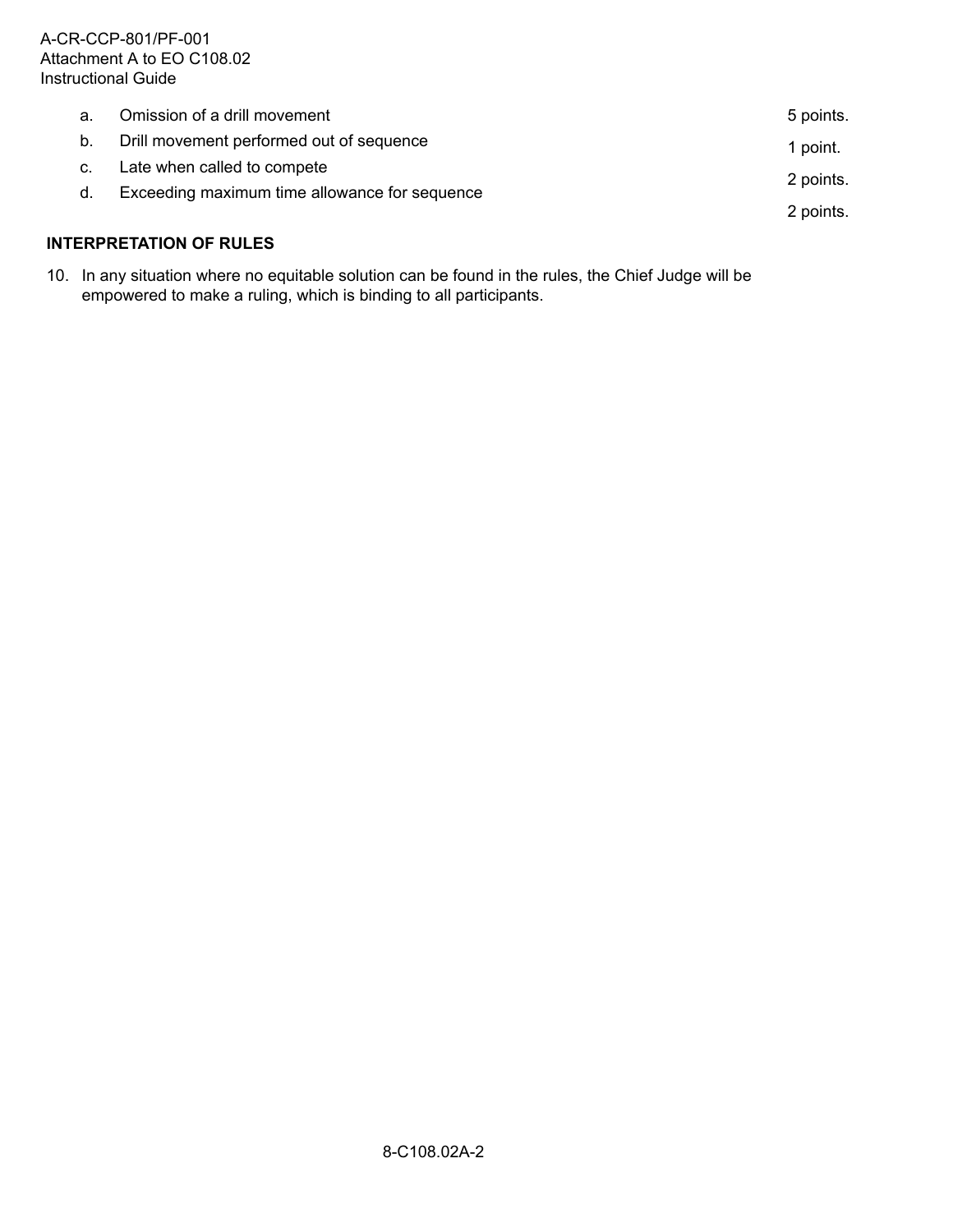## **DRILL SEQUENCE**

## **STANDING DRILL**

- 1. Stand Easy
- 2. Stand at Ease
- 3. Attention
- 4. To the Front Salute
- 5. Left Turn
- 6. Right Turn
- 7. About Turn
- 8. Right Incline
- 9. About Turn
- 10. Open Order March
- 11. Right Dress
- 12. Eyes Front
- 13. Close Order March
- 14. Right Turn

# **MARCHING DRILL**

- 1. Quick March
- 2. Mark Time
- 3. Forward
- 4. Mark Time
- 5. Halt
- 6. Quick March
- 7. Left Wheel
- 8. Left Wheel
- 9. Salute to the Right on the March
- 10. Left Wheel
- 11. Right Wheel
- 12. Right Wheel
- 13. Right Wheel
- 14. Mark Time
- 15. Halt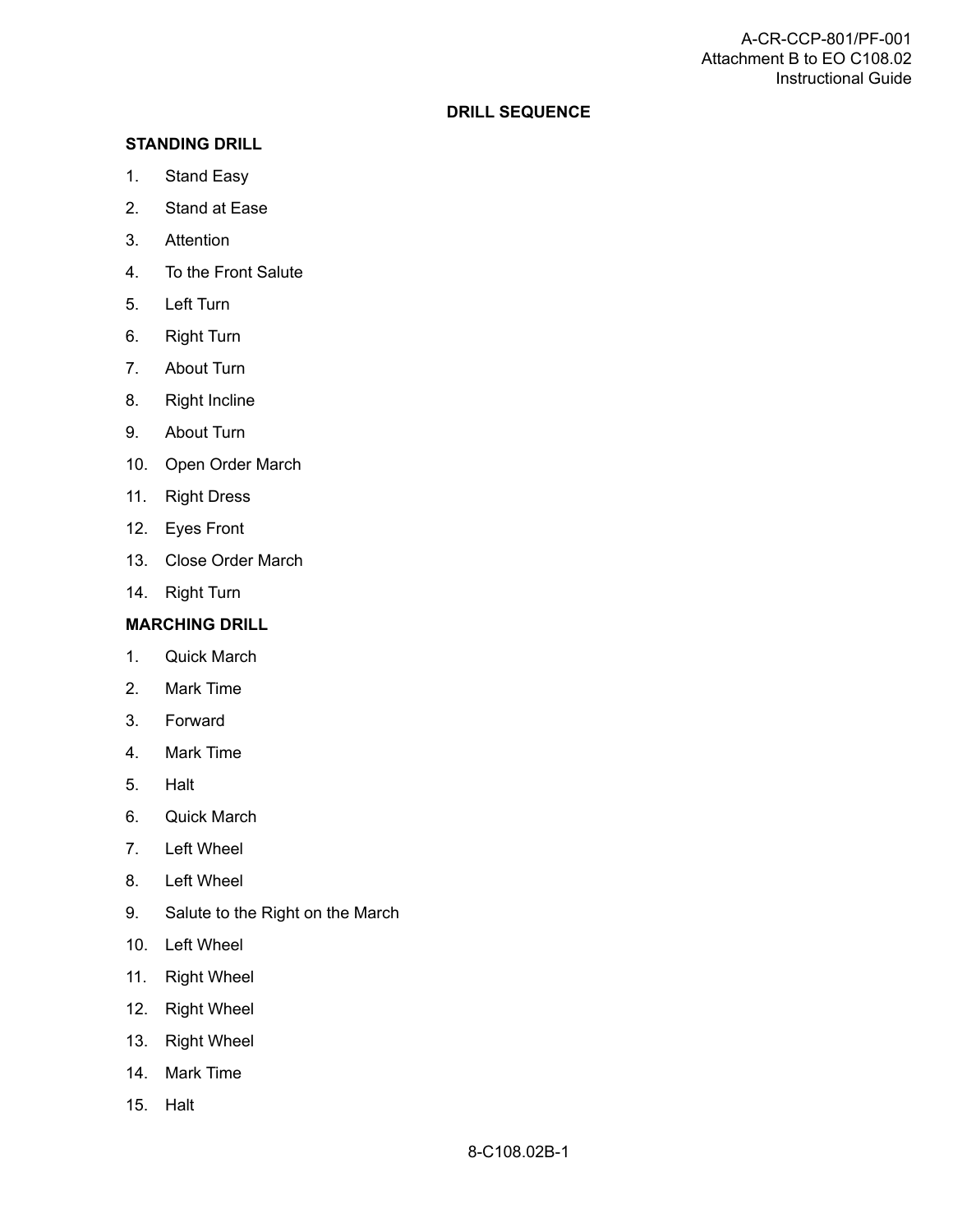A-CR-CCP-801/PF-001 Attachment B to EO C108.02 Instructional Guide

# **STANDING DRILL**

- 1. Left Turn
- 2. Right Dress
- 3. Eyes Front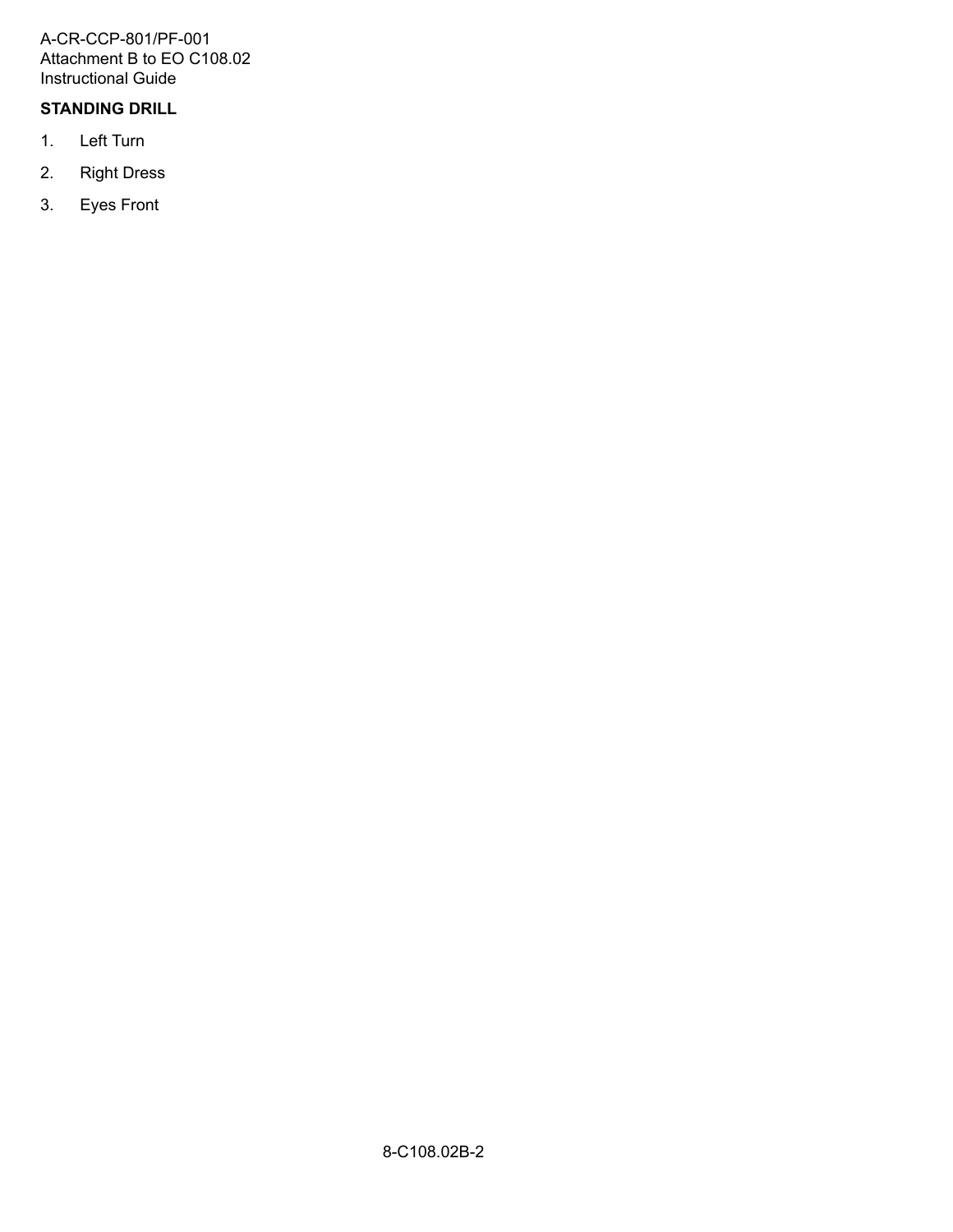## **DRILL COMPETITION MARKING GUIDE**

## **INSPECTION**

The inspection will be marked out of five possible points in the following areas:

**Wedge.** Worn on the right side of the head, with the lower point of the front crease in the centre of the forehead and the front edge of the cap 2.5 cm (1 inch) above the right eyebrow.

**Male hair.** Neatly groomed, taper-trimmed at the back, sides and above the ears with no hair touching the ears or collar. Sideburns shall not extend below a line horizontally bisecting the ear, and shall be squared off horizontally at the bottom edge and taper trimmed to conform to the overall hairstyle. Beards shall not be worn except for those of the Sikh religion.

**Female hair.** Neatly groomed and not extend below the lower edge of the jacket collar. Bizarre styles or colours are not permitted in uniform. A single braid, if worn, shall be worn in the centre of the back. Double braids, if worn, shall be worn to the back. All multiple braids shall be directed toward the back. Multiple braids, if worn, extending below the lower edge of the collar are to be gathered in a bun. The braid may not extend beyond the armpit. No hair ornaments are to be worn and effort should be made to ensure that bobby pins secure hair and are unobtrusive.

**Appearance.** Only a wristwatch, medical alert bracelet, and a maximum of two rings may be worn with the uniform (costume rings are not to be worn in uniform). Female cadets may wear a single pair of plain gold, silver stud or white pearl earrings in pierced ears. Makeup shall be applied conservatively. No eyeliner, fake eyelashes, coloured eye shadow or nail polish is to be worn in uniform. Male cadets are not authorized to wear earrings. Covering piercings with a bandage (band-aid) is not acceptable.

**Trousers.** Pressed with creases down the centre of each leg, and worn with the black belt.

**Short-sleeved shirt.** Pressed with a crease along the upper edge of each arm. Rank slip-ons shall be worn with the short-sleeved shirt.

**Boots.** Shined all over, laced across horizontally from side to side, and worn with grey wool socks.

#### **DTC**

**Reporting.** DTC reports to the judges confidently and in the correct manner.

**Words of command.** The words of command should be correct, called on the correct foot and with the correct interval of timings. They should be clear and loud enough for the entire team to hear and obey.

**Ability to control.** The ability to command, control and give proper orders to the team carrying out drill movements.

#### **COMPULSORY SEQUENCE**

All standing and marching drill for the compulsory sequence will be marked out of a total of five points. One point will be deducted for errors in each of the following areas:

**Body drive.** The amount of effort put into the movements.

**Correctness of movement.** This includes immediate and correct response to the command with the standard pause (two beats of quick time) observed where necessary.

**Correct dressing.** The alignment of ranks and flanks at the halt and on the march.

**Steadiness.** No excess movements during any portion of the drill sequence, including fidgeting, fixing the uniform, etc.

**Precision.** Movements are carried out in unison.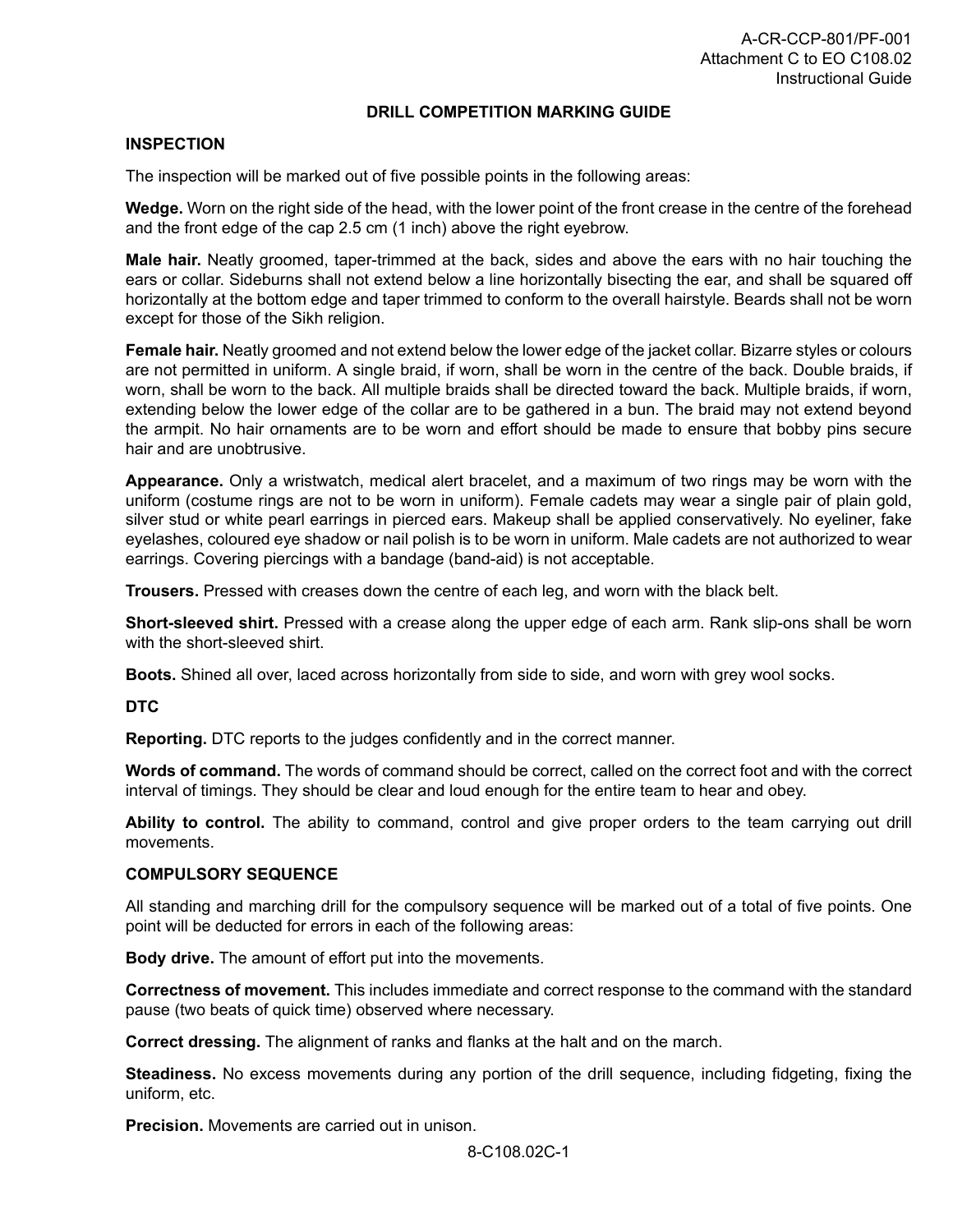A-CR-CCP-801/PF-001 Attachment C to EO C108.02 Instructional Guide

THIS PAGE INTENTIONALLY LEFT BLANK

8-C108.02C-2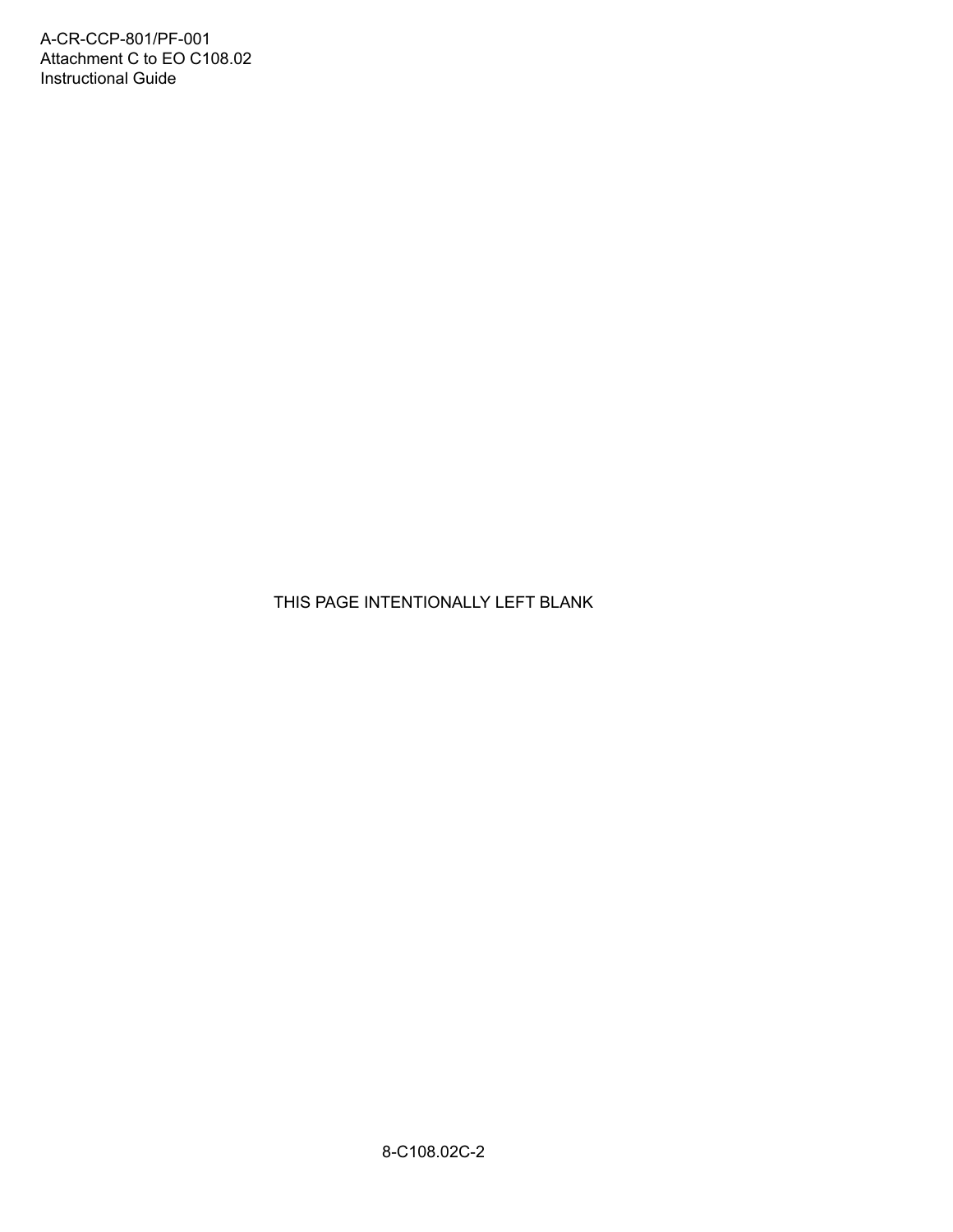# DRILL COMPETITION MARKING SHEET

Team: Date:

DTC:

|                   | <b>Inspection - Maximum 30 Points</b>   |                  |
|-------------------|-----------------------------------------|------------------|
| $\overline{1}$ .  | Wedge                                   | /5               |
| $\overline{2}$ .  | Hair                                    | $\overline{75}$  |
| $\overline{3}$ .  | Appearance                              | $\overline{75}$  |
| $\overline{4}$ .  | <b>Trousers</b>                         | $\overline{75}$  |
| $\overline{5}$ .  | Short-sleeved shirt                     | $\overline{75}$  |
| $\overline{6}$ .  | <b>Boots</b>                            | $\overline{75}$  |
|                   | Sub-total                               | $\overline{130}$ |
|                   | <b>DTC - Maximum 40 Points</b>          |                  |
| 1.                | Reporting                               | /10              |
| $\overline{2}$ .  | <b>Words of Command</b>                 | $\overline{120}$ |
| $\overline{3}$ .  | <b>Ability to Control</b>               | $\overline{110}$ |
|                   | Sub-total                               | $\overline{140}$ |
|                   | <b>Drill Movements - Maximum Points</b> |                  |
|                   | <b>Standing Drill</b>                   |                  |
| $\overline{1}$ .  | <b>Stand Easy</b>                       | $\overline{75}$  |
| $\overline{2}$ .  | <b>Stand at Ease</b>                    | $\overline{75}$  |
| $\overline{3}$ .  | Attention                               | $\overline{75}$  |
| 4.                | To the Front Salute                     | $\overline{75}$  |
| $\overline{5}$ .  | Left Turn                               | $\overline{75}$  |
| $\overline{6}$ .  | <b>Right Turn</b>                       | $\overline{75}$  |
| $\overline{7}$ .  | <b>About Turn</b>                       | $\overline{75}$  |
| $\overline{8}$ .  | <b>Right Incline</b>                    | $\overline{75}$  |
| $\overline{9}$ .  | <b>About Turn</b>                       | $\overline{75}$  |
| 10.               | Open Order March                        | $\overline{75}$  |
| $\overline{11}$ . | <b>Right Dress</b>                      | $\overline{75}$  |
| $\overline{12}$ . | <b>Eyes Front</b>                       | $\overline{75}$  |
| $\overline{13}$ . | <b>Close Order March</b>                | $\overline{75}$  |
| 14.               | <b>Right Turn</b>                       | $\overline{75}$  |
|                   | <b>Marching Drill</b>                   | $\overline{75}$  |
| 1.                | <b>Quick March</b>                      | $\overline{75}$  |
| $\overline{2}$ .  | <b>Mark Time</b>                        | $\overline{75}$  |
| $\overline{3}$    | Forward                                 | $\overline{75}$  |
| 4.                | <b>Mark Time</b>                        | $\sqrt{5}$       |
| $\overline{5}$ .  | Halt                                    | $\overline{75}$  |
| $\overline{6}$ .  | <b>Quick March</b>                      | $\overline{75}$  |
| $\overline{7}$ .  | <b>Left Wheel</b>                       | $\overline{75}$  |
| $\overline{8}$ .  | <b>Left Wheel</b>                       | $\overline{75}$  |
| 9.                | Salute to the Right on the March        | $\overline{75}$  |
| 10.               | <b>Left Wheel</b>                       | $\overline{75}$  |
| 11.               | <b>Right Wheel</b>                      | $\overline{75}$  |
| 12.               | <b>Right Wheel</b>                      | $\overline{75}$  |
| 13.               | <b>Right Wheel</b>                      | $\overline{75}$  |